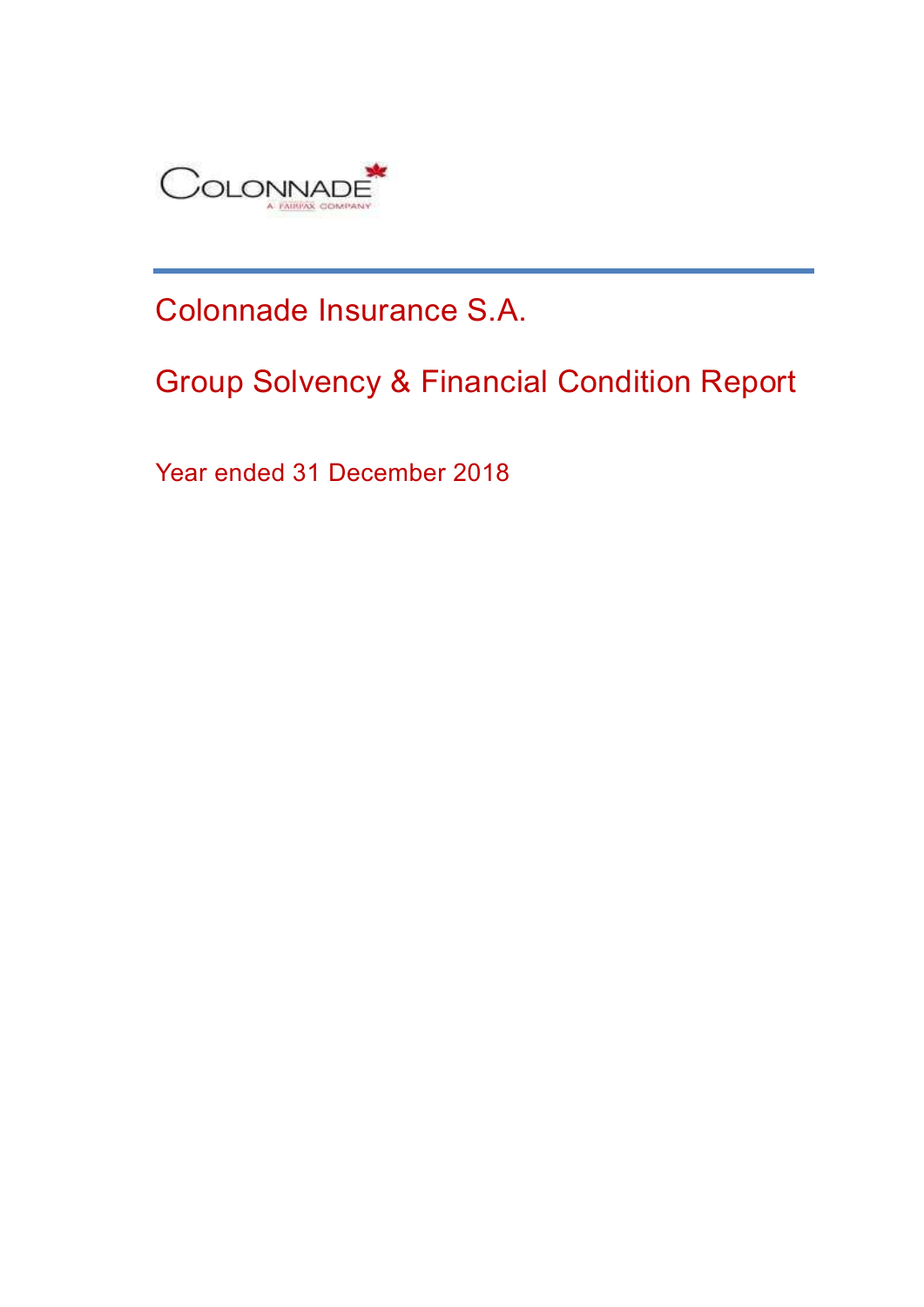## **Contents**

| A.1        |                                                                          |  |
|------------|--------------------------------------------------------------------------|--|
| A.2        |                                                                          |  |
| A.3        |                                                                          |  |
| A.4        |                                                                          |  |
| A.5        |                                                                          |  |
|            |                                                                          |  |
| B.1        |                                                                          |  |
| B.2        |                                                                          |  |
| B.3        | Risk management system including the own risk and solvency assessment 11 |  |
| <b>B.4</b> |                                                                          |  |
| <b>B.5</b> |                                                                          |  |
| B.6        |                                                                          |  |
| B.7        |                                                                          |  |
| B.8        |                                                                          |  |
| <b>B.9</b> |                                                                          |  |
|            |                                                                          |  |
| C.1        |                                                                          |  |
| C.2        |                                                                          |  |
| C.3        |                                                                          |  |
| C.4        |                                                                          |  |
| C.5        |                                                                          |  |
| C.6        |                                                                          |  |
| C.7        |                                                                          |  |
|            |                                                                          |  |
| D.1        |                                                                          |  |
| D.2        |                                                                          |  |
| D.3        |                                                                          |  |
| D.4        |                                                                          |  |
| D.5        |                                                                          |  |
| Е.         |                                                                          |  |
| E.1        |                                                                          |  |
| E.2        |                                                                          |  |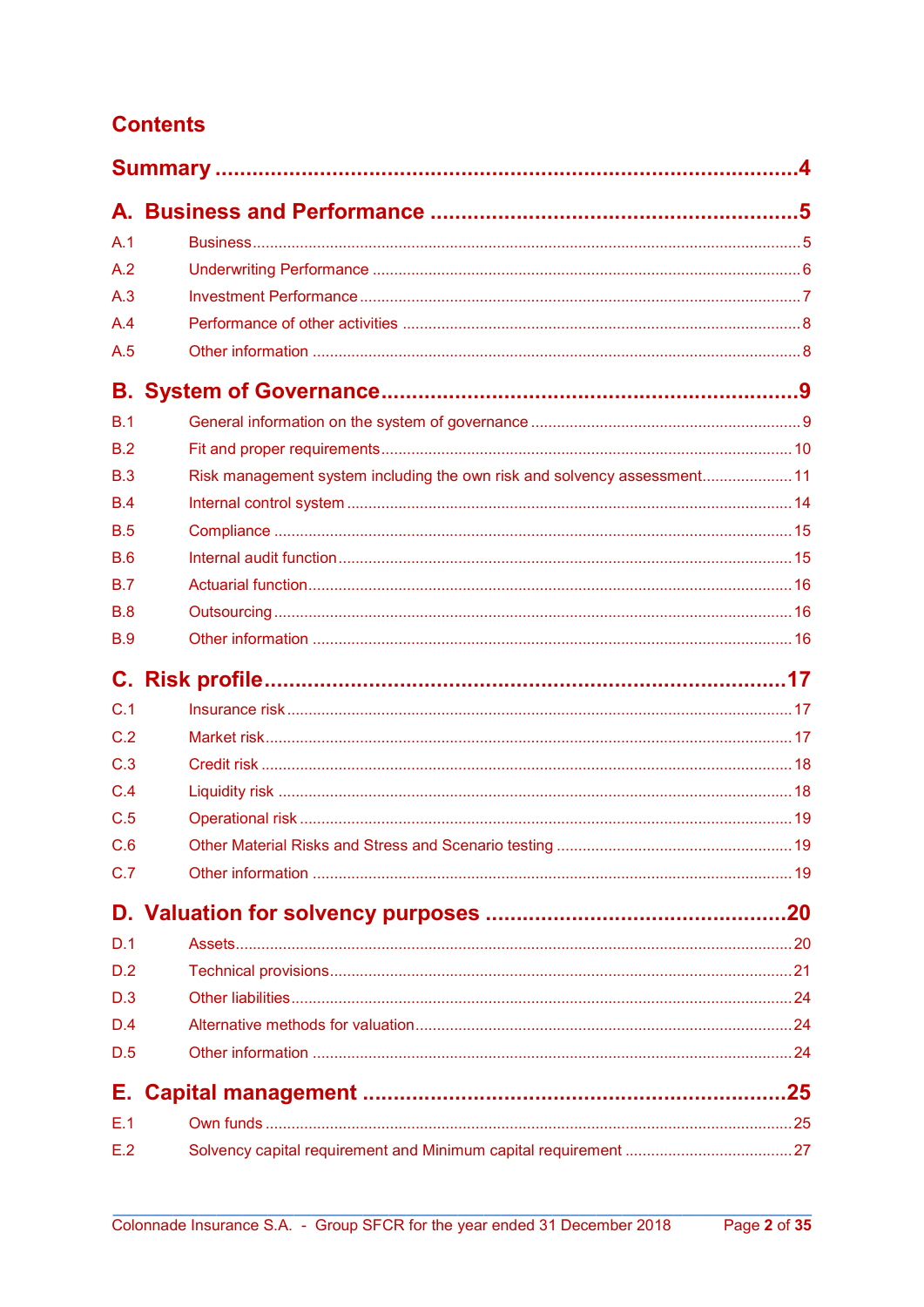| E.5 | Non-compliance with the Minimum Capital requirement with the Solvency Capital              |  |
|-----|--------------------------------------------------------------------------------------------|--|
| E.4 |                                                                                            |  |
|     | E.3 Use of the duration-based equity sub-module in the calculation of the Solvency capital |  |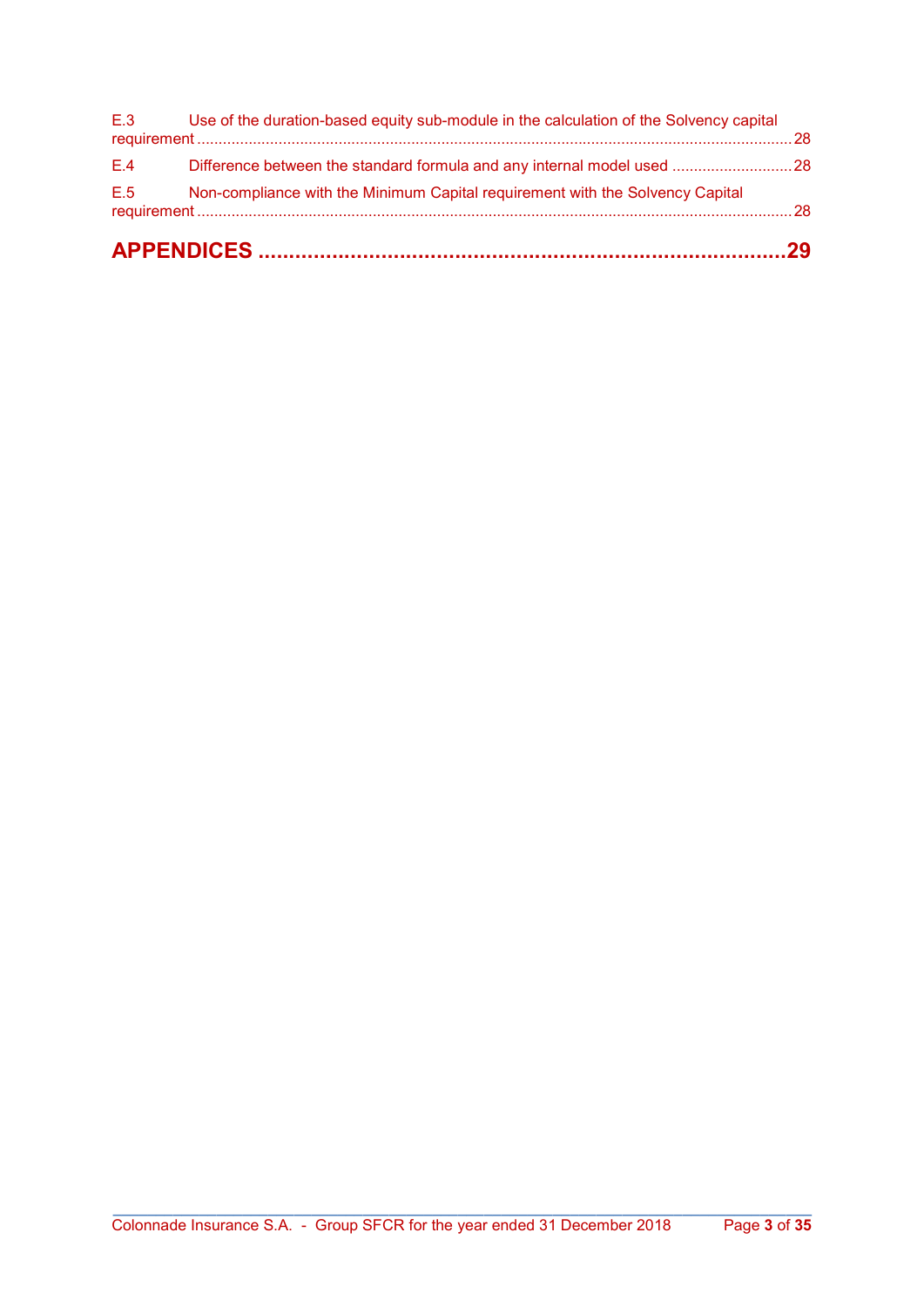## Summary

### Purpose of report

The Solvency II regulations came into effect on 1 January 2016 and require new reporting and public disclosure arrangements to be implemented by insurance companies within the European Union. This document is the third version of the Solvency & Financial Condition Report ("SFCR") that is required to be submitted to the Commissariat aux Assurances ("CAA") by the group, which comprises Colonnade Insurance S.A. ("the Company") and its subsidiary, TIG (Bermuda) Ltd. ("TIG Bermuda" and together "the Group").

### A. Business and Performance

As TIG Bermuda has not written any (re)insurance business for the last number of years, this section summarises how the Company operates and how it has performed during the year ended 31 December 2018. The Company's financial year runs to 31 December and it reports its results in Euro.

### B. System of Governance

Given the nature of TIG Bermuda (as described in section A.1), the system of governance described relates to that in place within the Company. The Company maintains a strong framework for the control and management of the business. This section describes the key committees and functions which serve to provide sound and prudent management of our operations.

### C. Risk profile

This section provides information regarding our risk management processes, for each of the principal risks faced by the Company.

### D. Valuation for solvency purposes

The Solvency II regulations require the Company to value assets and liabilities on a different basis to that used in the Company's financial statements when assessing its solvency requirements. This section describes the main methods and assumptions used in the valuation.

### E. Capital management

The Group holds capital in excess of its regulatory requirements, to maintain its ability to pay its policyholders even if extreme events materialise. In order to assess its regulatory Solvency Capital Requirement, the Company uses the standard formula specified in the Solvency II legislation. This section summarises the assets held to meet the regulatory Solvency Capital requirement.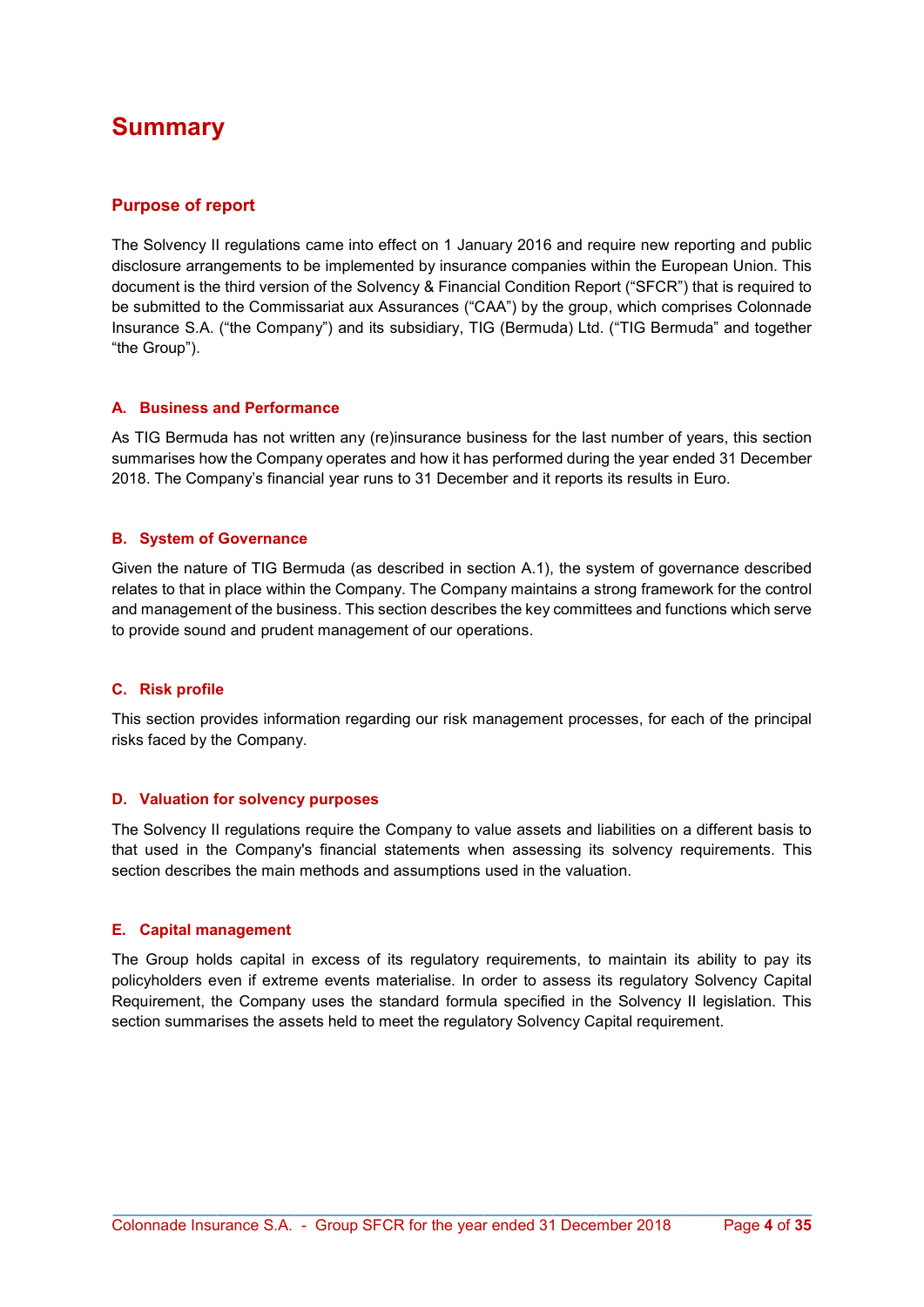## A. Business and Performance

### A.1 Business

### i. Business profile

Colonnade Insurance S.A. ("Colonnade" or "the Company") is a Luxembourg insurer which is authorised to write all classes of non-life insurance business with the exception of class 10a (motor vehicle liability). Colonnade underwrites consumer and commercial business lines through branches established in Hungary, Czech Republic, Slovakia, Bulgaria, Poland and Romania.

The Company's shareholder is Fairfax Luxembourg Holdings S.à r.l., a company registered in Luxembourg.

The Company's ultimate parent is Fairfax Financial Holdings Limited ("Fairfax"), a major Canadian holding company whose common shares are listed on the Toronto Stock Exchange, and whose address is 95 Wellington Street West, Suite 800, Toronto, Ontario M5J 2N7, Canada. Further details regarding Fairfax are set out within the section entitled "About Fairfax" below.

TIG (Bermuda) Ltd. ("TIG Bermuda") is an insurance company authorised in Bermuda which has not written any new or renewing insurance business for at least the last 8 years. At 31 December 2018, its net assets comprise a cash / investment portfolio of approximately EUR 1 million (with accruals of an immaterial value and nil technical liabilities). The Company's 100% ownership share of TIG Bermuda represents its only direct or indirect participating interest.

### ii. Significant business events during 2018

The year of 2018 was the first year when the Company has not experienced large scale complex projects, so it could focus on stabilization of operational capabilities of Colonnade. In 2018 the full benefit of the completion of historic transactions has resulted in an underwriting profit for the first time for Colonnade.

The Part VII business transferred from QBE in 2017 was 100% ceded to Polish Re (fully owned subsidiary of the Fairfax group) and the business written in 2017 in Slovakia was retroceded by Polish Re to the Slovakian Branch of Colonnade.

The size of the loss reserves and the unearned premium reserve for the business taken over from the legacy QBE business has significantly reduced as the business has been running off. At the end of 2018 Colonnade and Polish Re have agreed to commute both Polish Re Quota Share reinsurance and Polish Re Retrocession contracts for underwriting years 2015 to 2017.

### iii. Capital and solvency cover

In order to maintain solvency levels, the Company received capital injections of EUR 11 million during 2018. In addition, EUR 7 million of previously unpaid share capital was paid in 2018. Colonnade's SCR (standard formula) cover ratio stood at 164% at 31 December 2018.

### iv. About Fairfax

Fairfax, through its subsidiaries, has an international insurance and reinsurance business which has a global underwriting reach with longstanding relationships and a broad product range. At each of its subsidiaries there is an experienced management team focused on underwriting discipline and prudent reserving. Management at these companies are committed to Fairfax's goals of underwriting profitability.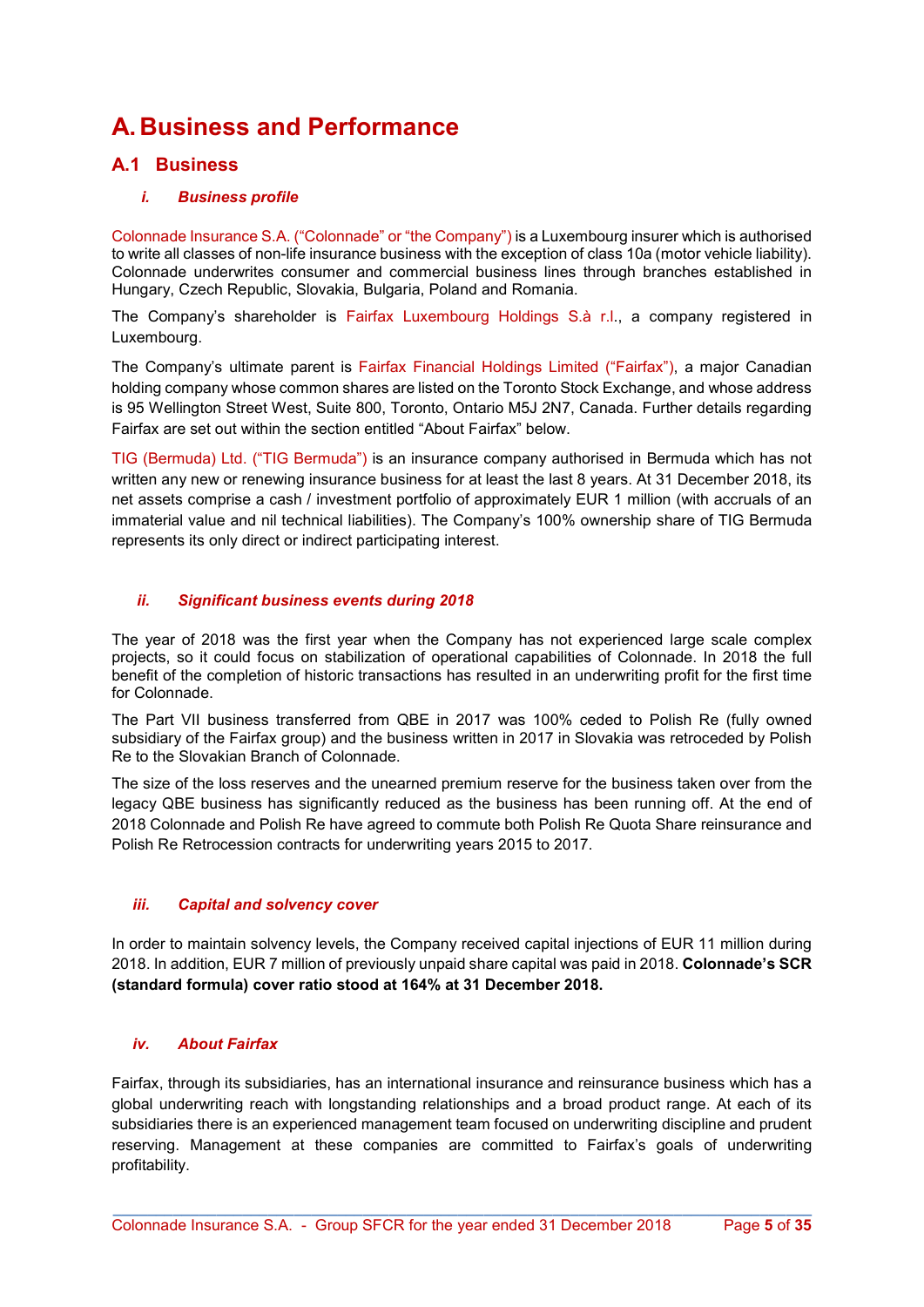Fairfax (http://www.fairfax.ca/) is described in summary detail below:

- Significant player in the P&C industry with US\$15.5 billion in gross premium, US\$11.8 billion in equity capital and over 13,000 employees (as at 31 December 2018).
- **Strong long-term relationships developed over 33 years and multiple cycles.**
- Global territorial reach in both insurance and reinsurance.
- Fairfax culture is well known and respected within the industry.

#### v. Summary Financial Performance

The Group's summary income statement for the years ended 31 December 2018 and 2017 is set out below:

| <b>Income Statement (EUR'000)</b> | 2018      | 2017      |
|-----------------------------------|-----------|-----------|
| <b>Gross Written Premium</b>      | 160,596   | 105,991   |
| <b>Net Farned Premium</b>         | 105,323   | 46,730    |
| Claims Incurred                   | $-45,953$ | $-20,695$ |
| Net operating expenses            | $-58,225$ | $-40.807$ |
| Allocated investment return       | $-249$    | $-40,806$ |
| <b>Underwriting result</b>        | 897       | $-14,771$ |
| Other income and charges          | -459      | 212       |
| Loss before tax                   | 438       | $-14,559$ |
| Taxes                             | $-1,416$  | -558      |
| Loss for the financial period     | -978      | $-15,117$ |

The year of 2018 was the first year when the Company has not experienced large scale complex projects, so it could focus on stabilization of operational capabilities of Colonnade. In 2018 the full benefit of the completion of historic transactions has resulted in an underwriting profit for the first time for Colonnade.

Colonnade recorded an underwriting profit of EUR 0.9 million in 2018 (combined ratio of 98%).

### A.2 Underwriting Performance

Colonnade currently underwrites business through six branches established across the CEE region; three of which, being the branches in Hungary, the Czech Republic and Slovakia, commenced underwriting activities during 2016; with underwriting activities commencing in Bulgaria, Poland and Romania on 1 June, 1 July and 1 November 2017 respectively.

During 2018, Colonnade wrote total gross premiums of EUR 161 million, as tabulated below.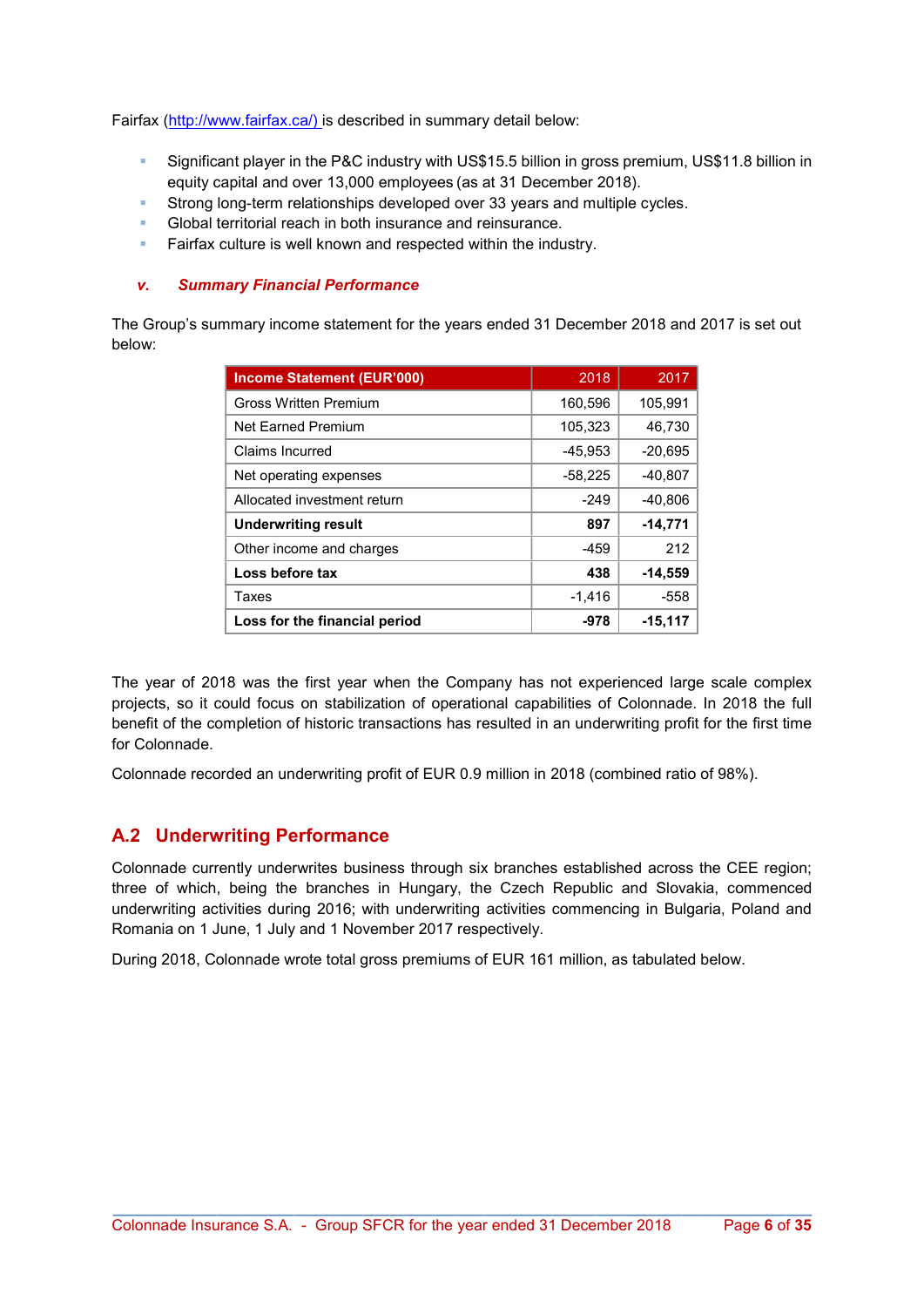| <b>Gross Written Premiums (EUR)</b><br>'000s   | <b>Bulgaria</b> | <b>Czech</b><br><b>Republic</b> | <b>Hungary</b> | <b>Poland</b> | <b>Romania</b> | <b>Slovakia</b> | <b>Grand</b><br><b>Total</b> |
|------------------------------------------------|-----------------|---------------------------------|----------------|---------------|----------------|-----------------|------------------------------|
| Credit and Suretyship Insurance                |                 |                                 | 609            |               |                |                 | 609                          |
| Fire and Other Damage to<br>Property Insurance | 1.942           | 7.897                           | 7.084          | 13.452        | 5.194          | 10.335          | 45,904                       |
| General Liability Insurance                    | 1.952           | 10.974                          | 12,742         | 15.404        | 3.017          | 6.389           | 50,477                       |
| Marine, Aviation and Transport<br>Insurance    | 411             | 3.428                           | 263            | 864           | 71             | 128             | 5,165                        |
| Medical expense insurance                      | 725             | 10,807                          | 16.342         | 11.883        | 969            | 647             | 41,373                       |
| Miscellaneous Financial Loss                   | 9               | 401                             | 9              | 3,682         | $\,$           | 24              | 4,124                        |
| Other Motor Insurance                          | -               | 2,423                           | 1,175          |               | -              | 9.346           | 12,943                       |
| <b>Grand Total</b>                             | 5,040           | 35,930                          | 38,224         | 45,284        | 9,250          | 26,868          | 160,596                      |

A comparison to 2017 is below (positive numbers reflect an increase in premium).

| <b>Gross Written Premiums (EUR '000s)</b>      | <b>Bulgaria</b>          | <b>Czech</b><br><b>Republic</b> | <b>Hungary</b> | <b>Poland</b> | Romania | Slovakia | <b>Grand</b><br><b>Total</b> |
|------------------------------------------------|--------------------------|---------------------------------|----------------|---------------|---------|----------|------------------------------|
| Credit and Suretyship Insurance                |                          |                                 | 59             |               |         |          | 59                           |
| Fire and Other Damage to Property<br>Insurance | 966                      | 3,439                           | 438            | 10.478        | 4,837   | 651      | 20,809                       |
| <b>General Liability Insurance</b>             | 1,082                    | 5,379                           | 6,158          | 8,206         | 2,498   | 6        | 23,328                       |
| Marine, Aviation and Transport<br>Insurance    | 283                      | 2.641                           | (274)          | 209           | 22      | 38       | 2,919                        |
| Medical expense insurance                      | 473                      | 4,480                           | 5.131          | 5.588         | 893     | (317)    | 16,249                       |
| Miscellaneous Financial Loss                   | 9                        | 45                              | (10)           | 1.098         |         | (12)     | 1,129                        |
| Other Motor Insurance                          | $\overline{\phantom{a}}$ | (2,667)                         | (1, 207)       |               |         | (6.015)  | (9,889)                      |
| <b>Grand Total</b>                             | 2,813                    | 13,316                          | 10,296         | 25,579        | 8,250   | (5,649)  | 54,604                       |

The comparison with 2017 is heavily skewed by the renewal of the former AIG business into Colonnade, which took place during both 2017 and 2018. In addition, the reduction in Other Motor Insurance business is driven by the completion of the Part VII transfer from QBE in 2017, which gave rise to a one-off increase in gross written premium in 2017.

### A.3 Investment Performance

### i. Investment Performance

In December 2018, the Company began changing its investment strategy to move away from holding 100% cash. However, as the investment portfolio was held entirely in cash prior to then, the result was an investment loss of EUR 0.3 million. This reflects the current negative base rates in the Eurozone. In addition, the impact of exchange rates resulted in a further investment loss of EUR 1.2 million.

The company's strategy is that all assets will be invested in such a manner as to ensure the security, quality, liquidity and profitability of the portfolio as a whole. Assets will also be invested in a manner appropriate to the nature and duration of the Company's insurance liabilities.

The Company is also parent to TIG (Bermuda) Ltd. and its balance sheet includes an asset of EUR 0.9 million in relation to its ownership of this entity. TIG (Bermuda) Ltd. is an insurance company authorised in Bermuda but has not written any new or renewing business for at least the last 8 years. Its net assets comprise a cash / investment portfolio of approximately \$1 million (with nil liabilities).

\_\_\_\_\_\_\_\_\_\_\_\_\_\_\_\_\_\_\_\_\_\_\_\_\_\_\_\_\_\_\_\_\_\_\_\_\_\_\_\_\_\_\_\_\_\_\_\_\_\_\_\_\_\_\_\_\_\_\_\_\_\_\_\_\_\_\_\_\_\_\_\_\_\_\_\_\_\_\_\_\_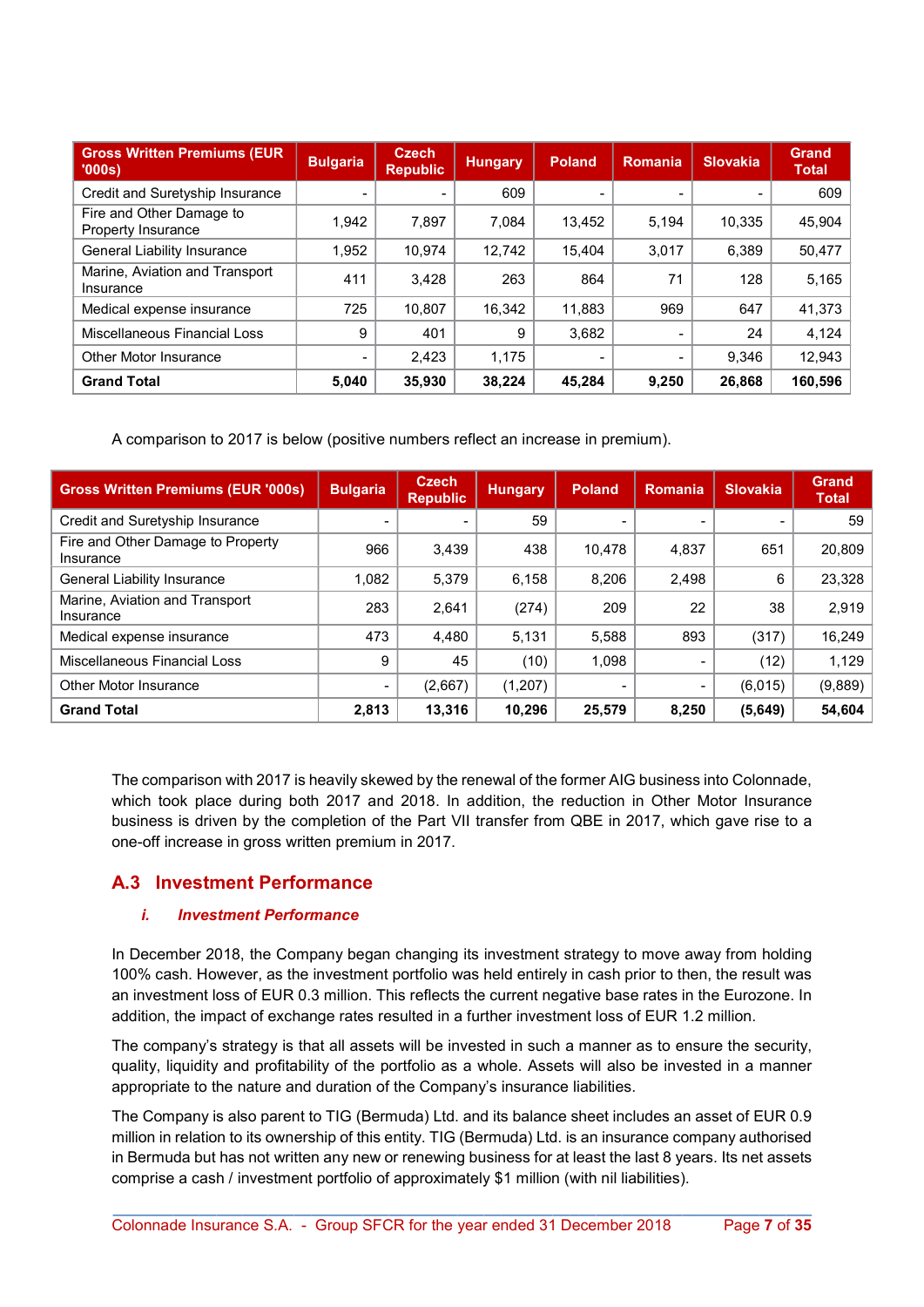### A.4 Performance of other activities

There are no other activities to disclose.

### A.5 Other information

### i. Guarantee from Fairfax

The Company benefits from a guarantee provided to it by Fairfax, under which it guarantees the performance of all (re)insurance business written by the Company. Under the terms of this agreement, Fairfax undertakes to pay all valid claims in the event of insolvency of the Company. The agreement remains in force until and automatically terminates on 31 December 2019 (unless renewed or extended by Fairfax) and covers all policies issued or renewed prior to the date of termination of the agreement.

### ii. Supervisory Authority

The Company is regulated in Luxembourg by the Commissariat aux Assurances ("CAA") whose address is 7, boulevard Joseph II, L-1840 Luxembourg.

### iii. Auditor

The Company's auditor is PwC whose address is 2 Rue Gerhard Mercator, 2182 Luxembourg.

### iv. Employees

The number of staff employed across the Company's operations was 458 at 31 December 2018.

### v. Head office address

The Company's head office address is 1, rue Jean Piret, L-2350 Luxembourg, Grand Duchy of Luxembourg.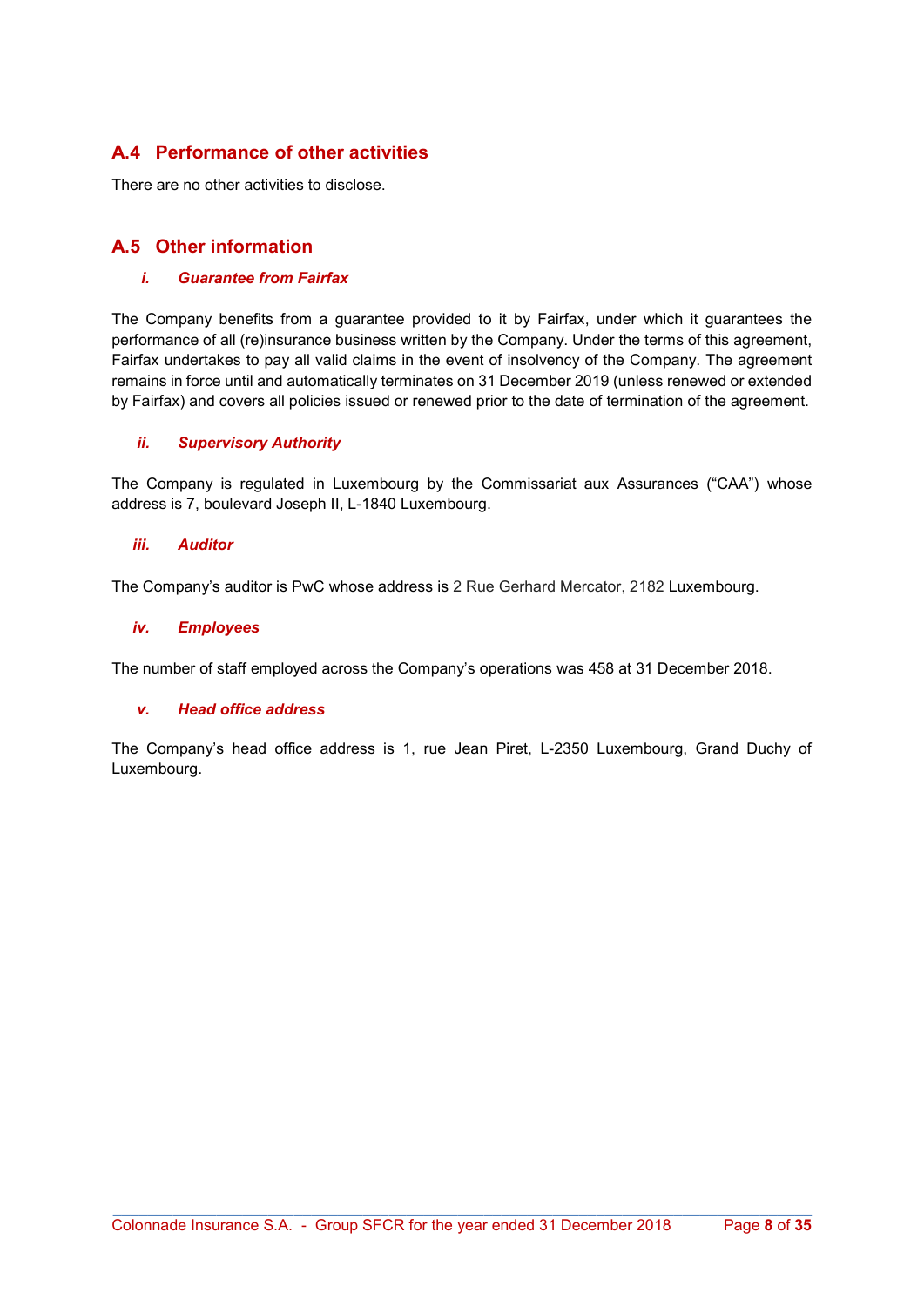## B. System of Governance

### B.1 General information on the system of governance

#### i. Introduction

Given the nature of TIG Bermuda (as described in section A.1), the system of governance described within section B relates to that in place within Colonnade Insurance S.A. (the "Company").

The Company has implemented a system of governance which provides for sound and prudent management. Risk management, compliance, internal audit and actuarial functions which are consistent with the needs of Company's operations have been established. The Company's staff and directors have the skills, knowledge and expertise to fulfil their allocated responsibilities. The system of governance is therefore considered proportionate to the nature, scale and complexity of the Company's business.

#### ii. Management and Governance Structure

The Company has a Board of Directors and, currently, six board committees being the Reserving Committee, Risk Management Committee, Management Committee, Underwriting Committee, Investment & Foreign Exchange Committee as well as an Audit Committee.

The following diagram summarises the Company's governance structure.



The Board of Directors currently comprises six Directors: an executive Chairman, two executive Directors and three independent non–executive Directors.

\_\_\_\_\_\_\_\_\_\_\_\_\_\_\_\_\_\_\_\_\_\_\_\_\_\_\_\_\_\_\_\_\_\_\_\_\_\_\_\_\_\_\_\_\_\_\_\_\_\_\_\_\_\_\_\_\_\_\_\_\_\_\_\_\_\_\_\_\_\_\_\_\_\_\_\_\_\_\_\_\_

The Board of Directors are: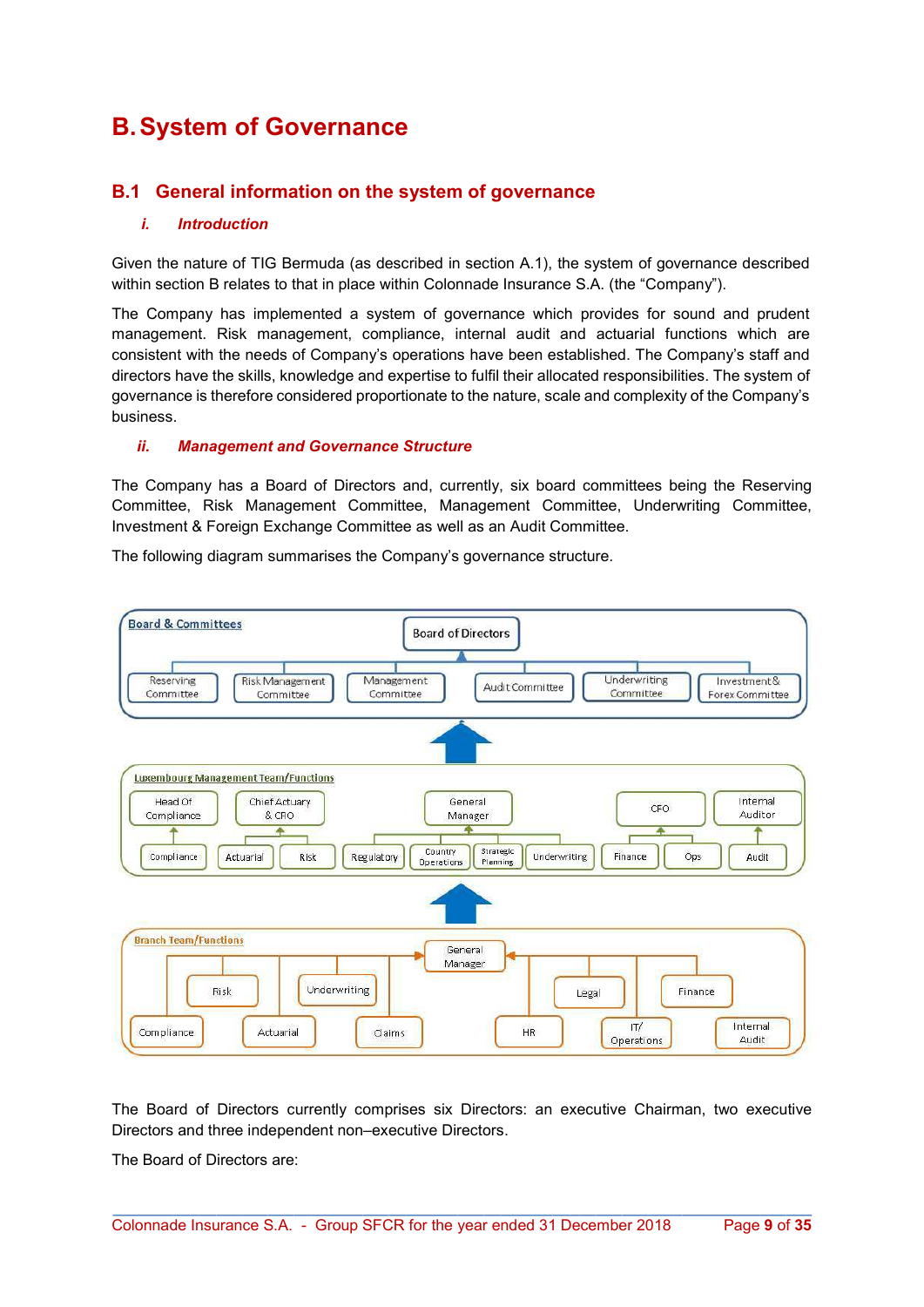- **Mr. Ronald Schokking (Chairman)**
- **Mr. Frederick Gabriel (Independent)**
- Mr. Marnix Wielenga (Independent)
- Mr. Leo de Waal (Independent)
- **Mr. Jean Cloutier**
- Mr. Bijan Khosrowshahi

With the exception of Mr. Khosrowshahi, who was appointed to the Board on 28 September 2017, all of the above have been Directors of the Company since it was licenced as a non-life insurer by the CAA on 24 July 2015. Under the Board's terms of reference, the Board is required to meet at least four times a year.

The responsibilities of the Board, and its committees, are set out below:

- The **Board of Directors** has ultimate responsibility for the oversight of the business, senior management and setting the strategy and risk appetite. The Board is responsible for ensuring the maintenance of a sound system of internal control and risk management and for the approval of any changes to the capital, corporate and/or management structure of the Company.
- The Reserving Committee oversees the setting of the Company's reserves, liaising closely with the Company's actuarial function.
- The Risk Management Committee's role is to ensure the development and implementation of the Company's Enterprise Risk Management Framework, to ensure that appropriate procedures are in place to identify, assess and manage risk from a strategic and operational perspective and to monitor implementation of risk management procedures.
- The objective of the **Management Committee** is to take decisions, or to establish the basis on which all decisions are taken, required to execute the strategy determined by the Board, including all major operational decisions.
- The responsibilities of the Audit Committee include monitoring the Company's financial reporting process; monitoring the effectiveness of the Company's systems of internal control, internal audit and risk management; monitoring the statutory audit of the statutory financial statements; and reviewing and monitoring of the independence of the statutory auditors.
- **The Underwriting Committee** oversees the development of and adherence to the Company's Underwriting Policy, including setting protocols for underwriting authorities, guidelines and rate monitoring as well as rules of conduct for the distribution of our products.
- **The Investment & Foreign Exchange Committee** oversees the management of the Company's investment portfolio by Hamblin Watsa (a Fairfax company), ensuring compliance with the investment guidelines established by the Board.

The independent, non-executive Directors do not have any executive relationship with the wider Fairfax group. They bring a wide range of experience and expertise from both the insurance and general business sectors.

### B.2 Fit and proper requirements

The Company has adopted a Fitness and Probity policy to ensure that individuals who effectively run the Company or otherwise exercise control functions have adequate qualifications, knowledge and experience to enable sound and prudent management (fit) and are of good repute and integrity (proper).

The Directors, senior managers and those exercising control functions must meet the following criteria, amongst others, to be deemed fit and proper: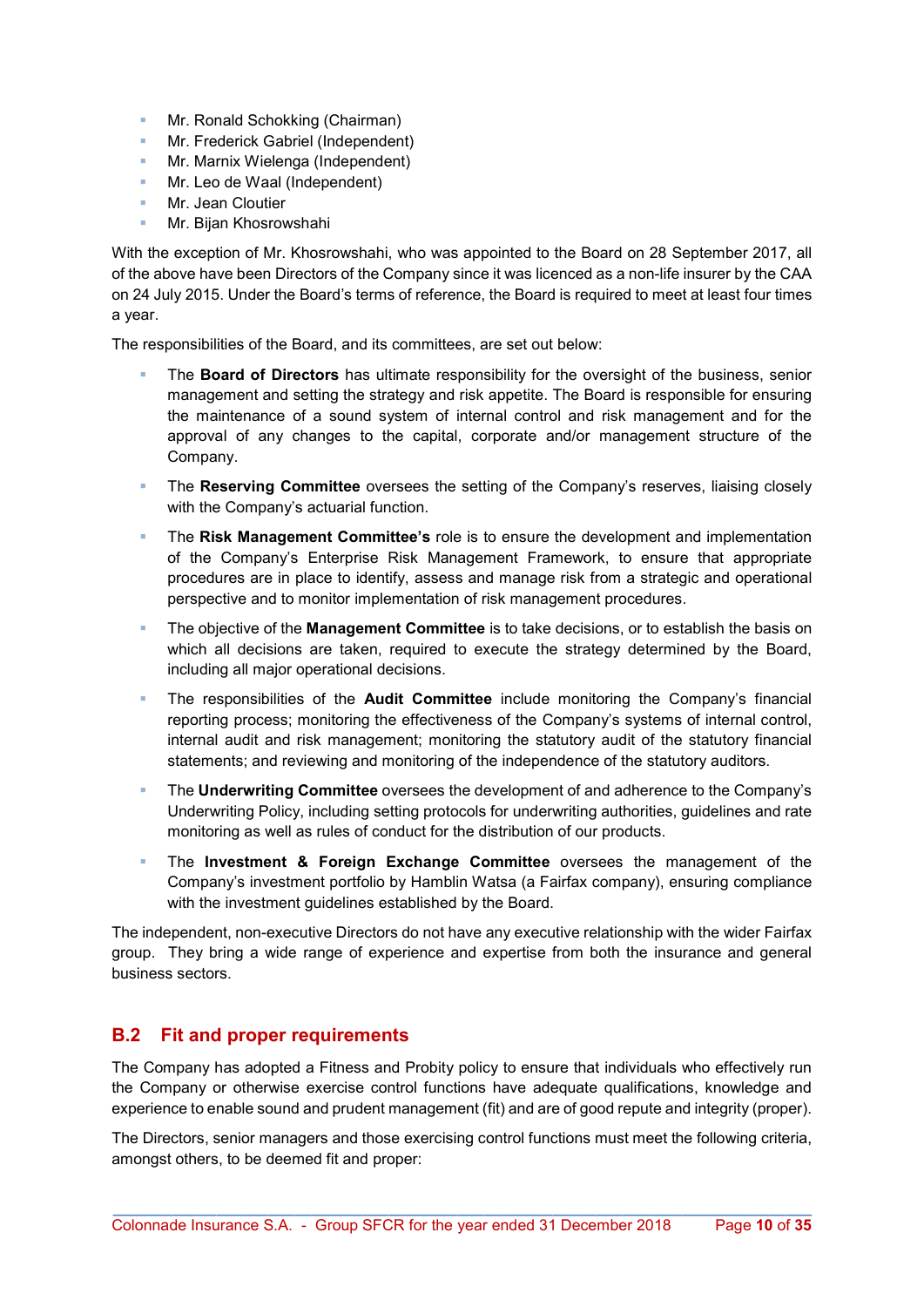- Possess appropriate experience, educational or professional qualifications;
- Display a high degree of competency in current and previous roles;
- **Demonstrate at all times good integrity, honesty and sound ethical character;**

The ongoing assurance of fitness and propriety of the Directors and senior managers is re-assessed annually. A register of all persons falling within the Fit and Proper regime is maintained by the Compliance function.

Consistent with the requirements of the Insurance Distribution Directive ("IDD") and its transposition into Luxembourg Insurance law, the company is in the process of introducing policies and procedures around ensuring the fitness and probity of our customer-facing employees who are directly involved in the distribution of our products. A listing of all persons falling within these particular Fit and Proper requirements is also maintained by the Compliance function.

### B.3 Risk management system including the own risk and solvency assessment

### i. Risk Management Philosophy

Fairfax is the indirect 100% shareholder and ultimate capital provider to the Company. Fairfax expects its operating divisions, of which Colonnade is one, to act in an autonomous de-centralised way within the guiding principles (the "Guiding Principles") established by the Fairfax group.

Colonnade's corporate risk strategy is, therefore, set in the context of the Fairfax Guiding Principles, elements of which are described below:

- We always look at opportunities but emphasize downside protection and look for ways to minimize loss of capital.
- We are entrepreneurial. We encourage calculated risk taking. It is alright to fail but we should learn from our mistakes.
- We will never bet the company on any project or acquisition.

The Company's risk management framework is described below.

### ii. Risk Management Framework ("RMF")

The Company's Enterprise Risk Management Framework ("ERM") has been designed to:

- Provide management and the Board of Directors with reasonable assurance that the organisation's business objectives will be achieved by aligning risk appetite and strategy, proactively responding to risks, reducing the number of operational incidents and losses, and identifying and managing cross-enterprise risks.
- Facilitate deployment of capital.
- **Ensure appropriate corporate governance practices are in place and successfully respond to a** changing business environment.
- Assist management in implementing a sound and risk-based internal control system and provide the risk reporting tools to be used to identify significant control lapses/weaknesses and monitor corrective action.
- Guide staff in understanding the risk assessment methodology and strengthen their risk awareness and capability to identify, manage and control business risks.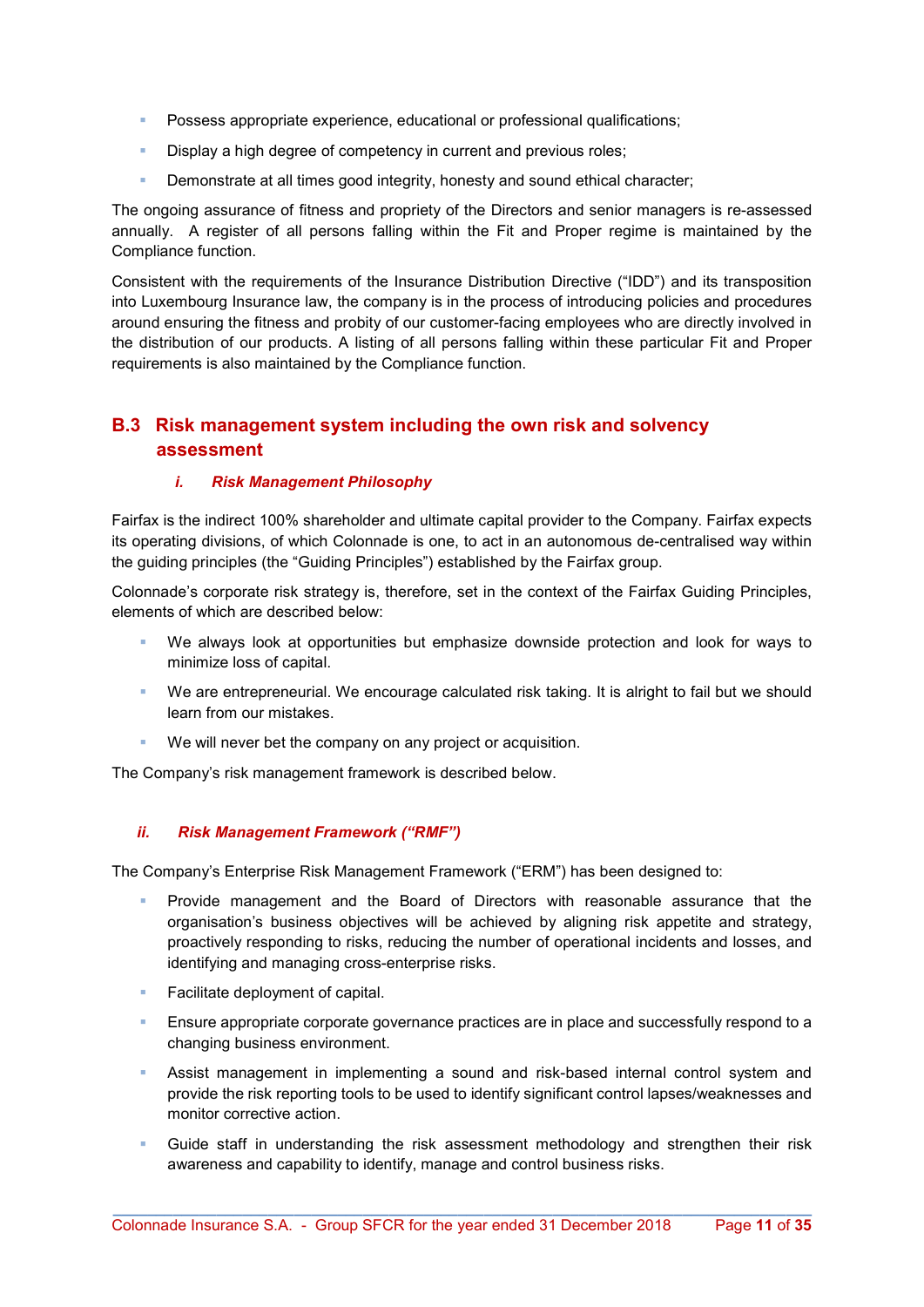Assist the internal audit function in implementing a risk-based audit process for their independent review of the Company's processes.

The key elements of the ERM are:

- Identification: Risk events, risks and relevant controls are identified, classified and recorded in the Company's risk register.
- **Monitoring:** Risks are assessed and controls are evaluated. This includes reviewing the Risk Register for any changes in the risk assessment (both inherent and residual).
- Management: The information resulting from risk identification and measurement is used to improve how the business is managed. For example, key risk indicators (KRIs) are monitored quarterly to provide early warning of any changes in the entities risk profile.

The key categories of risk facing the Company include: insurance, market, credit, liquidity and operational risks.

The Company's strategy for managing its risks includes:

- Identifying and analysing risk through a disciplined risk management process;
- **Mitigating, transferring or avoiding risks that do not fit our business objectives; and**
- Retaining risk within an agreed risk appetite with appropriate levels of capital.

#### Risk appetite

The Board sets the Company's risk appetite at an overall level and each of the key categories of risk.

As the strategy and associated strategic objectives evolve, risk appetite is re-evaluated and updated as appropriate. Should a material change to the risk appetite be required outside of the normal annual review process, an evaluation of proposed changes is presented to senior management and then to the Risk Management Committee and the Board for approval.

Risk appetite for each of the key risks, being insurance risk, market risk, liquidity risk, credit risk, operational risk, reinsurance risk and strategic risk, is aligned with the Company's overall risk appetite.

Business decisions are made based on the impact of a decision on the overall risk appetite. Committee reporting at all levels is aligned to risk appetite measures.

The Board receives a quarterly update on performance against the risk appetites. Regular management team meetings and committee meetings taken place that monitor limits and implement remedial actions as required.

#### iii. Risk Management processes

This section summarises the Company's processes and tools to identify, measure, monitor, manage and report the risks to which the Company is exposed.

#### Risk identification

The following tools and processes are used in the risk identification process:

- Risk Register: The Chief Risk Officer maintains a Risk Register which ensures all risks and controls are recorded and categorised.
- Monitoring of risk events: All employees are required to report all actual and near-miss risk events to the Chief Risk Officer.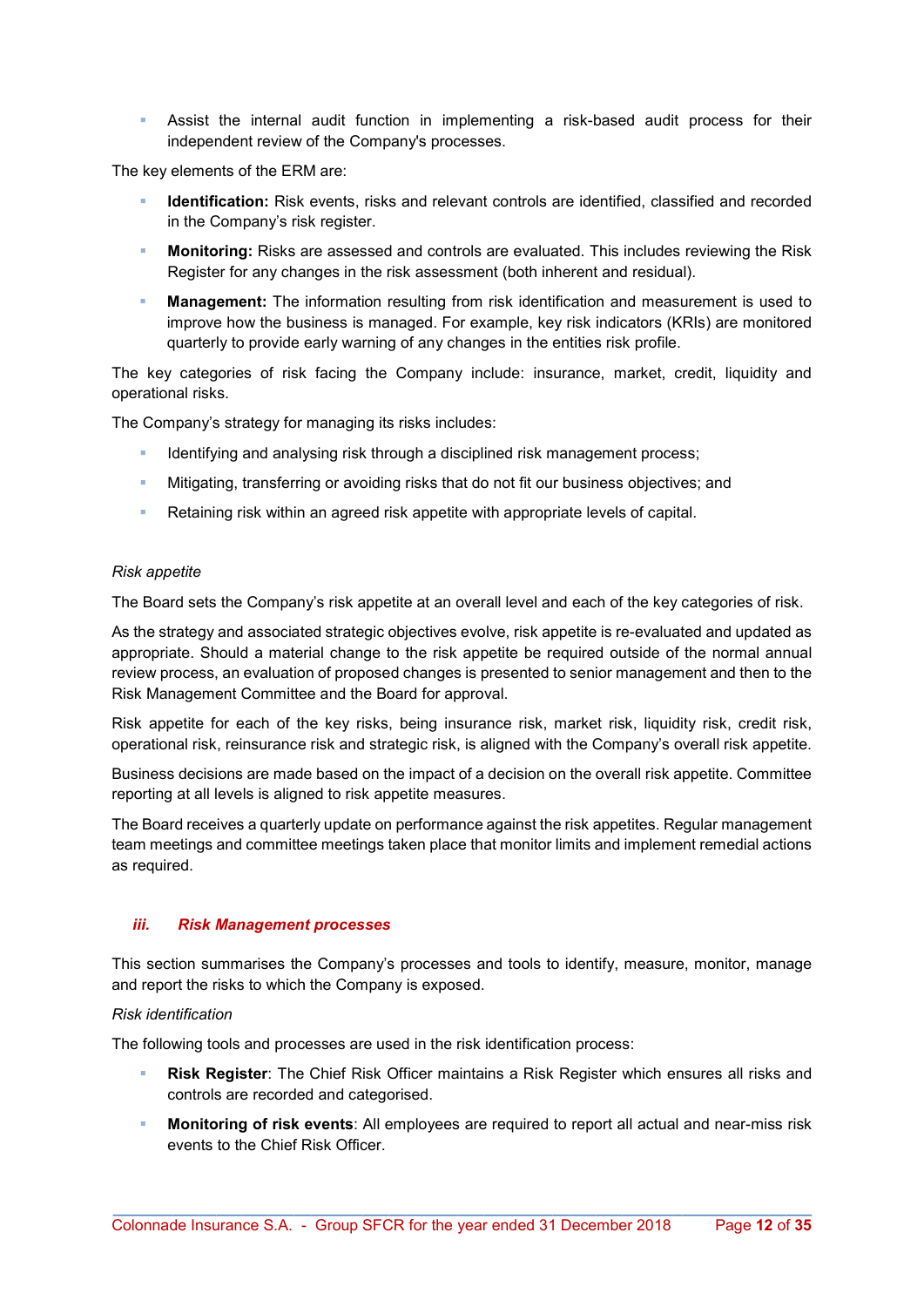**Emerging risk analysis:** The Board and senior management periodically review the potential for risks not yet on the register to adversely impact the Company. These risks are reviewed and monitored in the business, and then added to the Risk Register if material enough.

#### Risk measurement

The following tools and processes are used to quantify the risks faced by the Company:

- Stress testing: The Company performs stress testing as part of its ORSA process and reports the results to the Risk Committee.
- Qualitative assessments: where identified risks are not quantifiable, a view on the likely materiality and nature of such risks is undertaken by the Chief Risk Officer. These risks are reported to the Risk Committee in the same way as quantifiable risks.

#### Risk management, monitoring and reporting

One of the key objectives of the RMF is to provide senior management and the Board with relevant risk information. The following processes and tools are in place to ensure risks are effectively monitored and escalated:

- Risk policies: The Company has developed policies for each of the key risk categories which set out the roles of each committee and the process to be followed to monitor and report risks.
- Oversight by the Risk, Investment & Foreign Exchange, Reserving and Underwriting committees: These Board-level committees, which meet quarterly, receive periodic updates from the Chief Risk Officer to ensure that risks are effectively monitored and reported.
- **Chief Risk Officer updates to Board:** A quarterly update from the Company's Chief Risk Officer is provided which sets out the key changes to the Company's key risk indicators ("KRIs") and a summary of the key risk activities since the last update.

### iv. Own Risk and Solvency Assessment ("ORSA")

The ORSA is defined as the series of processes used to:

- Identify and assess the risks to which Colonnade is or could be exposed to in the short and long term.
- Determine the own funds necessary to ensure that overall solvency needs are met at all times.

The ORSA process undertaken by the Colonnade's Board of Directors (the "Board") and management involved:

- Establishing an appropriate risk management framework;
- **Establishing the business strategy;**
- Determining the maximum level of risk that Colonnade is willing to tolerate in pursuit of its business strategy;
- **Comparing these risk tolerances for individual risks to the risk appetite, and establishing the** risk management policies and procedures to manage such risks;
- Identifying risks that may prevent Colonnade from achieving its strategic objectives;
- Performing a forward-looking assessment of solvency needs with a medium or long-term perspective; and
- Stress testing the Company's capital levels for key risks over the business planning period.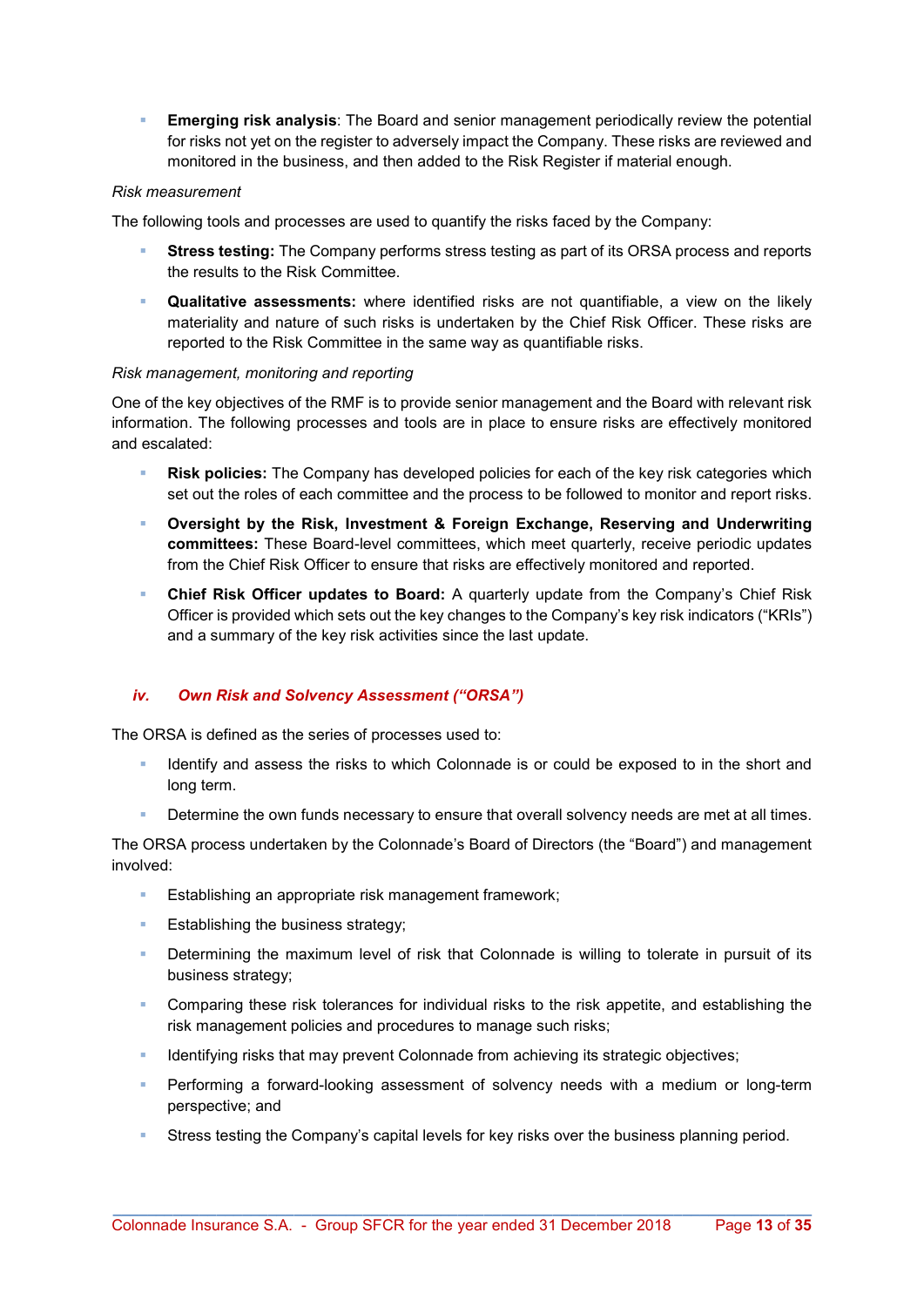A report was prepared which summarised the outputs of the ORSA process and which covered the three-year period to 31 December 2021. This report was approved by the Board of Directors and was submitted to the CAA in December 2018.

The ORSA process is proportionate to the nature, scale and complexity of risks at Colonnade and is an integral part of the business decision making process.

### v. Summary and Effectiveness of the Risk Management Process

On a quarterly basis, the Risk Management Committee and Board of Directors will monitor the business against the various tolerances and appetites as set out in the Enterprise Risk Management Framework and as agreed by the Board of Directors. This is a key part of the ongoing management of the company that contributes to an effective ORSA process.

Accountability for risk management responsibilities is set forth in the Company's ERM framework and risk management policies. The governance hierarchy of risk management is illustrated in the chart set out in section B.1.ii ("Management and Governance Structure").

This structure leads to an effective Risk Management structure as:

- Sufficient oversight is provided to the Board of Directors.
- **The assessment of the effectiveness of controls is documented in the risk register and approved** by the Board.
- **The Luxembourg based management team have sufficient oversight around the management** of risk in the company and risks which must be managed holistically.
- Sufficient ownership and accountability is delegated to the branches where many of the day to day risks are taken.

Risk management is implemented through the branches via a number of ways:

- General Managers are responsible for embedding good risk management practices in their branches.
- All employees are required to practice risk awareness and risk management as part of the working culture of the Company.
- **Each branch has a Risk Manager who oversees risk management at a branch level. This is** overseen by the Chief Risk Officer.

### B.4 Internal control system

### i. Overview

The Company's internal controls framework is made up of:

- The control environment the culture and organisational structures that support sound internal control;
- Risk assessment to determine controls that should be implemented to manage identified risks to within tolerance levels;
- Control activities the elements of effective control design and operation;
- **Information and communication reporting lines to report achievement of goals and adverse** reporting to the Board and its sub-committees; and
- Monitoring and oversight supporting the oversight and governance of internal control.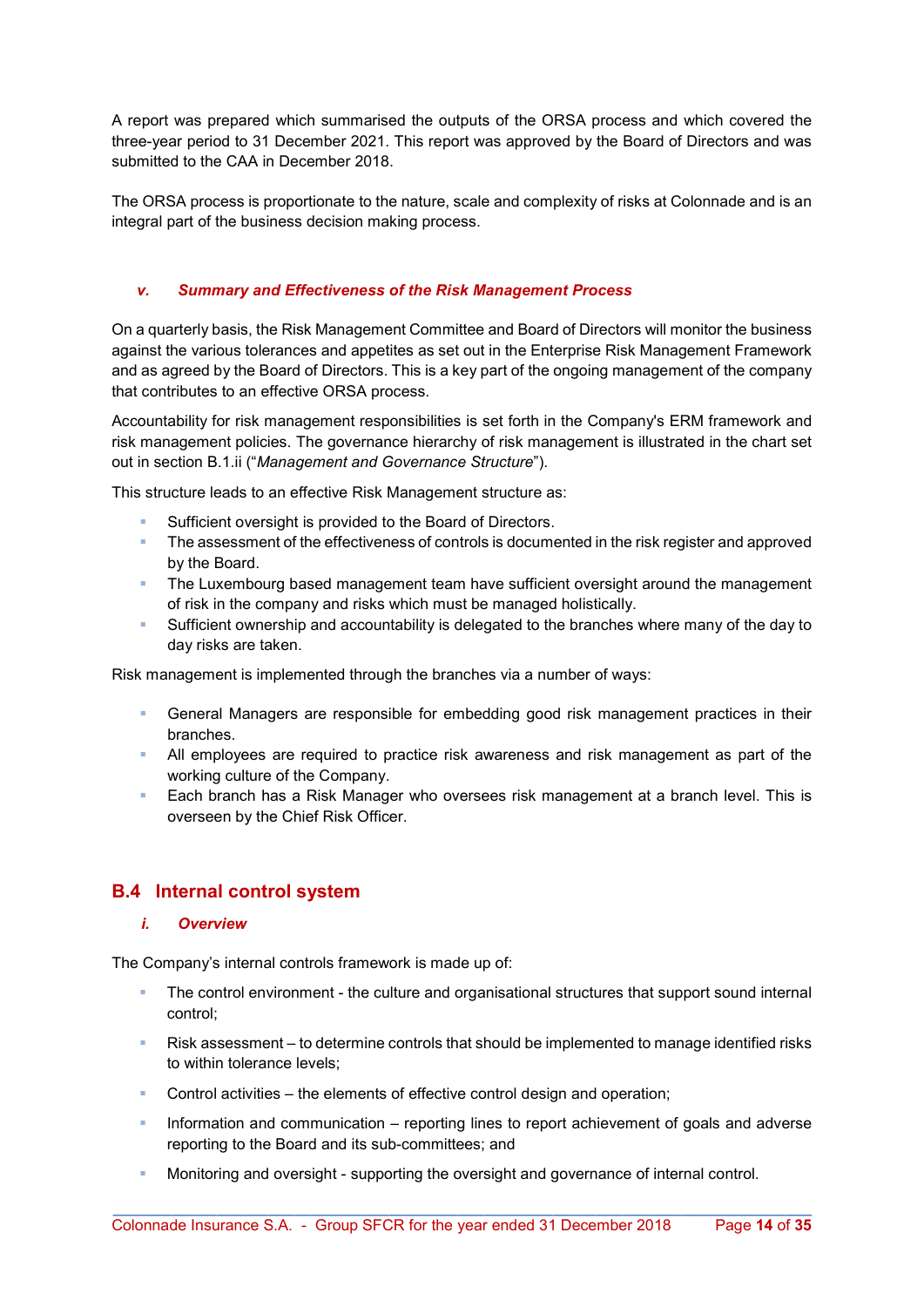In order to ensure the ongoing effectiveness and efficiency of the control framework, the Company operates a "three lines of defence model". Each of these three "lines" plays a distinct role within the Company's wider governance framework, as described overleaf.

- Controls are the responsibility of the business and relevant line management, i.e. the 'first line of defence'. As the first line of defence, line management is responsible for monitoring day to day adherence to this framework within its area of jurisdiction. There is close interaction between management based in Luxembourg and those located in the Company's branch offices.
- Assurance, or the 'second line of defence', is provided by employees who are independent from business line management. Assurance functions include Risk Management and Compliance. Second line of defence assurance functions monitor compliance to the control framework. Breaches are reported to the Board and the Risk Committee on an exceptionsbasis as appropriate.
- **The 'third line of defence'** is provided by Internal Audit and the Audit Committee. Independent non-executive directors comprise the majority of the Audit Committee.

Ultimate responsibility for implementing and monitoring the Internal Control Framework resides with the Board. The Internal Control Framework is reviewed and approved by management and the Board on an annual basis.

### B.5 Compliance

The Company's Head of Compliance has overall responsibility for overseeing compliance related activities across the Company and reports directly to the Board on compliance related matters and activities of relevance to the Company.

In executing the Company's risk-based compliance monitoring programme, the Head of Compliance works closely with local branch compliance officers appointed by the branch managers. The branch compliance officers are responsible for carrying out compliance monitoring activities within their respective branch. They are also responsible for ensuring their branch complies with applicable local legal and regulatory requirements. Each branch compliance officer reports directly to their branch manager and the head of compliance in respect of their duties.

In the event that any compliance breaches or deficiencies are identified, the Head of Compliance will report these to the Board together with corrective measures recommended to address them, and on corrective measures already taken.

### B.6 Internal audit function

The Company's Internal Auditor is based in its head office in Luxembourg, with a remit extending to the Company's branch operations. The Internal Auditor is responsible for evaluating the effectiveness and adequacy of the internal control system and other areas of governance within the Company.

Internal Audit activity is driven by a three year Internal Audit planning cycle which covers all areas of the Company's activities. A "rolling" three year Internal Audit plan, together with the proposed internal audit activities for the coming year, is approved by the Board annually. This utilises a risk based approach to ensure that the internal audit plan provides adequate coverage of business activities with a particular focus on the higher risk areas of the business and taking into account the specificities of the Company.

The Internal Auditor does not assume any other key functions within the Company.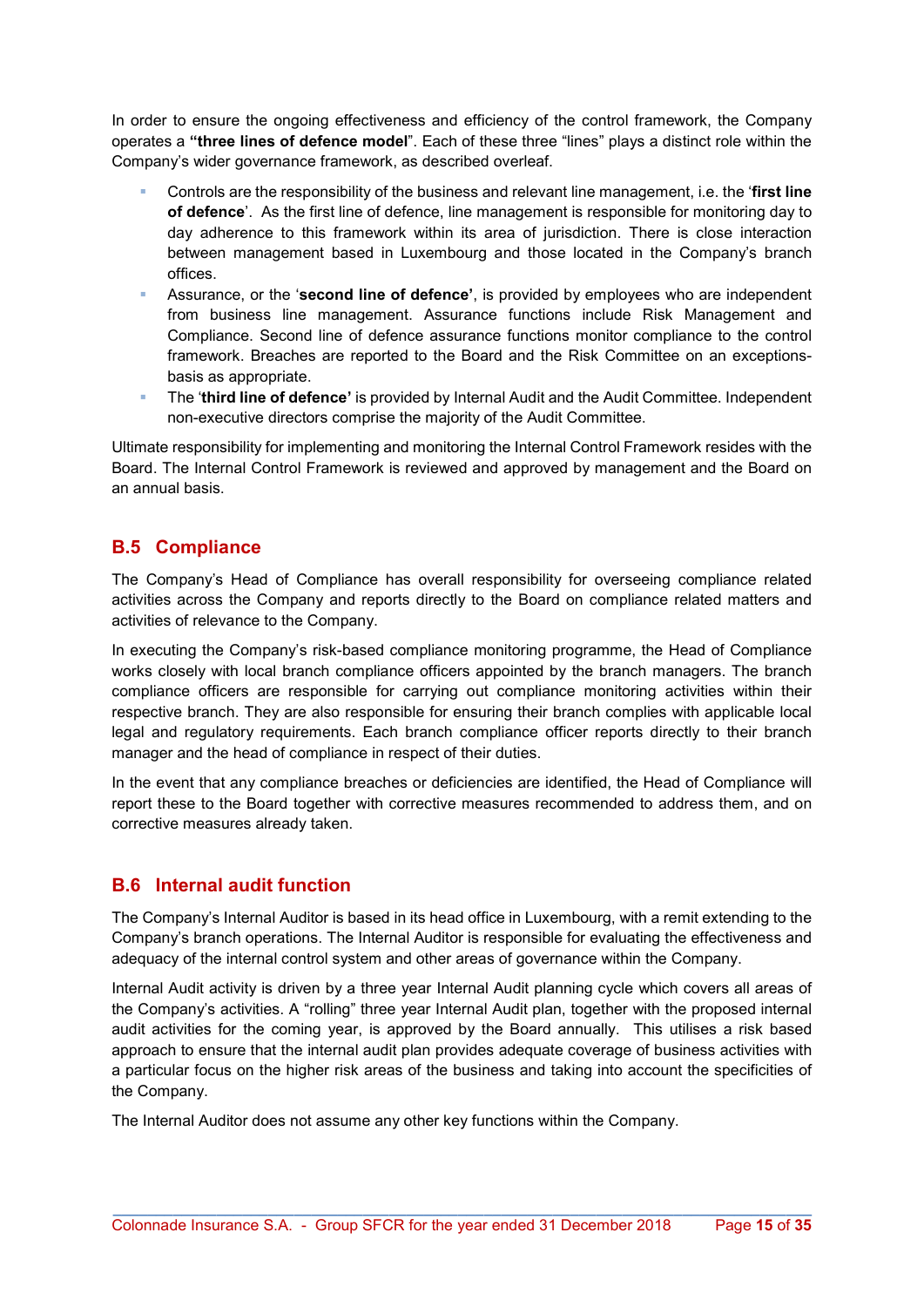### B.7 Actuarial function

The Company's Luxembourg based Chief Actuary is responsible for setting the Company's technical provisions, which are developed in accordance with Fairfax Group reserving policies and local requirements (including Solvency II). The Chief Actuary is also a member of the Company's Reserving Committee and Underwriting Committee. Additionally, amongst other duties, the Chief Actuary is responsible for preparing an opinion on the Company's underwriting policy and the adequacy of the reinsurance arrangements in place as well as contributing to the effective implementation of the risk management system.

In discharging these duties, the Chief Actuary works closely with actuarial resources located in the Company's branches as well as other business functions; namely Underwriting, Finance, Risk Management, Claims and Operations.

### B.8 Outsourcing

The Board of Directors are responsible for all of Colonnade's activities, irrespective of whether the function is outsourced or not.

Intra company outsourcing arrangements are subject to the same level of diligence and monitoring as third-party service providers. Terms are negotiated on an arm's length basis.

A Fairfax group company, *ffh* Management Services, located in Ireland, provides IT Administration & Support services, as may be required.

Prior to December 2018, the Company was solely invested in cash. However, from December 2018 Hamblin Watsa Investment Counsel Ltd, a wholly owned subsidiary of Fairfax, have been investing in a more diverse portfolio of assets, including bonds and equities.

Furthermore, Fairfax's head office (in Toronto) provides legal, tax and tax planning, actuarial (as may be required) support to the Company.

Responsibility for overseeing each of the outsourced activities is assigned to an individual within the Company who has the requisite knowledge and experience.

The Company's outsourcing policy is reviewed and approved by both management and the Board each year and more frequently, if required.

### B.9 Other information

All relevant information regarding the Company's governance and control structures is considered to be included in sections B1-B7 above.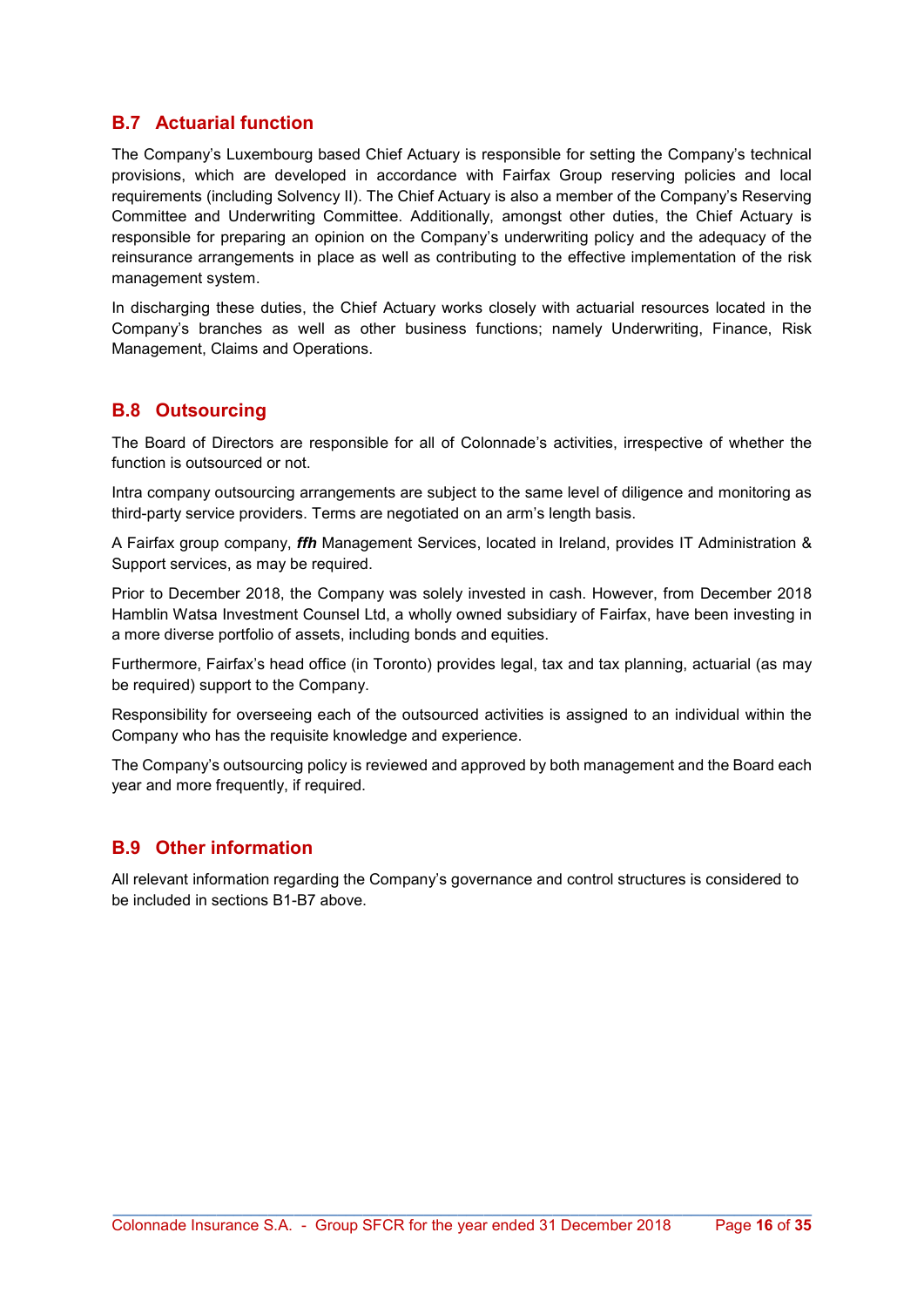## C. Risk profile

Given the nature of TIG Bermuda (as described in section A.1), the risk profile described within section C (other than market, credit and liquidity) relates to that of Colonnade Insurance S.A. (the "Company").

The Company's activities expose it to a number of key risks which have the potential to affect its ability to achieve its business objectives. The main risks facing the Company's business include insurance (underwriting and reserving), market, credit, liquidity and operational risks. The Company's approach to managing these risks is as follows:

### C.1 Insurance risk

### i. Underwriting risk

Underwriting risk includes both the risk of inappropriate underwriting and inadequate pricing.

The insurance risk management policy covers the underwriting, claims and actuarial department and addresses risks such as inappropriate or unauthorised underwriting and pricing and inadequate controls around recording and reporting of underwriting results and exposures. Metrics have been developed for the ongoing monitoring of insurance risks.

Control structures are in place to mitigate the risk of accumulations of loss from catastrophic events and the Company is further protected by the reinsurance programme comprising a range of quota share and excess of loss contracts that cover the different lines of business written by the Company (for example, the Company's net exposure to a natural catastrophe event is limited to EUR 2 million).

### ii. Reserving risk

This is the risk that unpaid loss reserves prove to be inadequate. The Company has recorded gross reserves for unpaid losses of EUR 73.1 million (which are in addition to a gross unearned premium reserve amounting to EUR 69.7 million) in the Luxembourg GAAP financial statements at 31 December 2018.

Colonnade has an Actuarial Function, to assess reserving levels, working in close cooperation with underwriting and claims staff within each of the branches. Oversight and reserve setting and compliance with the reserving policy (as established by the Board of Colonnade) are the responsibility of the Reserving Committee which meets at least three times per year. Fairfax's actuarial team will also periodically review final reserve selections as part of the independent peer review process.

### C.2 Market risk

At 31 December 2018, the Group's investment portfolio comprised cash (EUR 71.6 million) and bonds (EUR 68.7 million). With that investment portfolio, the Group's market risk exposure predominately resulted from currency risk exposure (given that the Company undertakes business in multiple currencies).

The market risk management policy covers interest rate risk, currency exchange rate risk, commodity price risk and equity price risk. The Company has established limits for each asset class and for net unhedged foreign currency exposure. Key risk indicators such as interest rates, credit quality and investment return, will be monitored to assess the appropriateness and riskiness of market exposures.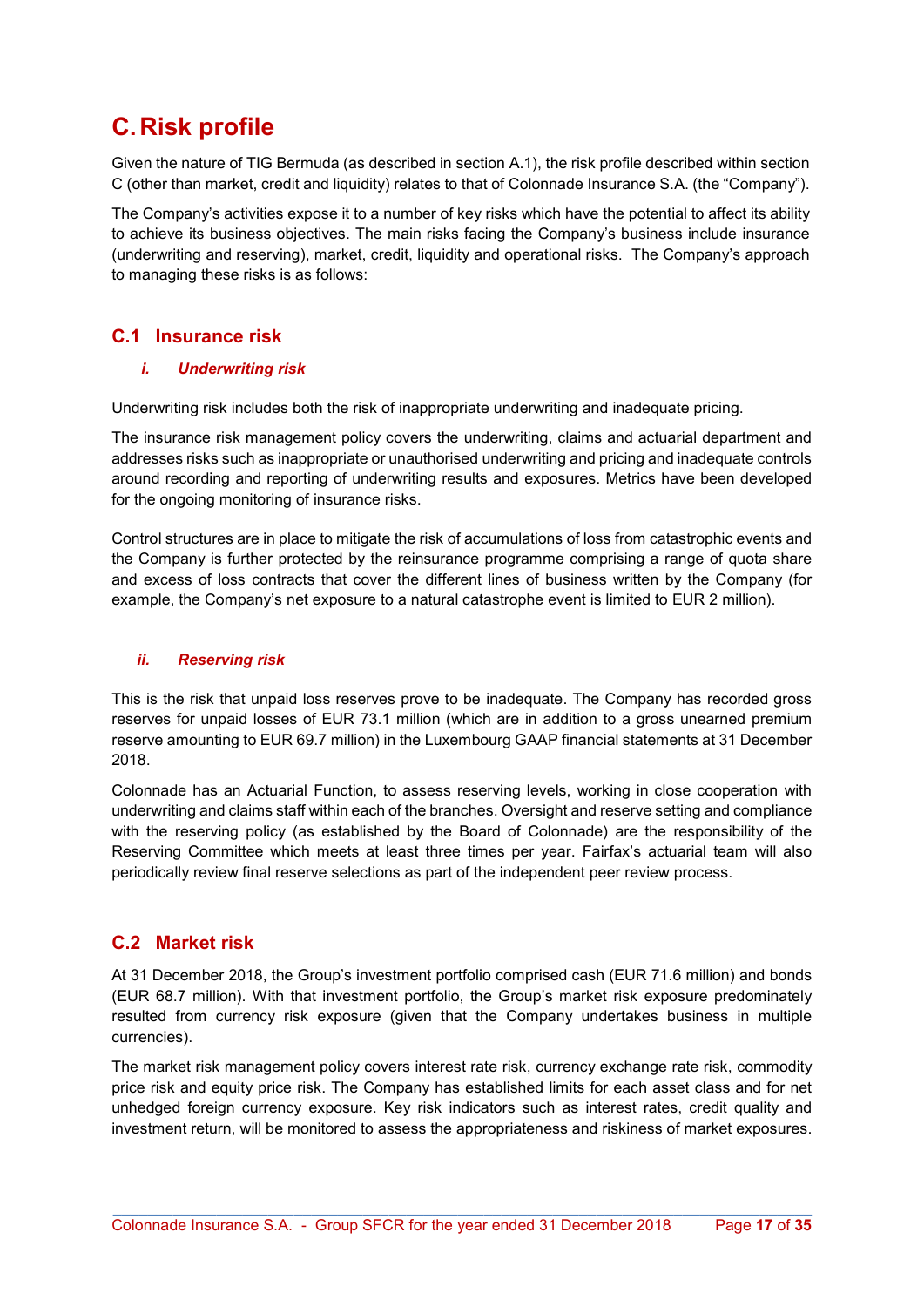The Investment and Foreign Exchange Committee reviews and oversees currency risk. The net exposure to currencies is measured in the KRIs and reported regularly to the Risk Management Committee.

### C.3 Credit risk

This is the risk that one party to a financial arrangement will fail to discharge an obligation and cause the other party to incur a financial loss. The main sources of credit risk relate to:

- Reinsurers: through the failure to pay valid claims against a reinsurance contract held by the Company.
- Premium debtors: where a broker, intermediary or policyholder fails to pass on premiums or claims collected or paid on behalf of the Company.
- Investments: through the issuer default of all or part of the value of a financial instrument or the market value of that instrument.

#### Reinsurance credit risk

Credit risk from reinsurers is controlled through only transacting with reinsurers that meet certain minimum requirements and that have been approved by the Fairfax Reinsurance Security Committee in advance.

At 31 December 2018, the Company's largest balance sheet exposure to reinsurers is with AIG Europe S.A., a Luxembourg domiciled insurance company, rated A2 by Moody's.

The Company's premium debtors arising from direct insurance and reinsurance operations are EUR 35.9 million and EUR 5.6 million respectively as at 31 December 2018. Debtors are valued at the lower of their nominal or estimated realisable value. The credit risk associated with these receivables is considered low.

#### Investment credit risk

Credit risk relating to financial investments and cash and cash equivalents is monitored by the Investment & Foreign Exchange Committee, which is responsible for the management of investment credit risk.

At 31 December 2018, the Company has an exposure to credit risk in relation to cash held with credit institutions (EUR 71.6 million). Cash is placed, in accordance with established policy, with credit institutions having a rating of at least A-, except for immaterial exposures approved by the Risk Management Committee.

### C.4 Liquidity risk

This is the risk the Company, though solvent, may encounter difficulty in meeting obligations associated with financial liabilities as they fall due.

The Group monitors the levels of cash and investments to ensure liquidity requirements are addressed. The Group's exposure to liquidity risk is considered low, given the significant cash balances held at 31 December 2018 (EUR 71.6 million) and throughout the reporting period.

The Expected Profit in Future Premiums (EPIFP) is the profit relating to existing contracts with premium due in the future but not yet received at the valuation date. The EPIFP amounts to EUR 15.2 million at 31 December 2018.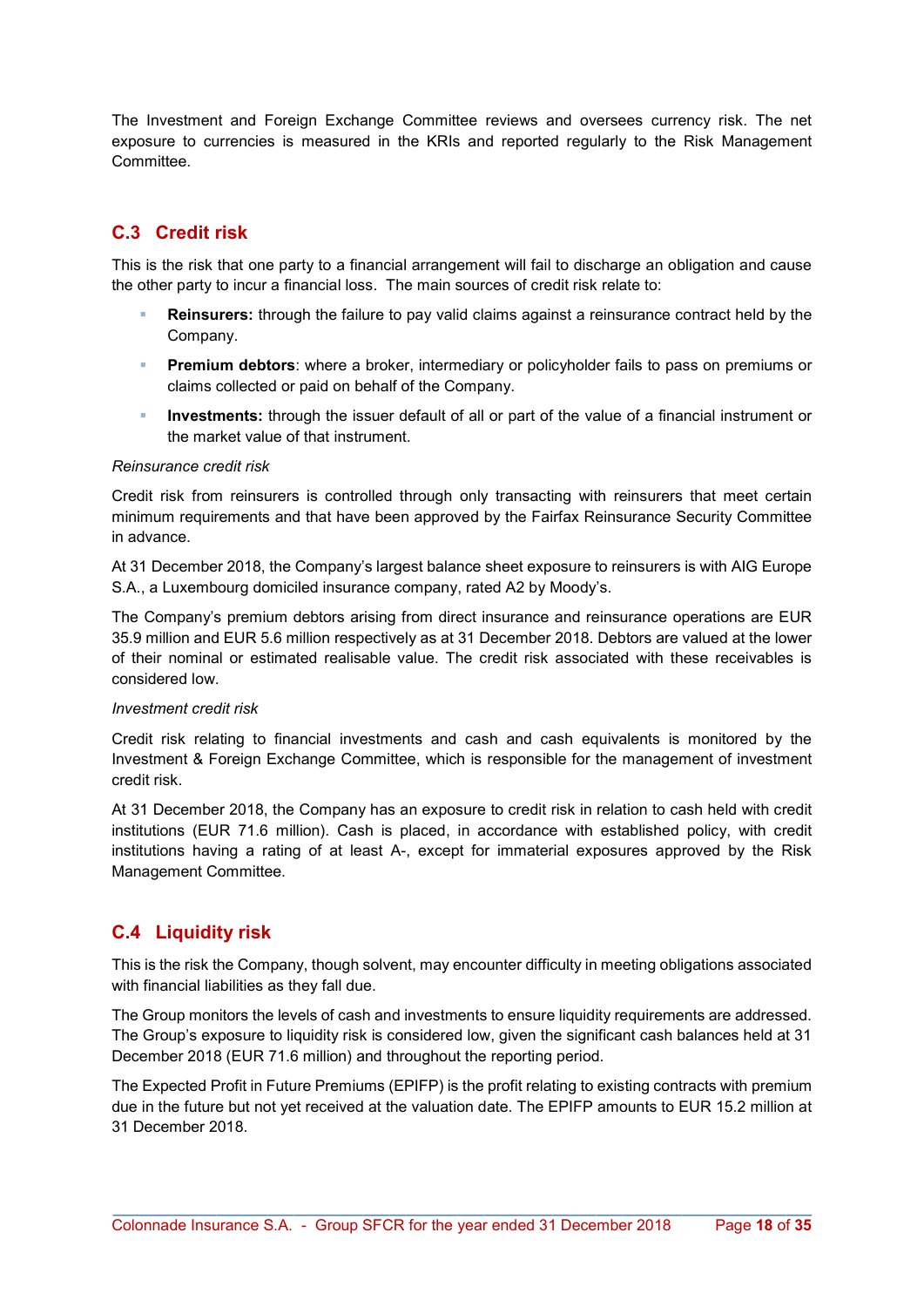### C.5 Operational risk

Operational risk is defined as the risk of loss resulting from inadequate or failed internal processes, people, and systems, or from external events.

Managing day-to-day operational risk is the responsibility of the line managers, both within Luxembourg and the branch offices. This includes responsibility for managing claims risks through policies and procedures including defining authority levels, protocols for management oversight, an automated system to support and report on major claims activity and a formal review process for major claims. The Company's investment managers, along with the company management, are responsible for establishing processes and controls to ensure an effective risk management framework with regard to investments. Operational risks through exposures to key counterparties like banks are managed by the Luxembourg management team whereas risks arising from relationships with brokers and other local counterparties are the responsibility of local branch managers.

### C.6 Other Material Risks and Stress and Scenario testing

2018 was the first year when the Company has not experienced large scale complex projects, so it could focus on stabilization of operational capabilities of Colonnade. Therefore the risks facing the Company were reflective of the ongoing portfolio.

### Stress and Scenario testing

As part of the ORSA process, stress and scenario testing was undertaken to ensure the key risks identified were modelled to assess their impact on the SCR, income statement and resulting solvency ratio. This considered events considerably more severe than the Company's experience to date. The results of the testing are summarised in the annual ORSA report reviewed by the Board and submitted to the CAA. The latest exercise confirms that the Company has sufficient capital and liquidity to absorb the losses under each scenario considered and remain viable.

### C.7 Other information

During 2019 the investment portfolio is expected to evolve to include other assets, such as equities, aside from cash and bonds. This risk is being overseen by the Investment and Foreign Exchange Committee.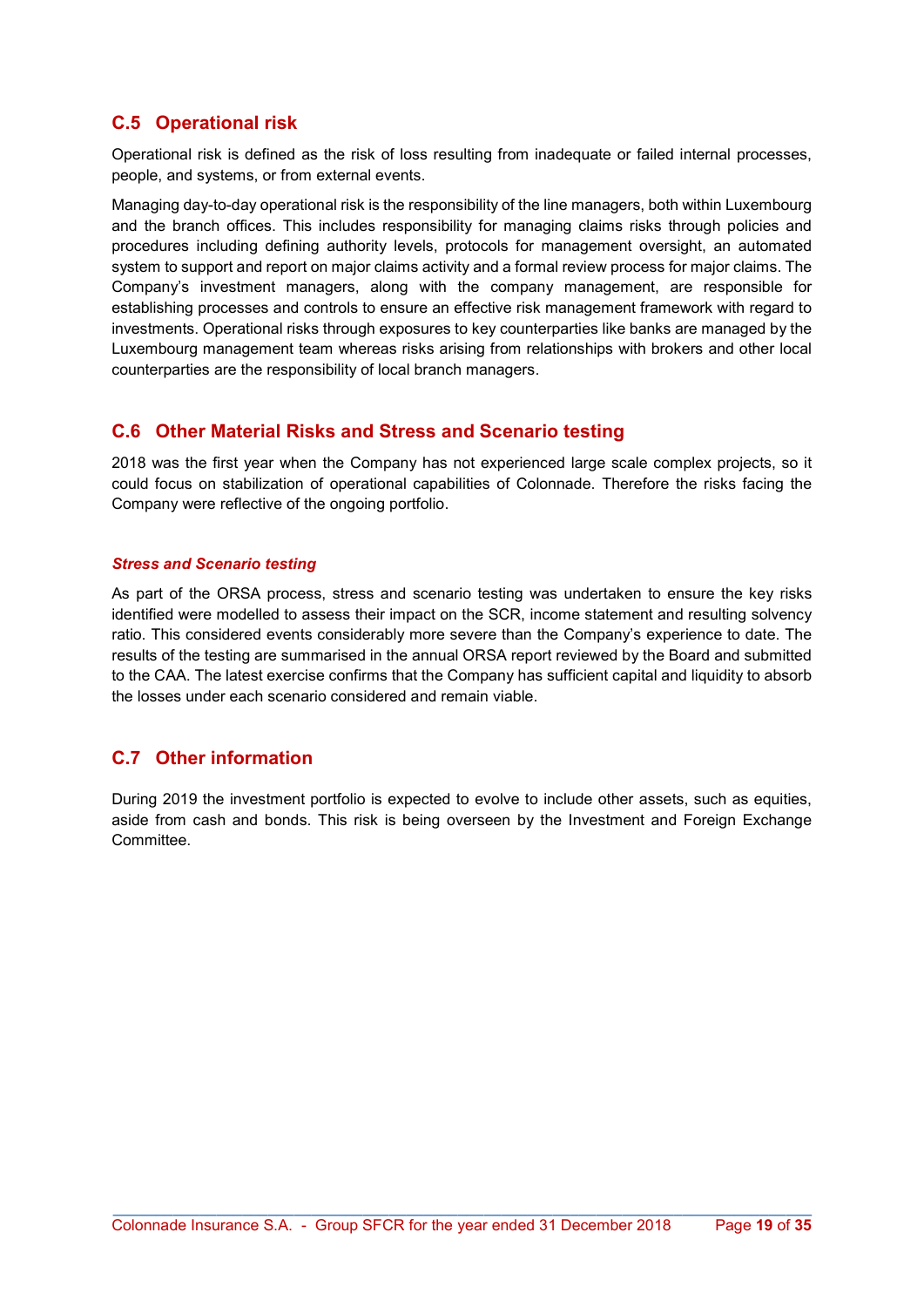## D. Valuation for solvency purposes

Under Luxembourg law, the Company is exempt from the requirement of producing group consolidated financial statements. The Company prepares its financial statements on a going concern basis and in accordance with Luxembourg GAAP ("Lux GAAP").

The table below summarises the Group's balance sheet under Lux GAAP and Solvency II bases:

| Balance sheet as at 31 December 2018 (EUR'000)             |           | Lux GAAP Solvency II Difference |              |
|------------------------------------------------------------|-----------|---------------------------------|--------------|
| <b>Assets</b>                                              |           |                                 |              |
| Subscribed, uncalled and unpaid capital                    |           |                                 |              |
| Deferred acquisition costs                                 | 16,303.9  |                                 | (16, 303.9)  |
| Intangible assets                                          | 4,819.6   |                                 | (4,819.6)    |
| Deferred tax assets                                        |           | 3,332.7                         | 3,332.7      |
| Property, plant & equipment held for own use               | 1,767.1   | 1,767.1                         | .0           |
| Holdings in related undertakings, including participations |           |                                 |              |
| Reinsurance recoverables                                   | 44,122.5  | 14,613.3                        | (29, 509.2)  |
| Insurance and intermediaries receivables                   | 41,416.8  |                                 | (41, 416.8)  |
| Cash and cash equivalents                                  | 72,437.5  | 72,437.5                        | (0.0)        |
| <b>Bonds</b>                                               | 67,795.5  | 68,257.1                        | 461.6        |
| Other assets, not elsewhere shown                          | 4,228.4   | 3,766.7                         | (461.6)      |
| <b>Total Assets</b>                                        | 252,891.4 | 164,174.5                       | (88, 716.9)  |
| <b>Liabilities</b>                                         |           |                                 |              |
| <b>Technical Provisions</b>                                | 142,812.2 | 68,236.8                        | (74, 575.4)  |
| Insurance & intermediaries payables                        | 13,900.7  |                                 | (13,900.7)   |
| Reinsurance payables                                       | 11,772.9  |                                 | (11, 772.9)  |
| Deferred tax liabilities                                   |           |                                 |              |
| Payables (trade, not insurance)                            | 17,123.9  | 14,180.0                        | (2,943.9)    |
| <b>Total Liabilities</b>                                   | 185,609.7 | 82,416.8                        | (103, 192.9) |
| <b>Excess of assets over liabilities</b>                   | 67,281.7  | 81,757.7                        | 14,476.0     |

The difference between the shareholder equity in the Lux GAAP financial statements (EUR 67.3 million) and the excess of assets over liabilities on the Solvency II balance sheet (EUR 81.8 million) amounts to EUR 14.5 million and results from the differing valuation / balance sheet treatment of certain assets and liabilities, such as technical provisions, under Lux GAAP and Solvency II. These are described below.

### D.1 Assets

The differences in valuation between Lux GAAP and Solvency II are discussed below.

### i. Deferred Acquisition Costs

Deferred Acquisition Costs on the Lux GAAP balance sheet are recognised under Solvency II rules, in line with the recognition of the best-estimate cashflows associated with the gross Unearned Premium reserve.

### ii. Intangible assets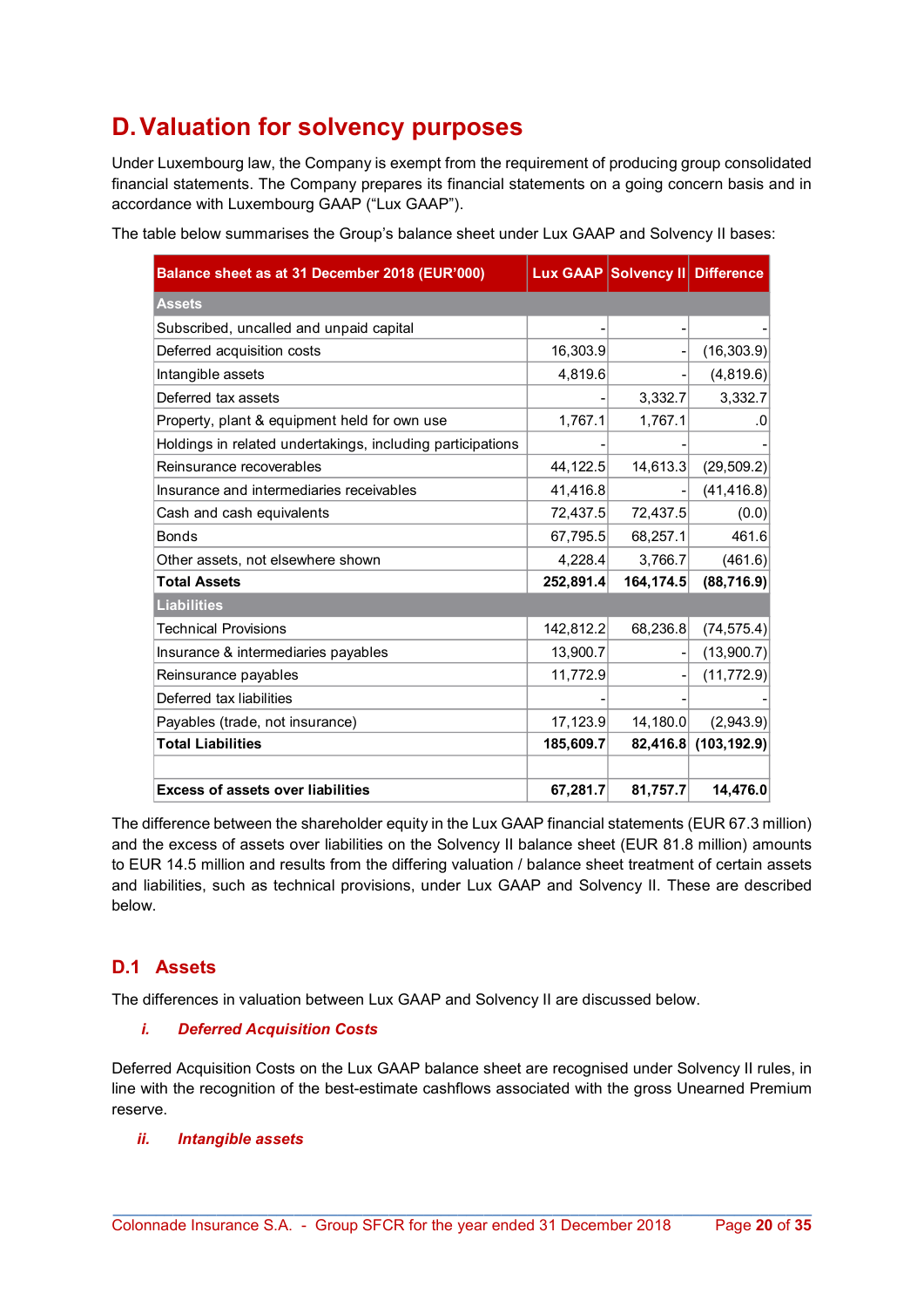In accordance with Solvency II requirements, intangible assets recognised in the Lux GAAP financial statements (being policy data rights; software; and concessions, patents, licences and trademarks) have been ascribed a nil value.

#### iii. Deferred Tax Assets

The Solvency II balance sheet includes a deferred tax asset of EUR 3.3 million, which largely results from trading losses incurred at the level of the Company's branches, which is not recognised under Lux GAAP.

#### iv. Reinsurance recoverables

The reinsurance recoverables have been determined on a best estimate basis and consider those associated with the premium provision and claims provision, in line with the Solvency II rules.

### v. Insurance, reinsurance and intermediaries receivables

Consistent with the Solvency II regulations, the technical provisions include claims expenses and premium cash flows. Therefore, insurance and intermediary receivables are incorporated within the Solvency II technical provisions whereas they are shown separately on the Lux GAAP balance sheet.

#### vi. Bonds and other assets

The differences shown relate to the treatment of accrued income/gains.

### D.2 Technical provisions

### i. Solvency II Technical Provisions as at 31 December 2018

A breakdown of the Solvency II technical provisions as at 31 December 2018 is provided below (amounts in EUR'000):

| <b>LEUR'000</b>   | <b>Best</b><br><b>Estimate</b> | <b>Risk</b><br><b>Margin</b> | <b>Total</b> |
|-------------------|--------------------------------|------------------------------|--------------|
| <b>Gross</b>      | 59,695                         | 8,542                        | 68,237       |
| Reinsurers' share | $-14.613$                      | 0                            | $-14,613$    |
| <b>Net</b>        | 45,082                         | 8,542                        | 53,624       |

Details of the net technical provisions by Solvency II LoB as at 31 December 2018 are as follows (amounts in EUR'000s):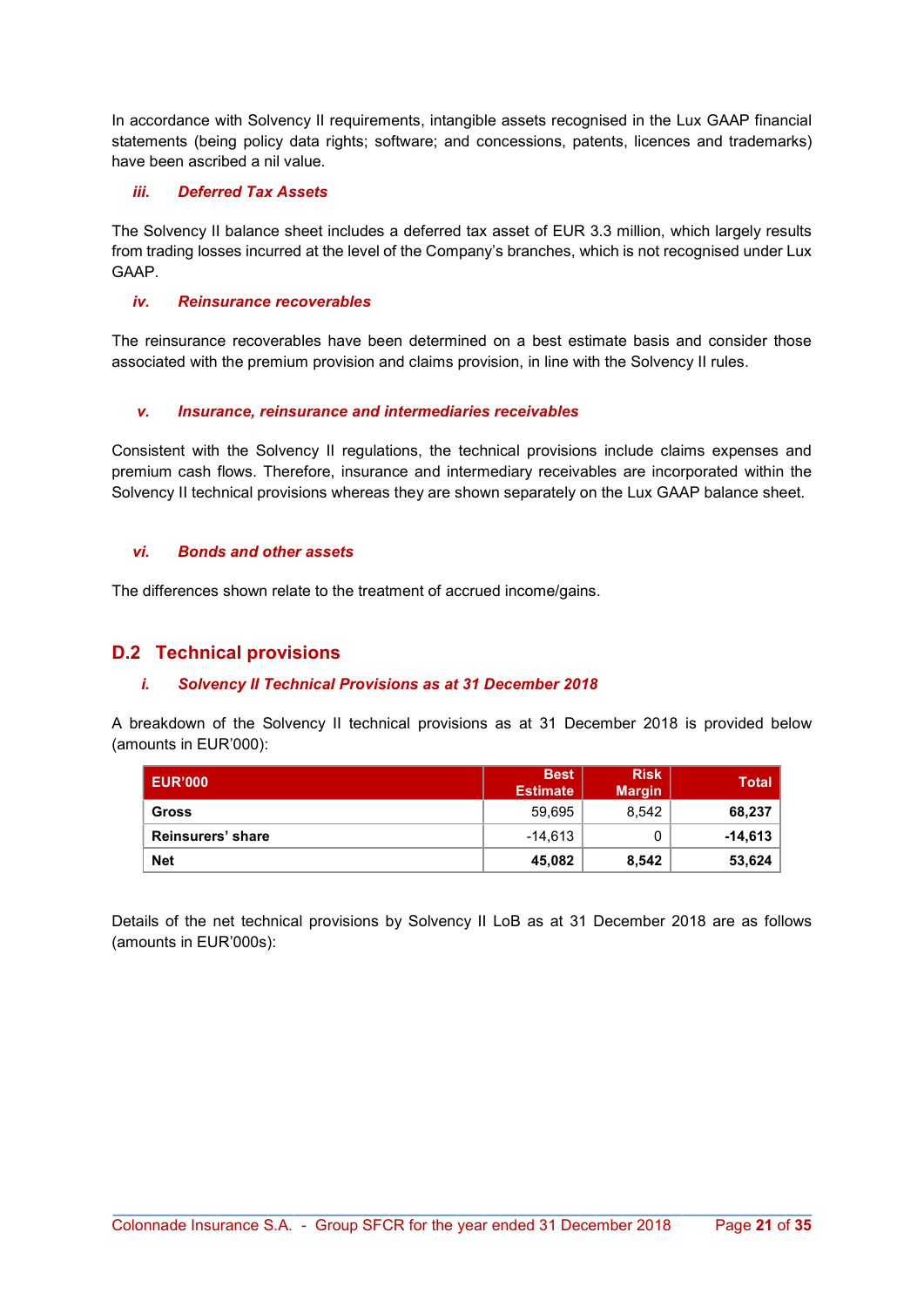| <b>Solvency II LoB</b>                      | <b>Net Best</b><br><b>Estimate</b> | <b>Risk</b><br><b>Margin</b> | <b>Total</b> |
|---------------------------------------------|------------------------------------|------------------------------|--------------|
| Medical Expense Insurance                   | 5,775                              | 1.094                        | 6,870        |
| Other Motor Insurance                       | 4,093                              | 775                          | 4,868        |
| Marine, Aviation and Transport Insurance    | 1,568                              | 297                          | 1,865        |
| Fire and Other Damage to Property Insurance | 16,833                             | 3,189                        | 20,022       |
| General Liability Insurance                 | 15,380                             | 2.914                        | 18,294       |
| Credit and Suretyship Insurance             | 255                                | 48                           | 303          |
| Miscellaneous Financial Loss                | 1,068                              | 202                          | 1,270        |
| <b>Total</b>                                | 45,082                             | 8,542                        | 53,624       |

An analysis of the difference between the technical provisions on a Lux GAAP and Solvency II basis by Solvency II Line of Business as at 31 December 2018 is shown below (amounts in EUR'000s):

| <b>Solvency II LoB</b>                      | Lux GAAP<br><b>Net Insurance</b><br><b>Liabilities</b> | <b>Reclassification</b><br>Adjustments | Solvency II<br><b>Basis</b><br>changel | <b>Solvency</b><br>$  $ TPs |
|---------------------------------------------|--------------------------------------------------------|----------------------------------------|----------------------------------------|-----------------------------|
| Medical Expense Insurance                   | 15,439                                                 | $-5,283$                               | $-3.287$                               | 6,870                       |
| Other Motor Insurance                       | 27,077                                                 | $-15.014$                              | $-7.195$                               | 4,868                       |
| Marine, Aviation and Transport Insurance    | 3,334                                                  | $-1,230$                               | $-238$                                 | 1,865                       |
| Fire and Other Damage to Property Insurance | 32,406                                                 | $-11,820$                              | $-564$                                 | 20,022                      |
| General Liability Insurance                 | 27,730                                                 | $-5,883$                               | $-3,552$                               | 18,294                      |
| Credit and Suretyship Insurance             | 419                                                    | 45                                     | $-161$                                 | 303                         |
| Miscellaneous Financial Loss                | 6,189                                                  | $-3,822$                               | $-1,097$                               | 1,270                       |
| <b>Total</b>                                | 112,593                                                | $-43,007$                              | $-15,963$                              | 53,624                      |

The 'Net Insurance Liabilities' include earned reserves and UPR net of reinsurance and commissions.

The reclassification adjustments reflect where cash flows in (such as insurance balances receivable) are offset against cash flows out (such as future claims payments) in the Solvency II balance sheet and do not result in a difference in the valuation of balance sheet equity. The differences in basis that impacts the equity are discussed further below (see sub-section vii).

### ii. Reserving Process and Governance

The Company's reserving process to determine the technical provisions on GAAP and Solvency II bases broadly comprises the following steps, as part of a robust and rigorous process for setting reserves:

- Determination and recommendation of ultimate claims by the Actuarial Function;
- **Review/validation by the branches;**
- Determination of the technical provisions to adopt in the GAAP/Solvency II technical provisions; and
- Review and approval by the Reserving Committee / Board.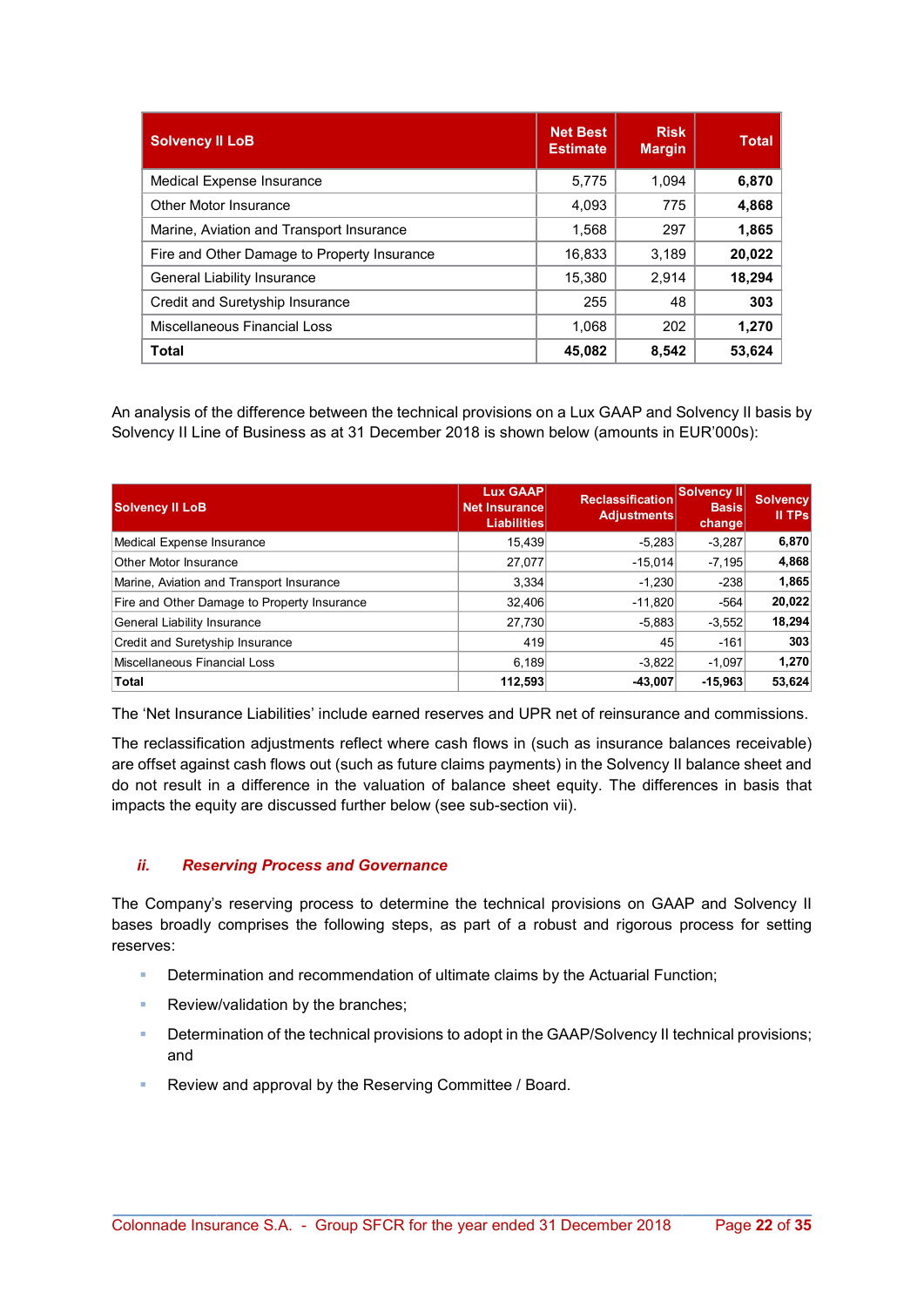### iii. Key methodology and assumptions used to determine ultimate premiums and claims

To determine the estimate for ultimate premiums and claims, analysis is undertaken separately for each line of business.

For the majority of the classes of business, the following standard actuarial projection techniques are used to calculate ultimate premiums and claims:

- Basic Chain Ladder (based on paid and incurred claims)
- **Bornhuetter-Ferguson (based on paid and incurred claims)**
- **Initial Expected Loss Ratio**

Claim experience on the most recent years of account is relatively immature. As a result, the Basic Chain Ladder methods produce estimates with a relatively higher level of uncertainty. When projecting estimates for these years of account, the Bornhuetter-Ferguson and Initial Expected Loss Ratio methods are used instead.

Specific adjustments may be made to projected ultimate claims at either a class or an individual claim level. This may be due to a known large loss and/or loss experience on a particular contract.

When choosing between methods, the maturity of each year of account, volume of data, benchmark information and other business-specific issues that are known about at the time of valuation are taken into account.

### iv. Key methodologies and assumptions used to determine best estimate technical provisions on a GAAP and Solvency II basis

Having determined the ultimate premiums and claims to form the basis for the technical provisions, a number of additional material assumptions are required to determine the technical provisions on a GAAP and Solvency II basis:

- Writing and earnings patterns used to determine the level of earned, unearned and bound but not incepted (BBNI) premiums. These are based on the inception and expiry dates of the underlying contracts.
- Expense provisions an Unallocated Loss Adjustment Expenses (ULAE) provision is held within the GAAP technical provisions. In addition, expense provisions are required within the Solvency II technical provisions in respect of premiums, claims and investments which represent the on-going servicing of the business included in the valuation.
- Payment patterns used to determine the cash flow profiles. When calculating technical provisions to demonstrate solvency on a Solvency II basis, the time-value of money must be allowed for. This requires the estimation of timing and quantum of future cash flows associated with the technical provisions. These cash flows are then discounted back to present value using risk-free yield curves.
- Risk free yield curves by currency and based on those set by EIOPA.
- Events Not In Data (ENID) designed to capture those potential future cashflows that do not exist in any historical data used for the LuxGAAP calculation.

A Risk Margin, being the expected cost of capital to support the run-off of the technical provisions, is also added and is calculated based on the standard formula and discounted using a yield of 6% as set by EIOPA.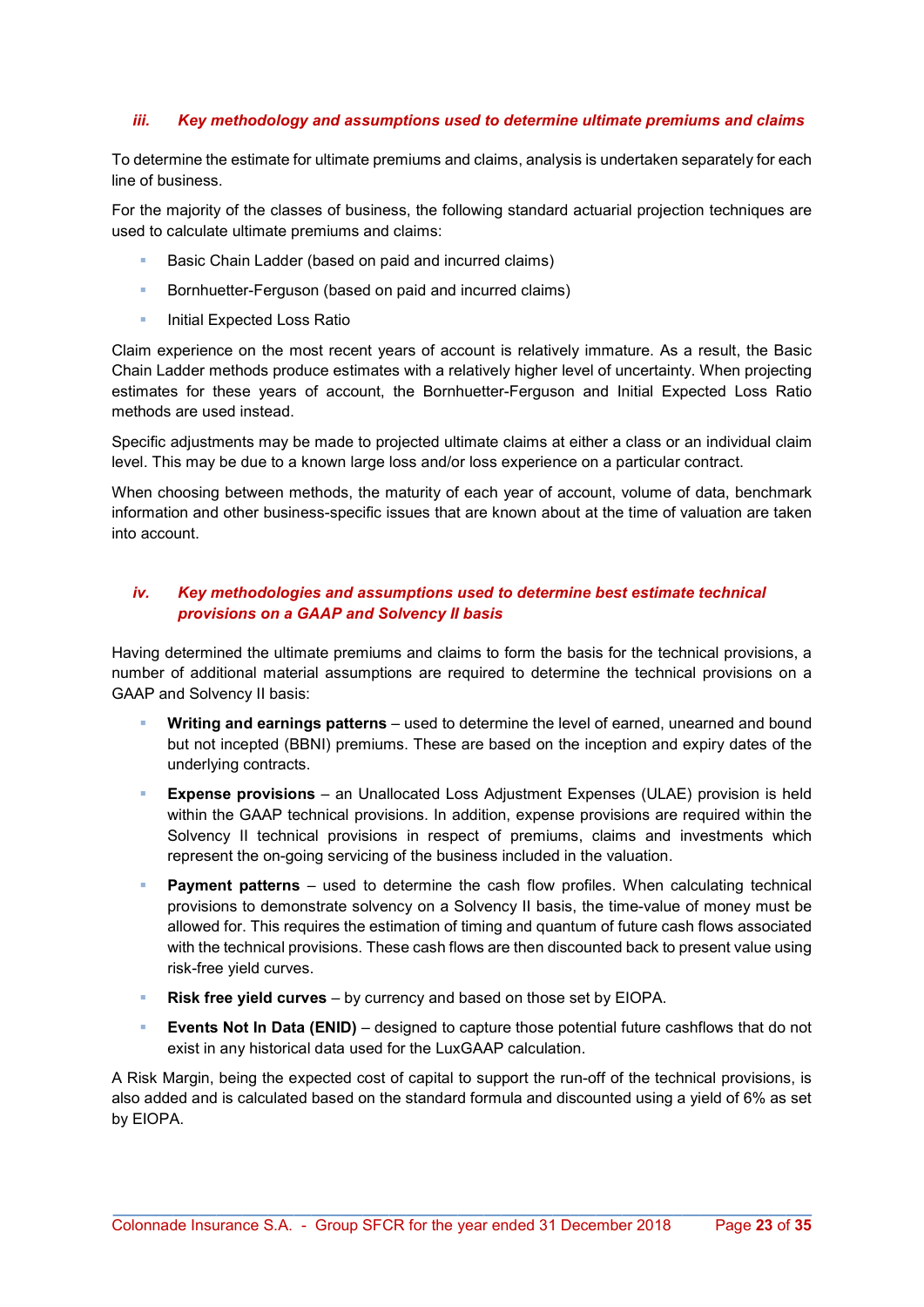#### v. Reserve Uncertainty

The key uncertainties surrounding the technical provisions relate to the ultimate unpaid claims reserves. These uncertainties are present on both a financial accounting and Solvency II basis. However, in determining the ultimate unpaid claims reserves, it was established that the Company was not exposed to any individual or aggregation of large losses which increased the uncertainty of the Company's reserves beyond the normal range of uncertainty for insurance liabilities at this stage of development.

#### vi. Impact of Reinsurance

The impact of reinsurance on the Solvency II technical provisions is quantified above.

#### vii. Material differences between technical provisions on GAAP and Solvency II bases

The key differences between the GAAP and Solvency II technical provisions are:

- Profit on Unearned Premiums the UPR is based on 100% of unearned premium on a GAAP basis, whereas under Solvency II, profit relating to the unearned premium is recognised at the relevant expected loss ratio plus an allowance for expenses.
- Additional Solvency II loads in addition to the Unallocated Loss Adjustment Expenses (ULAE) and bad debt held on a GAAP basis, provisions are required in respect of premiums, claims and investment expenses, as well as ENID.
- Discounting the impact of discounting using yield curves provided by EIOPA as at 31 December 2018.
- Risk Margin the load required for the Risk Margin as at 31 December 2018.

In valuing the Solvency II technical provisions:

- There are no matching adjustments applied.
- **There are no volatility adjustments used.**
- There are no transitional risk-free interest term structures applied.
- **There are no transitional deductions applied.**

### D.3 Other liabilities

For all liabilities other than the technical provisions, there are no valuation differences between the GAAP and Solvency II bases.

### D.4 Alternative methods for valuation

There are no alternative valuation methods to disclose.

### D.5 Other information

All relevant information regarding the Company's valuation methodologies is considered to be included in sections D1-D4 above.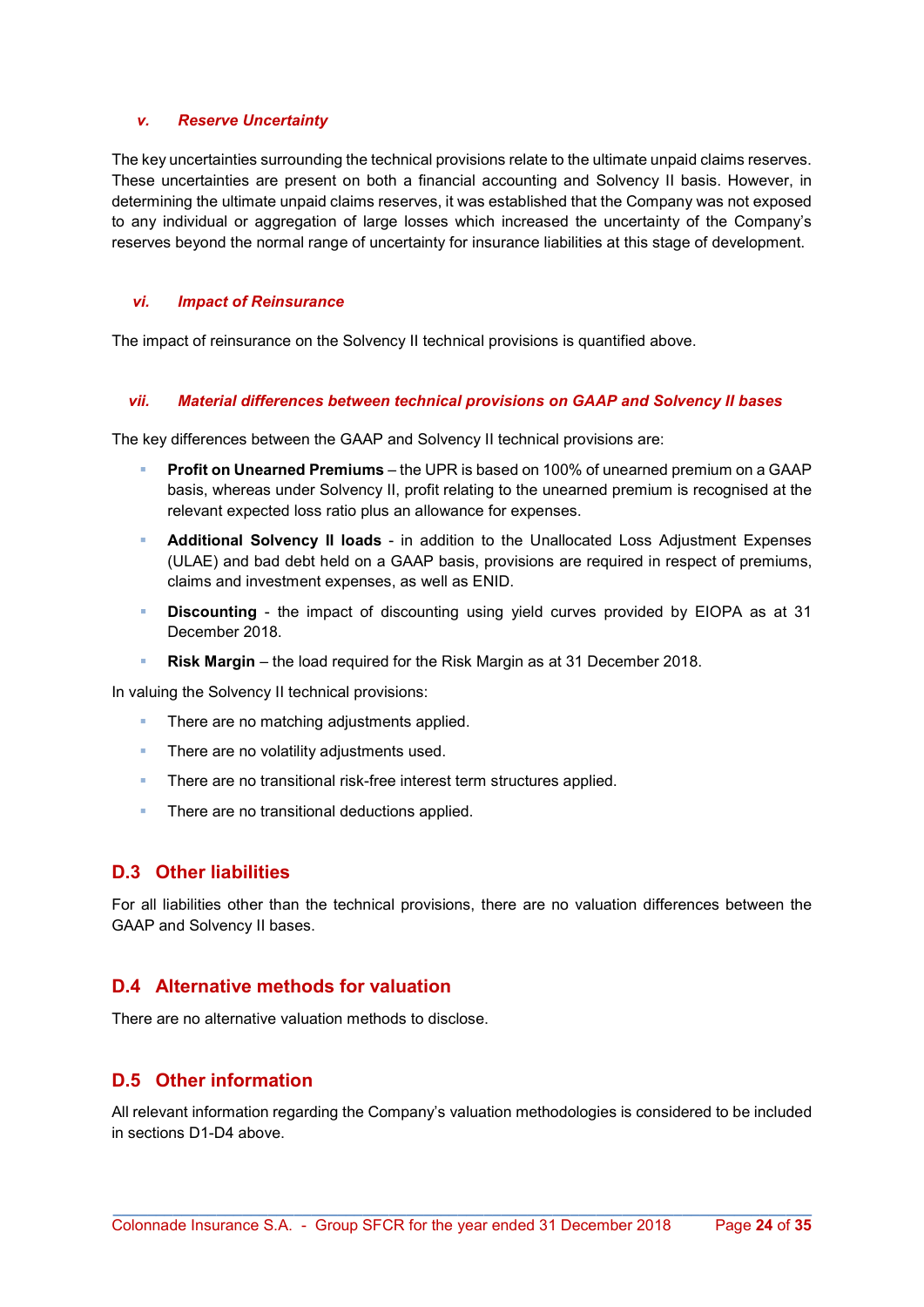## E. Capital management

### E.1 Own funds

### i. Policy

The Company's capital policy sets out capital requirements and principles of funding and states the importance of ensuring that the Group and Company are sufficiently capitalised at all times and complies with the Solvency II requirements. Responsibility for ensuring compliance with this policy rests with the Board of the Company.

#### ii. Capital requirements

With effect from 1 January 2016, the regulatory and solvency requirements for most insurers and reinsurers underwent a major change with the introduction of Solvency II, which provides for the valuation of both assets and liabilities on a market consistent basis.

The Solvency Capital Requirement ("SCR") is the amount of capital required to ensure continued solvency over a one-year time frame with a probability of 99.5%. The Company calculates its SCR using the standard formula specified in detail in the Solvency II legislation.

The absolute minimum level of capital required under Solvency II is the Minimum Capital Requirement (MCR). This amount is lower than the SCR and defines the point of intensive regulatory intervention.

Under Solvency II, capital is referred to as Own Funds and a distinction is made between Basic Own Funds (BOF) and Ancillary Own Funds (AOF). Capital starts with the excess of assets over liabilities on the Solvency II balance sheet (EUR 81.8 million at year end 2018) to which qualifying subordinated debt are added (the Company has no subordinated debt) to arrive at Basic Own Funds. Off balance sheet items that may absorb losses are known as Ancillary Own Funds (the Company has none at 31 December 2018).

The Own Funds are classified into tiers of Own Funds and restrictions are applied to limit the extent to which the components of Own Funds can be used to meet the capital requirements (SCR and MCR).

### iii. Reconciliation of Lux GAAP Net Equity to Solvency II Own Funds

The following table compares shareholders' equity as set out in the Company's Lux GAAP financial statements to the Solvency II Available Own Funds at 31 December 2018.

|                                           | <b>EUR'000</b> |
|-------------------------------------------|----------------|
| Lux GAAP shareholders' equity             | 67,282         |
| Intangibles                               | $-4,820$       |
| Net Deferred Tax Assets                   | 3,333          |
| Revaluation of Non-Life reserves          | 15,963         |
| Solvency II Available Own<br><b>Funds</b> | 81,758         |

The composition of the Company's Solvency II Available Own Funds at 31 December 2018 is set out in the following section.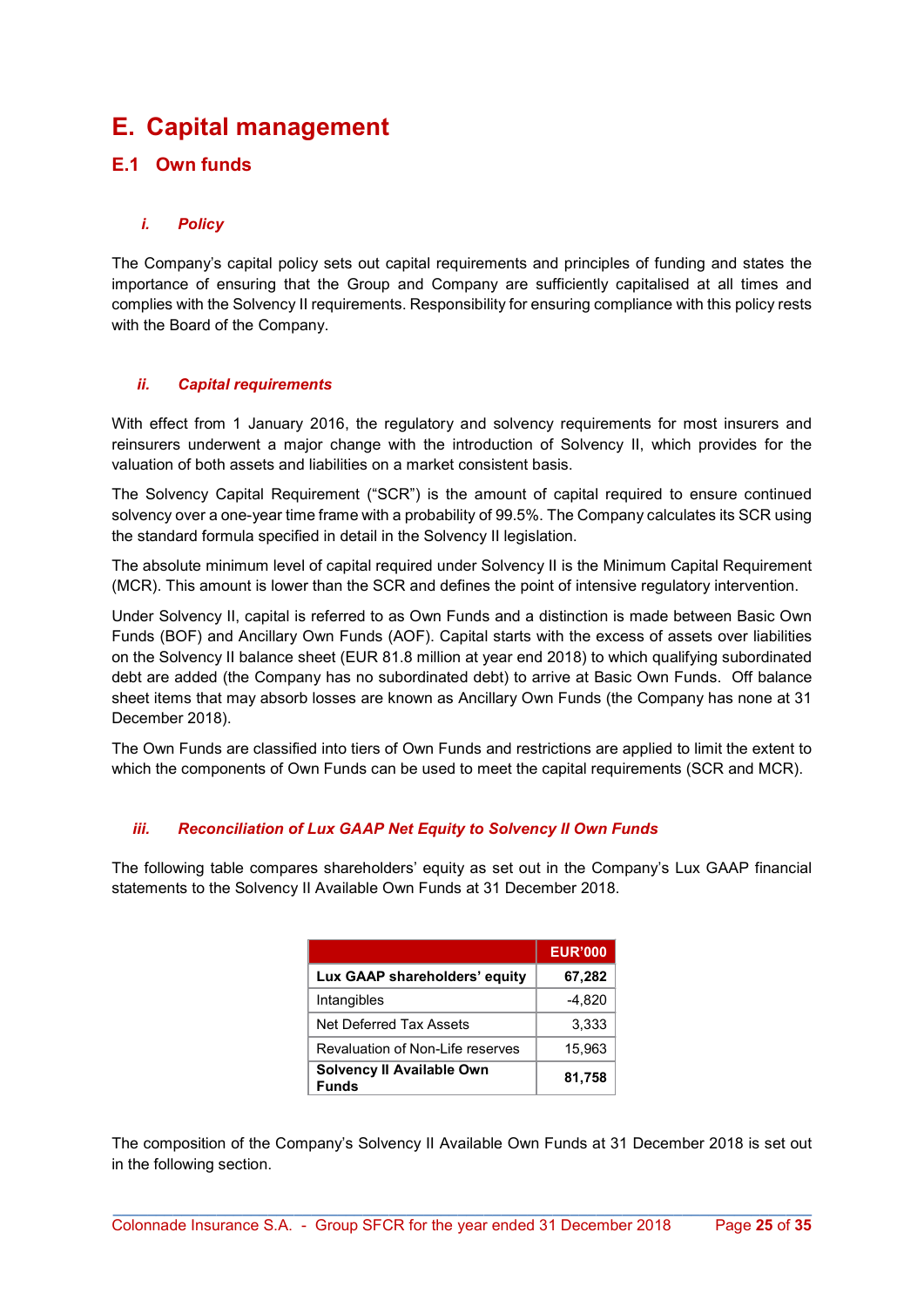### iv. Own Funds structure as at 31 December 2018

Whilst Basic Own Funds may fall within one of three tiers, Ancillary Own Funds are only permitted to form part of Tier 2 or 3 reflecting the fact they are not on the balance sheet.

| <b>EUR'000</b>                    | <b>Tier 1</b><br><b>Unrestricted</b><br><b>BOF</b> | Tier 2<br><b>Ancillary</b> | Tier <sub>3</sub><br><b>BOF</b> | <b>Total</b> |
|-----------------------------------|----------------------------------------------------|----------------------------|---------------------------------|--------------|
| Paid up share capital             | 9,500                                              |                            |                                 | 9,500        |
| Uncalled and unpaid share capital |                                                    | 0                          |                                 |              |
| <b>Share Premium</b>              | 84,876                                             |                            |                                 | 84,876       |
| Legal reserve                     | 0                                                  |                            |                                 |              |
| Net Deferred Tax Assets           |                                                    |                            | 3,333                           | 3,333        |
| Reconciliation reserve            | $-15,951$                                          |                            |                                 | $-15,951$    |
| <b>Total Own Funds</b>            | 78,425                                             | 0                          | 3,333                           | 81,758       |

The Company's paid up share capital, share premium and legal reserve have each been classified as Tier 1 capital. The reconciliation reserve is also classified as Tier 1 capital in accordance with the Solvency II guidelines. The reconciliation reserve has been calculated as follows:

| <b>Reconciliation reserve</b>            | <b>EUR'000</b> |
|------------------------------------------|----------------|
| <b>Excess of assets over liabilities</b> | 81,758         |
| l ess:                                   |                |
| Paid up Ordinary Share Capital           | $-9,500$       |
| <b>Share Premium</b>                     | $-84,876$      |
| Legal Reserve                            |                |
| Net Deferred Tax Assets                  | $-3,333$       |
| <b>Reconciliation Reserve</b>            | -15,951        |

### v. Eligible Own Funds at 31 December 2018

The classification into tiers is relevant to the determination of eligible own funds – being the own funds that are eligible to cover the MCR and SCR.

The MCR may only be covered by Tier 1 and Tier 2 basic own funds (Tier 2 ancillary own funds and Tier 3 basic own funds are not eligible to cover the MCR).

The table below shows the amount of eligible own funds to cover the SCR and MCR by tier:

| <b>EUR'000</b>                           | <b>Total</b><br>eligible<br>own<br>funds | Tier 1<br><b>Unrestricted</b><br><b>BOF</b> | Tier 2<br><b>Ancillary</b> | Tier 3<br><b>BOF</b> |
|------------------------------------------|------------------------------------------|---------------------------------------------|----------------------------|----------------------|
| Total eligible own funds to meet the SCR | 81,758                                   | 78.425                                      |                            | 3,333                |
| Total eligible own funds to meet the MCR | 78,425                                   | 78.425                                      |                            |                      |

\_\_\_\_\_\_\_\_\_\_\_\_\_\_\_\_\_\_\_\_\_\_\_\_\_\_\_\_\_\_\_\_\_\_\_\_\_\_\_\_\_\_\_\_\_\_\_\_\_\_\_\_\_\_\_\_\_\_\_\_\_\_\_\_\_\_\_\_\_\_\_\_\_\_\_\_\_\_\_\_\_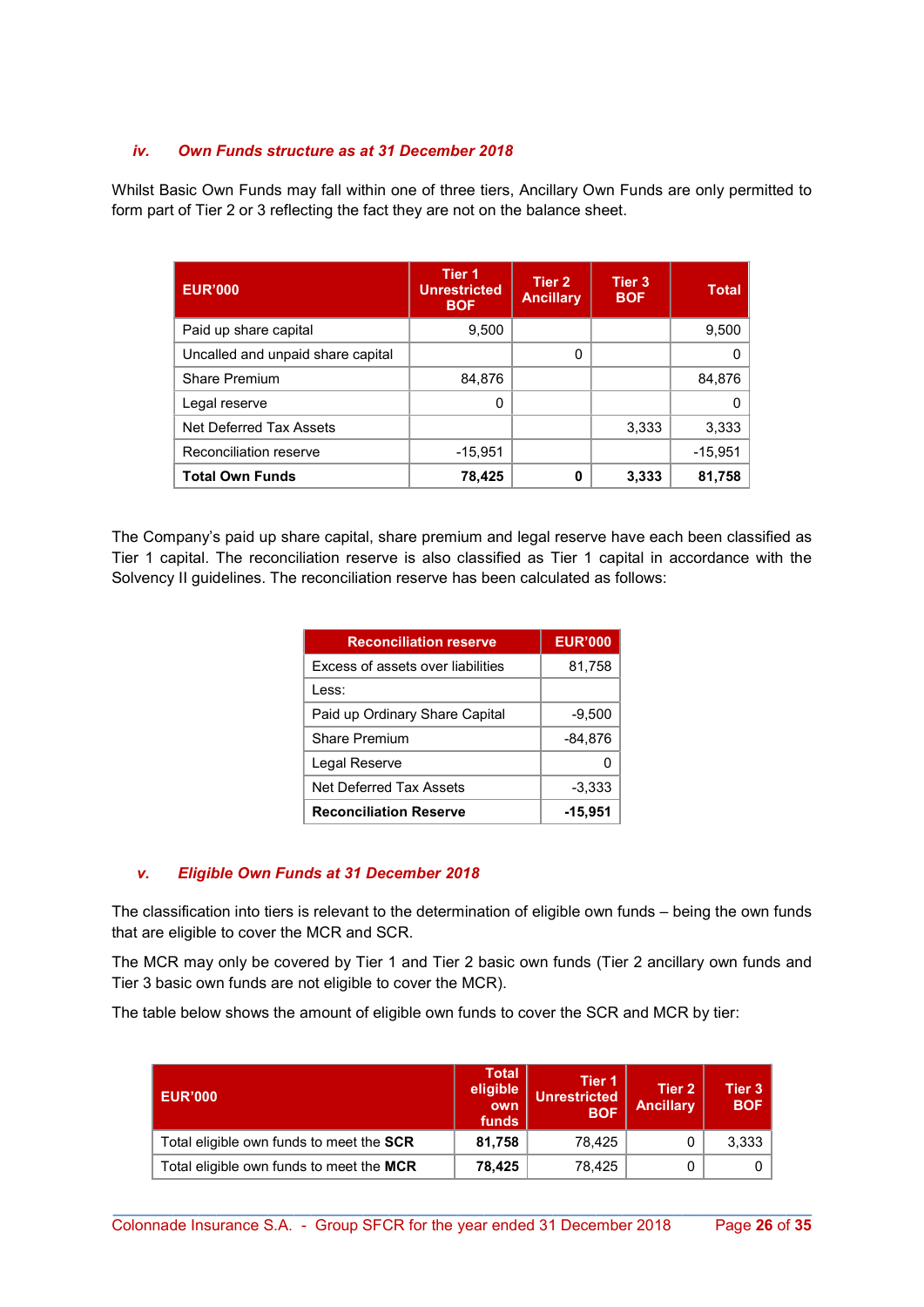EUR 78.4 million (96%) of the Company's eligible own funds are unrestricted tier 1 capital. This consists of the Company's paid up share capital, share premium, legal reserve and the reconciliation reserve.

### vi. Eligible Own Funds to cover capital requirements (SCR and MCR)

The table below presents the ratio of eligible own funds that the Group holds to cover its capital requirements at 31 December 2018.

| <b>EUR'000</b>                   | 2018   |
|----------------------------------|--------|
| <b>SCR</b>                       | 49,927 |
| <b>MCR</b>                       | 14,222 |
| <b>Capital available for SCR</b> | 81,758 |
| <b>Capital available for MCR</b> | 78,425 |
| <b>Ratio SCR</b>                 | 164%   |
| <b>Ratio MCR</b>                 | 551%   |

### E.2 Solvency capital requirement and Minimum capital requirement

The Group uses EIOPA's Solvency II Standard Formula to calculate its SCR. It does not use Group specific parameters and does not use simplified calculations in its computation. The table below sets out the capital requirements for each risk module of the Standard Formula.

| <b>Capital requirement for each risk</b><br>module (EUR'000) | Company net<br>solvency<br>capital<br>requirement | <b>TIGI</b><br><b>Bermuda</b> | <b>Diversification</b> | <b>Group</b> |
|--------------------------------------------------------------|---------------------------------------------------|-------------------------------|------------------------|--------------|
| Non-life underwriting risk                                   | 30,323                                            | 0                             |                        | 30,323       |
| Life underwriting risk                                       | 0                                                 | 0                             |                        | 0            |
| Health underwriting risk                                     | 7,320                                             | 0                             |                        | 7,320        |
| Market risk                                                  | 5,568                                             | 227                           | $-313$                 | 5,482        |
| Counterparty default risk                                    | 15,018                                            | 3                             | $-1$                   | 15,019       |
| <b>Diversification</b>                                       | $-14,794$                                         | $-2$                          | 51                     | $-14,746$    |
| <b>Basic Solvency Capital Requirement</b>                    | 43,434                                            | 228                           | $-263$                 | 43,398       |
| Operational risk                                             | 6,529                                             | 0                             |                        | 6,529        |
| <b>Solvency Capital Requirement ("SCR")</b>                  | 49,963                                            | 228                           | $-263$                 | 49,927       |

As at 31 December 2018, the main component of the Group's SCR is non-life underwriting risk, particularly premium risk, in expectation of the premiums to be earned in 2019. Also included within non-life underwriting risk is a catastrophe risk charge which relates primarily to flood and earthquake exposures.

The next most significant component is counterparty default risk which includes risks associated with reinsurance, insurance balances receivable and cash at bank.

The other components of the Group's SCR are market risk, which is predominantly currency risk related, health underwriting risk, related to the medical expenses Solvency II line of business, and operational risk.

The Minimum Capital Requirement at 31 December 2018 is EUR 14.2 million which is based on the Linear SCR calculation.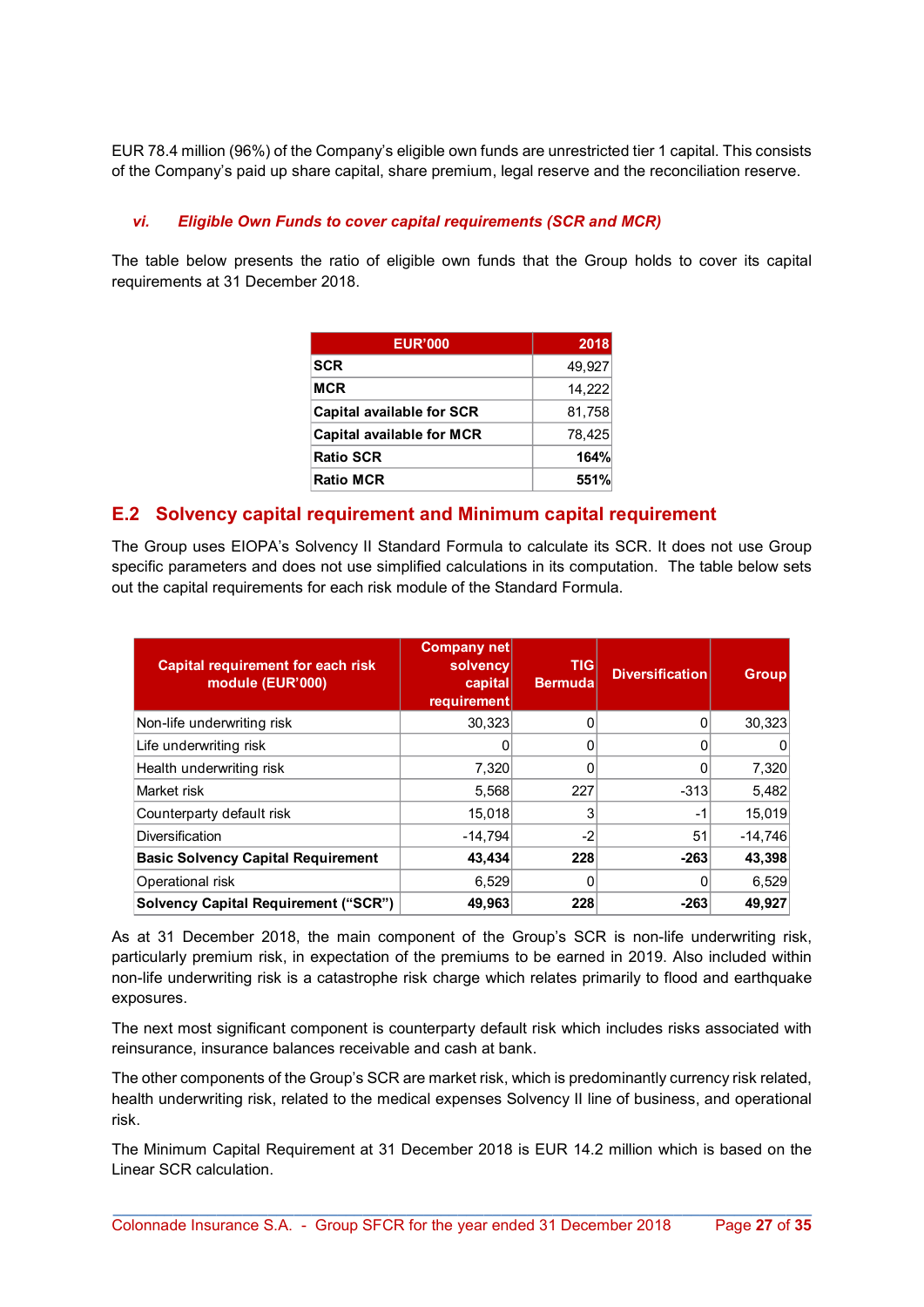### E.3 Use of the duration-based equity sub-module in the calculation of the Solvency capital requirement

As the Group does not write life insurance business, the duration-based equity risk sub-module set out in Article 304 is not relevant.

### E.4 Difference between the standard formula and any internal model used

As the Group does not utilise an internal capital model, this is not relevant.

### E.5 Non-compliance with the Minimum Capital requirement with the Solvency Capital requirement

There has been no non-compliance with the MCR or SCR during the reporting period, and the Group is expected to remain compliant going forward.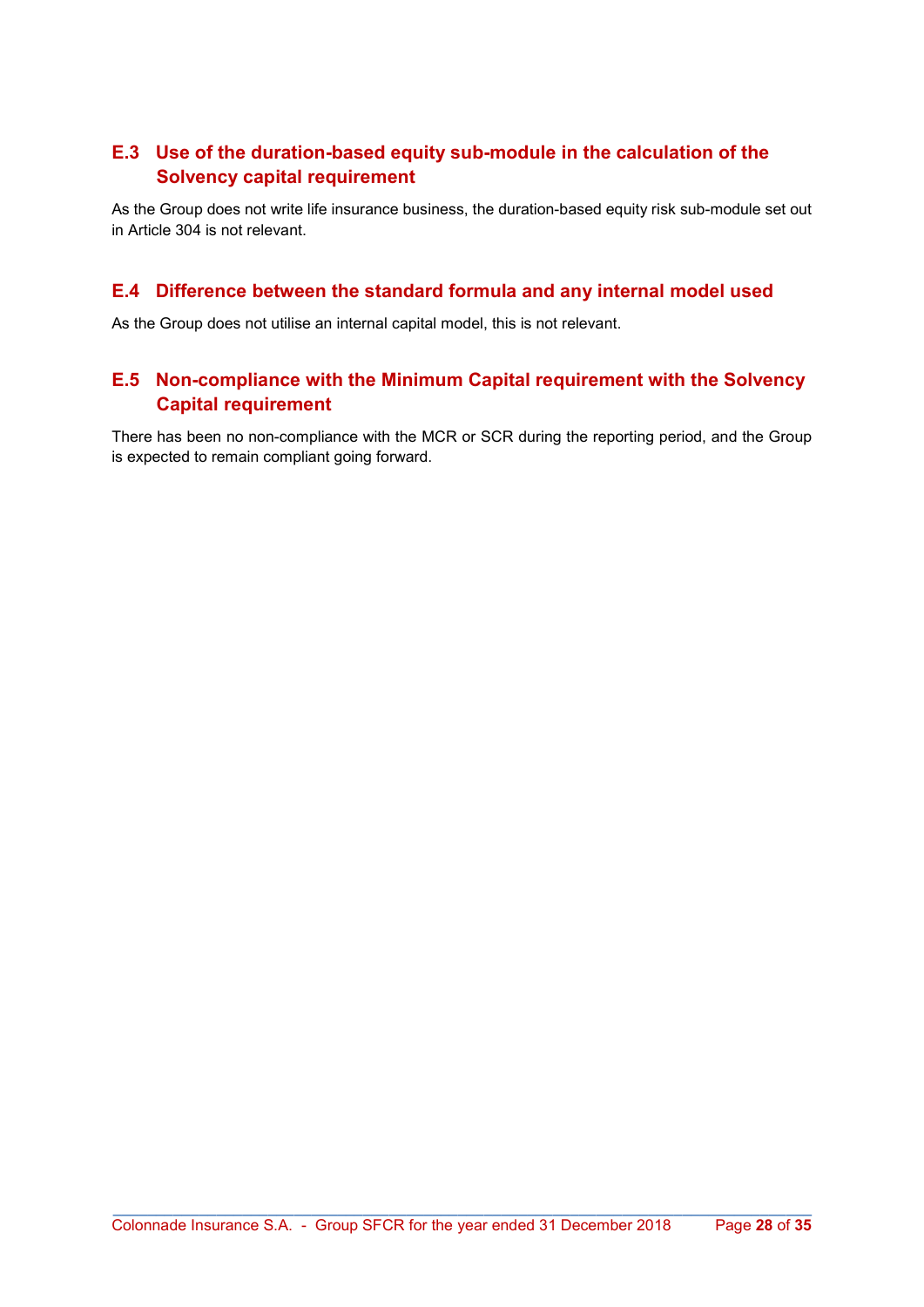## APPENDICES

The following QRTs are included as appendices:

S.02.01 - Balance Sheet

S.05.01 - Premiums, claims and expenses by line of business

S.05.02 - Premiums, claims and expenses by Country

S.23.01 - Own Funds

S.25.01 - Solvency Capital Requirement – for undertakings on Standard Formula

S.32.01 - Undertakings in the scope of the group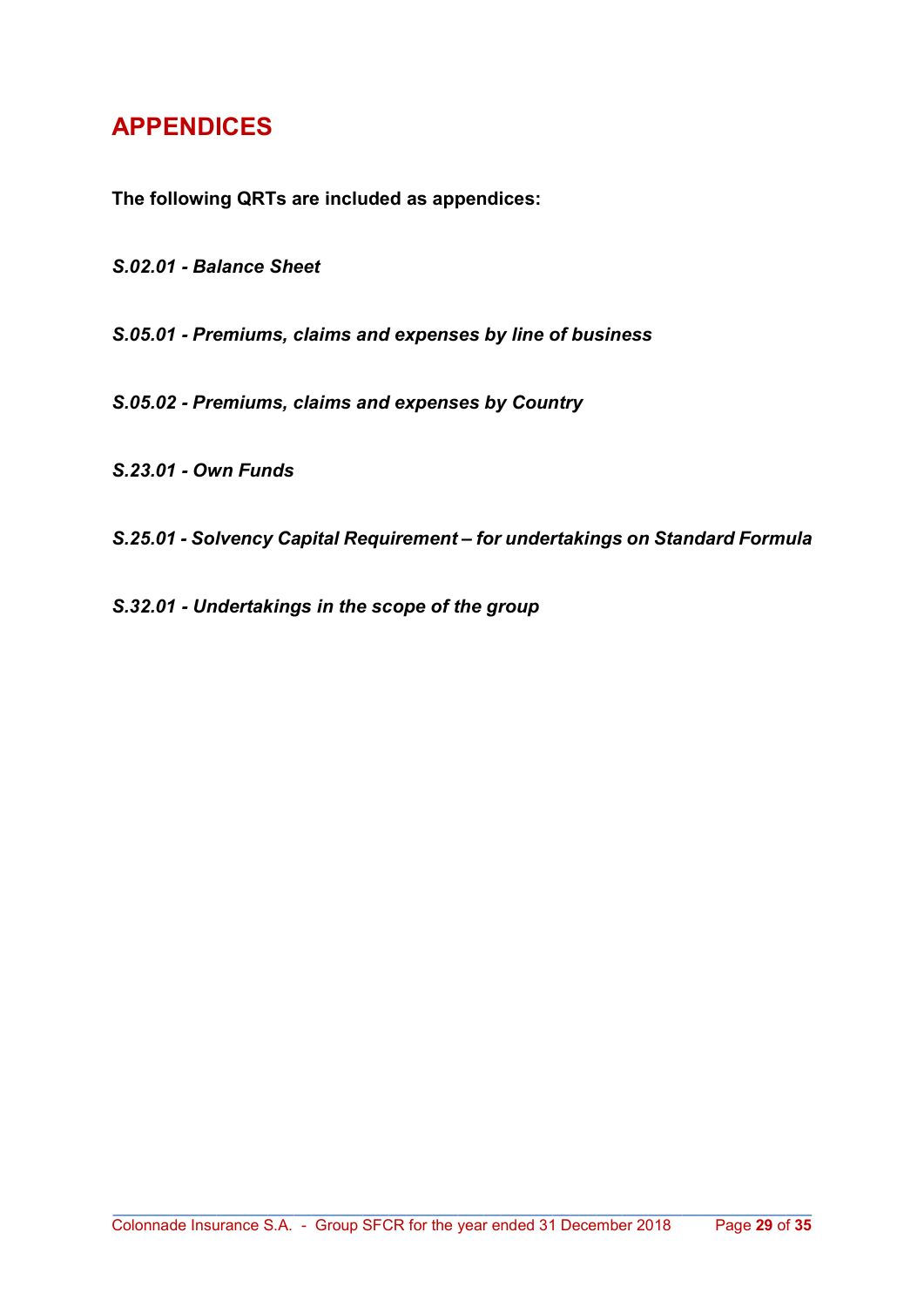### S.02.01 - Balance Sheet

### As at 31 December 2018, amounts in €000 unless stated

|                                                                                        |                | Solvency II<br>value | Statutory<br>accounts |
|----------------------------------------------------------------------------------------|----------------|----------------------|-----------------------|
|                                                                                        | Column         | C0010                | value<br>C0020        |
| Assets                                                                                 | Row            |                      |                       |
| Goodwill                                                                               | R0010          |                      |                       |
| Deferred acquisition costs                                                             | R0020          |                      | 16,303.9              |
| Intangible assets                                                                      | R0030<br>R0040 | 3,332.7              | 4,819.6               |
| Deferred tax assets<br>Pension benefit surplus                                         | R0050          |                      |                       |
| Property, plant & equipment held for own use                                           | R0060          | 1,767.1              | 1,767.1               |
| Investments (other than assets held for index-linked and unit-linked contracts)        | R0070          | 68,257.1             | 67,795.5              |
| Property (other than for own use)                                                      | R0080          |                      |                       |
| Holdings in related undertakings, including participations                             | R0090          |                      |                       |
| Equities                                                                               | R0100          |                      |                       |
| Equities - listed                                                                      | R0110          |                      |                       |
| Equities - unlisted                                                                    | R0120<br>R0130 | 68,257.1             | 67,795.5              |
| Bonds<br>Government Bonds                                                              | R0140          | 60,736.7             | 60,342.1              |
| Corporate Bonds                                                                        | R0150          | 7,520.4              | 7,453.4               |
| Structured notes                                                                       | R0160          |                      |                       |
| Collateralised securities                                                              | R0170          |                      |                       |
| Collective Investments Undertakings                                                    | R0180          |                      |                       |
| Derivatives                                                                            | R0190          |                      |                       |
| Deposits other than cash equivalents                                                   | R0200          |                      |                       |
| Other investments                                                                      | R0210          |                      |                       |
| Assets held for index-linked and unit-linked contracts                                 | R0220          |                      |                       |
| Loans and mortgages                                                                    | R0230<br>R0240 |                      |                       |
| Loans on policies                                                                      | R0250          |                      |                       |
| Loans and mortgages to individuals                                                     | R0260          |                      |                       |
| Other loans and mortgages<br>Reinsurance recoverables from:                            | R0270          | 14,613.3             | 44,122.5              |
| Non-life and health similar to non-life                                                | R0280          | 14,613.3             | 44,122.5              |
| Non-life excluding health                                                              | R0290          | 14,595.5             | 44,122.5              |
| Health similar to non-life                                                             | R0300          | 17.8                 |                       |
| Life and health similar to life, excluding health and index-linked and unit-linked     | R0310          |                      |                       |
| Health similar to life                                                                 | R0320          |                      |                       |
| Life excluding health and index-linked and unit-linked                                 | R0330          |                      |                       |
| Life index-linked and unit-linked                                                      | R0340          |                      |                       |
| Deposits to cedants                                                                    | R0350          |                      |                       |
| Insurance and intermediaries receivables                                               | R0360<br>R0370 |                      | 35,863.6<br>5,553.2   |
| Reinsurance receivables                                                                | R0380          |                      |                       |
| Receivables (trade, not insurance)<br>Own shares (held directly)                       | R0390          |                      |                       |
| Amounts due in respect of own fund items or initial fund called up but not yet paid in | R0400          |                      |                       |
| Cash and cash equivalents                                                              | R0410          | 72,437.5             | 72,437.5              |
| Any other assets, not elsewhere shown                                                  | R0420          | 3,766.7              | 4,228.4               |
| <b>Total assets</b>                                                                    | <b>R0500</b>   | 164,174.5            | 252,891.4             |
| <b>Liabilities</b>                                                                     |                |                      |                       |
| Technical provisions - non-life                                                        | R0510          | 68,236.8             | 142,812.2             |
| Technical provisions - non-life (excluding health)                                     | R0520<br>R0530 | 61,504.4             | 142,812.2             |
| Technical provisions calculated as a whole                                             | R0540          | 54,032.5             |                       |
| <b>Best Estimate</b><br>Risk margin                                                    | R0550          | 7,472.0              |                       |
| Technical provisions - health (similar to non-life)                                    | R0560          | 6.732.4              |                       |
| Technical provisions calculated as a whole                                             | R0570          |                      |                       |
| <b>Best Estimate</b>                                                                   | R0580          | 5,662.8              |                       |
| Risk margin                                                                            | R0590          | 1.069.5              |                       |
| Technical provisions - life (excluding index-linked and unit-linked)                   | R0600          |                      |                       |
| Technical provisions - health (similar to life)                                        | R0610          |                      |                       |
| Technical provisions calculated as a whole                                             | R0620          |                      |                       |
| <b>Best Estimate</b>                                                                   | <b>ROP30</b>   |                      |                       |
| Risk margin                                                                            | R0640<br>R0650 |                      |                       |
| Technical provisions - life (excluding health and index-linked and unit-linked)        | R0660          |                      |                       |
| Technical provisions calculated as a whole<br><b>Best Estimate</b>                     | R0670          |                      |                       |
| Risk margin                                                                            | R0680          |                      |                       |
| Technical provisions - index-linked and unit-linked                                    | R0690          |                      |                       |
| Technical provisions calculated as a whole                                             | R0700          |                      |                       |
| <b>Best Estimate</b>                                                                   | R0710          |                      |                       |
| Risk margin                                                                            | R0720          |                      |                       |
| Other technical provisions                                                             | R0730          |                      |                       |
| Contingent liabilities                                                                 | R0740          |                      |                       |
| Provisions other than technical provisions                                             | R0750<br>R0760 |                      |                       |
| Pension benefit obligations<br>Deposits from reinsurers                                | R0770          |                      |                       |
| Deferred tax liabilities                                                               | R0780          |                      |                       |
| Derivatives                                                                            | R0790          |                      |                       |
| Debts owed to credit institutions                                                      | R0800          |                      |                       |
| Financial liabilities other than debts owed to credit institutions                     | R0810          |                      |                       |
| Insurance & intermediaries payables                                                    | R0820          |                      | 13,900.7              |
| Reinsurance payables                                                                   | R0830          |                      | 11,772.9              |
| Payables (trade, not insurance)                                                        | R0840          | 14,180.0             | 17,123.9              |
| Subordinated liabilities                                                               | R0850          |                      |                       |
| Subordinated liabilities not in Basic Own Funds                                        | R0860          |                      |                       |
| Subordinated liabilities in Basic Own Funds                                            | R0870          |                      |                       |
| Any other liabilities, not elsewhere shown                                             | R0880<br>R0900 | 82,416.8             | 185,609.7             |
| <b>Total liabilities</b>                                                               |                | 81,757.7             | 67,281.7              |
| <b>Excess of assets over liabilities</b>                                               | R1000          |                      |                       |

\_\_\_\_\_\_\_\_\_\_\_\_\_\_\_\_\_\_\_\_\_\_\_\_\_\_\_\_\_\_\_\_\_\_\_\_\_\_\_\_\_\_\_\_\_\_\_\_\_\_\_\_\_\_\_\_\_\_\_\_\_\_\_\_\_\_\_\_\_\_\_\_\_\_\_\_\_\_\_\_\_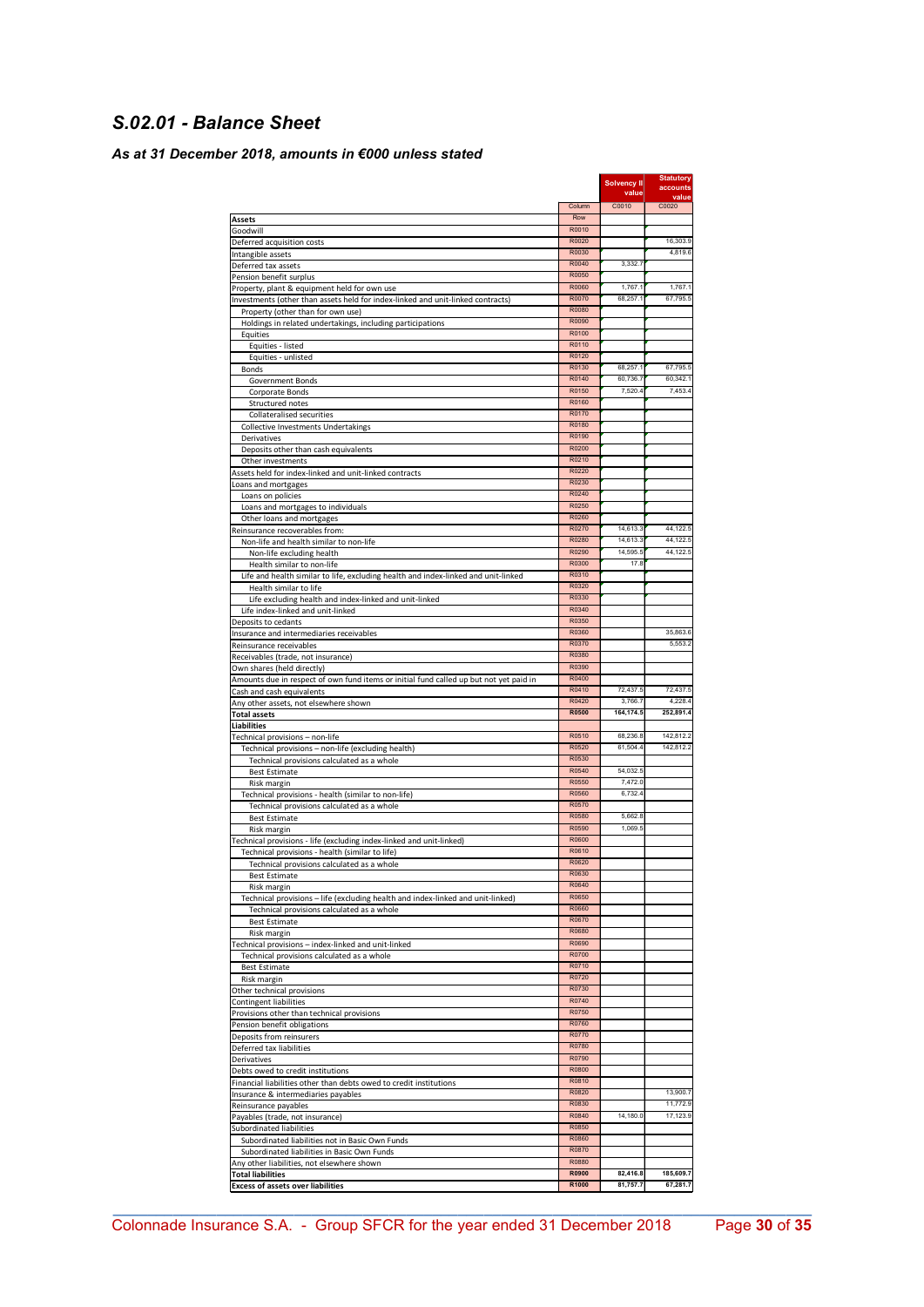### S.05.01 - Premiums, claims and expenses by line of business

#### As at 31 December 2018, amounts in €000 unless stated

|                                                                       |                   | Line of Business for: non-life insurance and reinsurance obligations (direct business and accepted proportional reinsurance) |                                          |                                              |                                   |                                                                                                                                                                                  |         |           |          |                                       |                                    |                   | Line of Business for: accepted non-proportional reinsurance |               |                 |                                   |          |           |  |
|-----------------------------------------------------------------------|-------------------|------------------------------------------------------------------------------------------------------------------------------|------------------------------------------|----------------------------------------------|-----------------------------------|----------------------------------------------------------------------------------------------------------------------------------------------------------------------------------|---------|-----------|----------|---------------------------------------|------------------------------------|-------------------|-------------------------------------------------------------|---------------|-----------------|-----------------------------------|----------|-----------|--|
|                                                                       |                   | <b>Medical</b><br>expense<br>insurance                                                                                       | <b>Income</b><br>protection<br>insurance | <b>Workers'</b><br>compensation<br>insurance | <b>Motor vehicle</b><br>liability | Fire and other<br><b>Marine</b> , aviation<br>damage to General liability<br>Other motor<br>and transport<br><i>insurance</i><br>property<br>insurance<br>insurance<br>insurance |         |           |          | Credit and<br>suretyship<br>insurance | <b>Legal expenses</b><br>insurance | <b>Assistance</b> | <b>Miscellaneous</b><br>financial loss                      | <b>Health</b> | <b>Casualty</b> | Marine,<br>aviation,<br>transport | Property | Total     |  |
|                                                                       | Column            |                                                                                                                              |                                          |                                              | C0040                             |                                                                                                                                                                                  | C0060   | insurance |          |                                       |                                    |                   |                                                             |               | C0140           |                                   |          | C0200     |  |
|                                                                       | Row               | C0010                                                                                                                        | C0020                                    | C0030                                        |                                   | C0050                                                                                                                                                                            |         | C0070     | C0080    | C0090                                 | C0100                              | C0110             | C0120                                                       | C0130         |                 | C0150                             | C0160    |           |  |
| <b>Premiums written</b><br>Gross - Direct Business                    | R0110             | 39,274.1                                                                                                                     |                                          |                                              |                                   | 12,738.6                                                                                                                                                                         | 5,035.4 | 42,419.2  | 48,489.8 | 609.0                                 |                                    |                   | 4,074.4                                                     |               |                 |                                   |          | 152,640.4 |  |
| Gross - Proportional reinsurance accepted                             | R0120             | 2.099.2                                                                                                                      |                                          |                                              |                                   | 204.9                                                                                                                                                                            | 129.9   | 3,484.4   | 1,987.7  |                                       |                                    |                   | 49.8                                                        |               |                 |                                   |          | 7,955.8   |  |
| Gross - Non-proportional reinsurance accepte                          | R0130             |                                                                                                                              |                                          |                                              |                                   |                                                                                                                                                                                  |         |           |          |                                       |                                    |                   |                                                             |               |                 |                                   |          |           |  |
| Reinsurers' share                                                     | R0140             | 338.0                                                                                                                        |                                          |                                              |                                   | $-2,852.2$                                                                                                                                                                       | 616.9   | 17,356.7  | 23,172.0 | 231.4                                 |                                    |                   | $-35.0$                                                     |               |                 |                                   |          | 38,827.7  |  |
| Net                                                                   | R <sub>0200</sub> | 41,035.3                                                                                                                     |                                          |                                              |                                   | 15,795.7                                                                                                                                                                         | 4.548.4 | 28,546.8  | 27,305.5 | 377.6                                 |                                    |                   | 4,159.2                                                     |               |                 |                                   |          | 121,768.5 |  |
| <b>Premiums earned</b>                                                |                   |                                                                                                                              |                                          |                                              |                                   |                                                                                                                                                                                  |         |           |          |                                       |                                    |                   |                                                             |               |                 |                                   |          |           |  |
| Gross - Direct Business                                               | 20210             | 37,252.1                                                                                                                     |                                          |                                              |                                   | 10,404.6                                                                                                                                                                         | 5,011.2 | 34,376.0  | 40,646.6 | 606.3                                 |                                    |                   | 1,047.                                                      |               |                 |                                   |          | 129,344.5 |  |
| Gross - Proportional reinsurance accepted                             | R0220             | 2,691.1                                                                                                                      |                                          |                                              |                                   | 960.6                                                                                                                                                                            | 349.1   | 6,072.    | 5,409.5  |                                       |                                    |                   | 239.5                                                       |               |                 |                                   |          | 15,721.8  |  |
| Gross - Non-proportional reinsurance accepte                          |                   |                                                                                                                              |                                          |                                              |                                   |                                                                                                                                                                                  |         |           |          |                                       |                                    |                   |                                                             |               |                 |                                   |          |           |  |
| Reinsurers' share                                                     | 30240             | 369.5                                                                                                                        |                                          |                                              |                                   | 3,041.8                                                                                                                                                                          | 676.2   | 13,873.6  | 21,494.4 | 221.4                                 |                                    |                   | 66.0                                                        |               |                 |                                   |          | 39,743.0  |  |
| Net                                                                   | R0300             | 39,573.7                                                                                                                     |                                          |                                              |                                   | 8,323.4                                                                                                                                                                          | 4,684.0 | 26,574.5  | 24,561.6 | 384.9                                 |                                    |                   | 1,221.2                                                     |               |                 |                                   |          | 105,323.4 |  |
| <b>Claims incurred</b>                                                |                   |                                                                                                                              |                                          |                                              |                                   |                                                                                                                                                                                  |         |           |          |                                       |                                    |                   |                                                             |               |                 |                                   |          |           |  |
| Gross - Direct Business                                               | R0310             | 13,121.9                                                                                                                     |                                          |                                              |                                   | 5,682.8                                                                                                                                                                          | 2,198.8 | 24,599.4  | 13,889.  | 16.2                                  |                                    |                   | 328.4                                                       |               |                 |                                   |          | 59,837.2  |  |
| Gross - Proportional reinsurance accepted                             |                   | 322.1                                                                                                                        |                                          |                                              |                                   | 215.1                                                                                                                                                                            | 88.4    | 3,850.3   | 2,963.6  |                                       |                                    |                   | $-69.5$                                                     |               |                 |                                   |          | 7,370.0   |  |
| Gross - Non-proportional reinsurance accepte                          |                   |                                                                                                                              |                                          |                                              |                                   |                                                                                                                                                                                  |         |           |          |                                       |                                    |                   |                                                             |               |                 |                                   |          |           |  |
| Reinsurers' share                                                     | 340               | $-108.0$                                                                                                                     |                                          |                                              |                                   | 721.1                                                                                                                                                                            | $-4.5$  | 12,506.   | 9,706.2  | $-12.8$                               |                                    |                   | 28.                                                         |               |                 |                                   |          | 22,837.5  |  |
| Net                                                                   | R0400             | 13,552.                                                                                                                      |                                          |                                              |                                   | 5,176.8                                                                                                                                                                          | 2,291.6 | 15,943.0  | 7,147.0  | 29.0                                  |                                    |                   | 230.2                                                       |               |                 |                                   |          | 44,369.7  |  |
| Changes in other technical provisions                                 |                   |                                                                                                                              |                                          |                                              |                                   |                                                                                                                                                                                  |         |           |          |                                       |                                    |                   |                                                             |               |                 |                                   |          |           |  |
| Gross - Direct Business                                               | R0410             |                                                                                                                              |                                          |                                              |                                   |                                                                                                                                                                                  |         |           |          |                                       |                                    |                   |                                                             |               |                 |                                   |          |           |  |
| Gross - Proportional reinsurance accepted                             | R0420             |                                                                                                                              |                                          |                                              |                                   |                                                                                                                                                                                  |         |           |          |                                       |                                    |                   |                                                             |               |                 |                                   |          |           |  |
| Gross - Non- proportional reinsurance accepte                         | R0430             |                                                                                                                              |                                          |                                              |                                   |                                                                                                                                                                                  |         |           |          |                                       |                                    |                   |                                                             |               |                 |                                   |          |           |  |
| Reinsurers' share                                                     | R0440             |                                                                                                                              |                                          |                                              |                                   |                                                                                                                                                                                  |         |           |          |                                       |                                    |                   |                                                             |               |                 |                                   |          |           |  |
| Net                                                                   | <b>R0500</b>      |                                                                                                                              |                                          |                                              |                                   |                                                                                                                                                                                  |         |           |          |                                       |                                    |                   |                                                             |               |                 |                                   |          |           |  |
| <b>Expenses incurred</b>                                              | R0550             | 24,846.3                                                                                                                     |                                          |                                              |                                   | 5,362.7                                                                                                                                                                          | 2,176.3 | 13,619.5  | 11,674.3 | $-81.0$                               |                                    |                   | 1,375.8                                                     |               |                 |                                   |          | 58,973.9  |  |
| Administrative expenses                                               |                   |                                                                                                                              |                                          |                                              |                                   |                                                                                                                                                                                  |         |           |          |                                       |                                    |                   |                                                             |               |                 |                                   |          |           |  |
| <b>Gross - Direct Business</b>                                        | 1605              | 4.571.9                                                                                                                      |                                          |                                              |                                   | 1,375.9                                                                                                                                                                          | 519.4   | 3,817.0   | 3,641.4  | 69.7                                  |                                    |                   | 161.7                                                       |               |                 |                                   |          | 14,157.1  |  |
| Gross - Proportional reinsurance accepted                             | <b>RO620</b>      | 298.0                                                                                                                        |                                          |                                              |                                   | $-10.0$                                                                                                                                                                          | 43.7    | 571.2     | 370.4    |                                       |                                    |                   | 44.2                                                        |               |                 |                                   |          | 1,317.5   |  |
| Gross - Non-proportional reinsurance accep                            | R0630             |                                                                                                                              |                                          |                                              |                                   |                                                                                                                                                                                  |         |           |          |                                       |                                    |                   |                                                             |               |                 |                                   |          |           |  |
| Reinsurers' share                                                     |                   |                                                                                                                              |                                          |                                              |                                   |                                                                                                                                                                                  |         |           |          |                                       |                                    |                   |                                                             |               |                 |                                   |          |           |  |
| Net                                                                   | <b>R0700</b>      | 4,869.9                                                                                                                      |                                          |                                              |                                   | 1,365.9                                                                                                                                                                          | 563.1   | 4,388.2   | 4,011.8  | 69.7                                  |                                    |                   | 206.0                                                       |               |                 |                                   |          | 15,474.6  |  |
| Investment management expenses                                        | R0710             |                                                                                                                              |                                          |                                              |                                   |                                                                                                                                                                                  |         |           |          |                                       |                                    |                   |                                                             |               |                 |                                   |          |           |  |
| Gross - Direct Business                                               | R0720             |                                                                                                                              |                                          |                                              |                                   |                                                                                                                                                                                  |         |           |          |                                       |                                    |                   |                                                             |               |                 |                                   |          |           |  |
| Gross - Proportional reinsurance accepted                             |                   |                                                                                                                              |                                          |                                              |                                   |                                                                                                                                                                                  |         |           |          |                                       |                                    |                   |                                                             |               |                 |                                   |          |           |  |
| Gross - Non-proportional reinsurance accep R0730<br>Reinsurers' share | R0740             |                                                                                                                              |                                          |                                              |                                   |                                                                                                                                                                                  |         |           |          |                                       |                                    |                   |                                                             |               |                 |                                   |          |           |  |
| Net                                                                   | R0800             |                                                                                                                              |                                          |                                              |                                   |                                                                                                                                                                                  |         |           |          |                                       |                                    |                   |                                                             |               |                 |                                   |          |           |  |
| Claims management expenses                                            |                   |                                                                                                                              |                                          |                                              |                                   |                                                                                                                                                                                  |         |           |          |                                       |                                    |                   |                                                             |               |                 |                                   |          |           |  |
| Gross - Direct Business                                               | R0810             | 525.5                                                                                                                        |                                          |                                              |                                   | 295.6                                                                                                                                                                            | 81.7    | 350.3     | 319.8    | $-3.9$                                |                                    |                   | 14.1                                                        |               |                 |                                   |          | 1,583.1   |  |
| Gross - Proportional reinsurance accepted                             | 30820             |                                                                                                                              |                                          |                                              |                                   |                                                                                                                                                                                  |         |           |          |                                       |                                    |                   |                                                             |               |                 |                                   |          |           |  |
| Gross - Non-proportional reinsurance accep                            | R0830             |                                                                                                                              |                                          |                                              |                                   |                                                                                                                                                                                  |         |           |          |                                       |                                    |                   |                                                             |               |                 |                                   |          |           |  |
| Reinsurers' share                                                     | 30840             |                                                                                                                              |                                          |                                              |                                   |                                                                                                                                                                                  |         |           |          |                                       |                                    |                   |                                                             |               |                 |                                   |          |           |  |
| Net                                                                   | R0900             | 525.5                                                                                                                        |                                          |                                              |                                   | 295.6                                                                                                                                                                            | 81.7    | 350.      | 319.8    | $-3.9$                                |                                    |                   | 14.1                                                        |               |                 |                                   |          | 1,583.1   |  |
| Acquisition expenses                                                  |                   |                                                                                                                              |                                          |                                              |                                   |                                                                                                                                                                                  |         |           |          |                                       |                                    |                   |                                                             |               |                 |                                   |          |           |  |
| Gross - Direct Business                                               |                   | 17,367.9                                                                                                                     |                                          |                                              |                                   | 4,395.7                                                                                                                                                                          | 1,508.3 | 9,657.9   | 12,342.8 | 77.7                                  |                                    |                   | 1,086.                                                      |               |                 |                                   |          | 46.437.3  |  |
| Gross - Proportional reinsurance accepted                             | R0920             | 1.971.2                                                                                                                      |                                          |                                              |                                   | 86.9                                                                                                                                                                             | 50.2    | 866.      | 489.6    |                                       |                                    |                   | 87.4                                                        |               |                 |                                   |          | 3,551.5   |  |
| Gross - Non-proportional reinsurance accep R0930                      |                   |                                                                                                                              |                                          |                                              |                                   |                                                                                                                                                                                  |         |           |          |                                       |                                    |                   |                                                             |               |                 |                                   |          |           |  |
| Reinsurers' share                                                     | <b>R0940</b>      | $-111.9$                                                                                                                     |                                          |                                              |                                   | 781.4                                                                                                                                                                            | 27.0    | 1,643.2   | 5,489.8  | 224.6                                 |                                    |                   | 18.6                                                        |               |                 |                                   |          | 8,072.7   |  |
| Net                                                                   | R1000             | 19,451.0                                                                                                                     |                                          |                                              |                                   | 3,701.2                                                                                                                                                                          | 1,531.5 | 8,881.0   | 7,342.7  | $-146.9$                              |                                    |                   | 1,155.7                                                     |               |                 |                                   |          | 41,916.1  |  |
| Overhead expenses                                                     |                   |                                                                                                                              |                                          |                                              |                                   |                                                                                                                                                                                  |         |           |          |                                       |                                    |                   |                                                             |               |                 |                                   |          |           |  |
| Gross - Direct Business                                               | R1010             |                                                                                                                              |                                          |                                              |                                   |                                                                                                                                                                                  |         |           |          |                                       |                                    |                   |                                                             |               |                 |                                   |          |           |  |
| Gross - Proportional reinsurance accepted                             |                   |                                                                                                                              |                                          |                                              |                                   |                                                                                                                                                                                  |         |           |          |                                       |                                    |                   |                                                             |               |                 |                                   |          |           |  |
| Gross - Non-proportional reinsurance accep R1030                      |                   |                                                                                                                              |                                          |                                              |                                   |                                                                                                                                                                                  |         |           |          |                                       |                                    |                   |                                                             |               |                 |                                   |          |           |  |
| Reinsurers' share                                                     | R1040             |                                                                                                                              |                                          |                                              |                                   |                                                                                                                                                                                  |         |           |          |                                       |                                    |                   |                                                             |               |                 |                                   |          |           |  |
| Net                                                                   | R1100             |                                                                                                                              |                                          |                                              |                                   |                                                                                                                                                                                  |         |           |          |                                       |                                    |                   |                                                             |               |                 |                                   |          |           |  |
| Other expenses                                                        | R1200             |                                                                                                                              |                                          |                                              |                                   |                                                                                                                                                                                  |         |           |          |                                       |                                    |                   |                                                             |               |                 |                                   |          | 833.7     |  |
| <b>Total expenses</b>                                                 | R1300             |                                                                                                                              |                                          |                                              |                                   |                                                                                                                                                                                  |         |           |          |                                       |                                    |                   |                                                             |               |                 |                                   |          | 59,807.6  |  |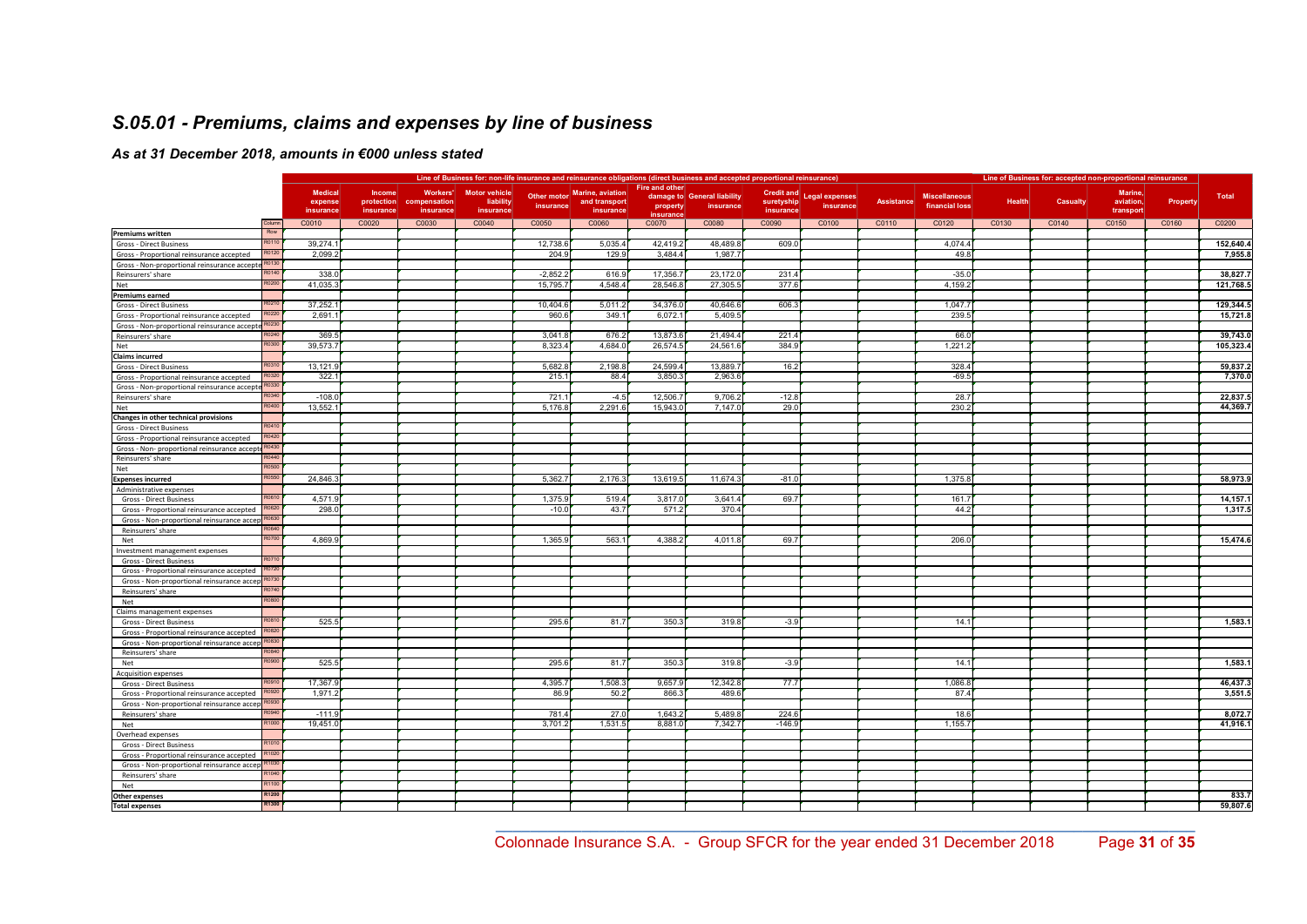### S.05.02 - Premiums, claims and expenses by Country

#### As at 31 December 2018, amounts in €000 unless stated

|                                              |         |          | Country (by amount of gross premiums written) - non-life obligations |               |         |                         |                        |                                           |
|----------------------------------------------|---------|----------|----------------------------------------------------------------------|---------------|---------|-------------------------|------------------------|-------------------------------------------|
|                                              | Country |          | <b>CZECHIA HUNGARY</b>                                               | <b>POLAND</b> |         | <b>ROMANIA SLOVAKIA</b> | <b>Home</b><br>country | <b>Total Top 5</b><br>and home<br>country |
| <b>Premiums written</b>                      | Row     |          |                                                                      |               |         |                         |                        |                                           |
| <b>Gross - Direct Business</b>               | R0110   | 34,048.2 | 37,627.6                                                             | 42,400.8      | 9,097.1 | 24,818.0                |                        | 147,991.7                                 |
| Gross - Proportional reinsurance accepted    | R0120   | 1,881.7  | 596.9                                                                | 2,882.8       | 152.9   | 2,050.2                 |                        | 7,564.5                                   |
| Gross - Non-proportional reinsurance accept  | R0130   |          |                                                                      |               |         |                         |                        |                                           |
| Reinsurers' share                            | R0140   | 7,698.0  | 5,370.5                                                              | 15,090.9      | 4,849.3 | 4,058.1                 |                        | 37,066.8                                  |
| <b>Net</b>                                   | R0200   | 28,231.9 | 32,854.0                                                             | 30,192.7      | 4,400.7 | 22,810.2                |                        | 118,489.4                                 |
| <b>Premiums earned</b>                       |         |          |                                                                      |               |         |                         |                        |                                           |
| <b>Gross - Direct Business</b>               | R0210   | 29,945.8 | 35,597.9                                                             | 31,153.5      | 6,448.5 | 22,365.7                |                        | 125,511.4                                 |
| Gross - Proportional reinsurance accepted    | R0220   | 3,674.2  | 1,611.1                                                              | 5,673.6       | 401.2   | 3,719.1                 |                        | 15,079.2                                  |
| Gross - Non-proportional reinsurance accepto | R0230   |          |                                                                      |               |         |                         |                        |                                           |
| Reinsurers' share                            | R0240   | 9,543.6  | 6,508.1                                                              | 11,424.0      | 3,357.0 | 7,498.5                 |                        | 38,331.2                                  |
| <b>Net</b>                                   | R0300   | 24,076.4 | 30,701.0                                                             | 25,403.1      | 3,492.7 | 18,586.3                |                        | 102,259.4                                 |
| <b>Claims incurred</b>                       |         |          |                                                                      |               |         |                         |                        |                                           |
| <b>Gross - Direct Business</b>               | R0310   | 11,938.4 | 13,628.8                                                             | 22,956.2      | 1,972.4 | 8,067.6                 |                        | 58,563.3                                  |
| Gross - Proportional reinsurance accepted    | R0320   | 723.2    | 1,842.8                                                              | 3,177.3       | 82.2    | 1,424.9                 |                        | 7,250.5                                   |
| Gross - Non-proportional reinsurance accept  | R0330   |          |                                                                      |               |         |                         |                        |                                           |
| Reinsurers' share                            | R0340   | 4,035.6  | 2,450.4                                                              | 13,638.4      | 639.4   | 1,890.7                 |                        | 22,654.5                                  |
| <b>Net</b>                                   | R0400   | 8,626.0  | 13,021.2                                                             | 12,495.1      | 1,415.2 | 7,601.8                 |                        | 43,159.3                                  |
| Changes in other technical provisions        |         |          |                                                                      |               |         |                         |                        |                                           |
| <b>Gross - Direct Business</b>               | R0410   |          |                                                                      |               |         |                         |                        |                                           |
| Gross - Proportional reinsurance accepted    | R0420   |          |                                                                      |               |         |                         |                        |                                           |
| Gross - Non-proportional reinsurance accept  | R0430   |          |                                                                      |               |         |                         |                        |                                           |
| Reinsurers' share                            | R0440   |          |                                                                      |               |         |                         |                        |                                           |
| <b>Net</b>                                   | R0500   |          |                                                                      |               |         |                         |                        |                                           |
| <b>Expenses incurred</b>                     | R0550   | 12,645.7 | 15,624.7                                                             | 15,348.8      | 1,584.5 | 9,933.5                 |                        | 57,331.9                                  |
| <b>Other expenses</b>                        | R1200   |          |                                                                      |               |         |                         |                        |                                           |
| <b>Total expenses</b>                        | R1300   |          |                                                                      |               |         |                         |                        | 57,331.9                                  |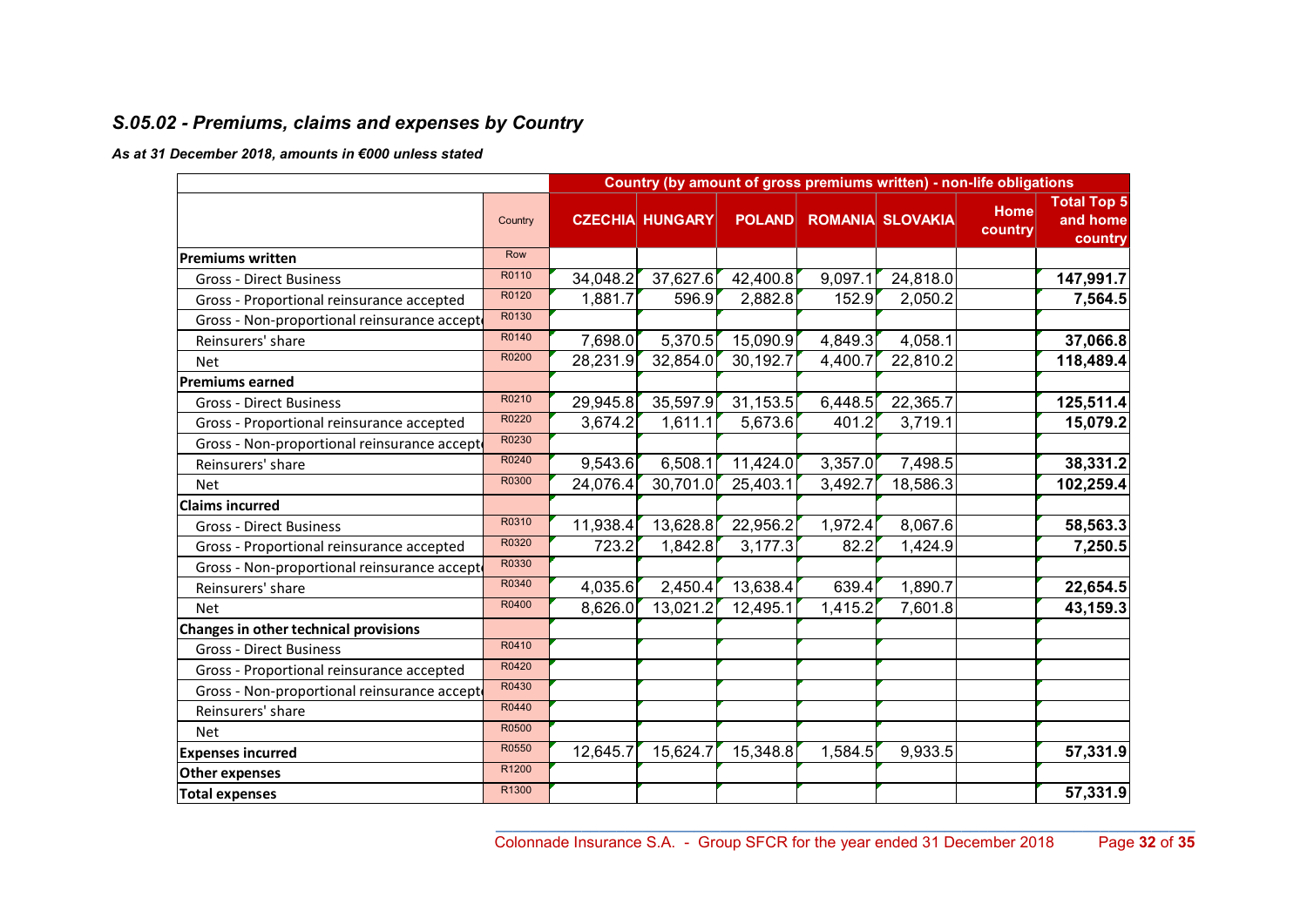### S.23.01 - Own Funds

#### As at 31 December 2018, amounts in €000 unless stated

|                                                                                                                                                                                               |                | <b>Total</b>         | Tier 1 -<br>unrestricted | Tier 1 -<br>restricted | Tier 2 | Tier 3  |
|-----------------------------------------------------------------------------------------------------------------------------------------------------------------------------------------------|----------------|----------------------|--------------------------|------------------------|--------|---------|
|                                                                                                                                                                                               | Column         | C0010                | C <sub>0020</sub>        | C0030                  | C0040  | C0050   |
| Basic own funds before deduction for participations in other financial sector                                                                                                                 | Row            |                      |                          |                        |        |         |
| Ordinary share capital (gross of own shares)                                                                                                                                                  | R0010          | 9,500.0              | 9,500.0                  |                        |        |         |
| Non-available called but not paid in ordinary share capital at group level                                                                                                                    | R0020<br>R0030 |                      |                          |                        |        |         |
| Share premium account related to ordinary share capital<br>Initial funds, members' contributions or the equivalent basic own - fund item for mutual and mutual-                               | R0040          | 84,876.3             | 84,876.3                 |                        |        |         |
| type undertakings                                                                                                                                                                             |                |                      |                          |                        |        |         |
| Subordinated mutual member accounts                                                                                                                                                           | R0050          |                      |                          |                        |        |         |
| Non-available subordinated mutual member accounts at group level                                                                                                                              | R0060          |                      |                          |                        |        |         |
| Surplus funds                                                                                                                                                                                 | R0070          |                      |                          |                        |        |         |
| Non-available surplus funds at group level                                                                                                                                                    | R0080          |                      |                          |                        |        |         |
| Preference shares                                                                                                                                                                             | R0090<br>R0100 |                      |                          |                        |        |         |
| Non-available preference shares at group level                                                                                                                                                | R0110          |                      |                          |                        |        |         |
| Share premium account related to preference shares<br>Non-available share premium account related to preference shares at group level                                                         | R0120          |                      |                          |                        |        |         |
| Reconciliation reserve                                                                                                                                                                        | R0130          | $-15,951.3$          | $-15,951.3$              |                        |        |         |
| Subordinated liabilities                                                                                                                                                                      | R0140          |                      |                          |                        |        |         |
| Non-available subordinated liabilities at group level                                                                                                                                         | R0150          |                      |                          |                        |        |         |
| An amount equal to the value of net deferred tax assets                                                                                                                                       | R0160          | 3,332.7              |                          |                        |        | 3,332.7 |
| The amount equal to the value of net deferred tax assets not available at the group level                                                                                                     | R0170          |                      |                          |                        |        |         |
| Other items approved by supervisory authority as basic own funds not specified above                                                                                                          | R0180<br>R0190 |                      |                          |                        |        |         |
| Non available own funds related to other own funds items approved by supervisory authority                                                                                                    | R0200          |                      |                          |                        |        |         |
| Minority interests (if not reported as part of a specific own fund item)                                                                                                                      | R0210          |                      |                          |                        |        |         |
| Non-available minority interests at group level<br>Own funds from the financial statements that should not be represented by the reconciliation reserve                                       |                |                      |                          |                        |        |         |
| and do not meet the criteria to be classified as Solvency II own funds                                                                                                                        |                |                      |                          |                        |        |         |
| Own funds from the financial statements that should not be represented by the reconciliation reserve                                                                                          | R0220          |                      |                          |                        |        |         |
| and do not meet the criteria to be classified as Solvency II own funds                                                                                                                        |                |                      |                          |                        |        |         |
| <b>Deductions</b>                                                                                                                                                                             |                |                      |                          |                        |        |         |
| Deductions for participations in other financial undertakings, including non-regulated undertakings                                                                                           | R0230          |                      |                          |                        |        |         |
| carrying out financial activities                                                                                                                                                             | R0240          |                      |                          |                        |        |         |
| whereof deducted according to art 228 of the Directive 2009/138/EC                                                                                                                            | R0250          |                      |                          |                        |        |         |
| Deductions for participations where there is non-availability of information (Article 229)<br>Deduction for participations included by using D&A when a combination of methods is used        | R0260          |                      |                          |                        |        |         |
| Total of non-available own fund items                                                                                                                                                         | R0270          |                      |                          |                        |        |         |
| <b>Total deductions</b>                                                                                                                                                                       | R0280          |                      |                          |                        |        |         |
| Total basic own funds after deductions                                                                                                                                                        | R0290          | 81,757.7             | 78,425.0                 |                        |        | 3,332.7 |
| Ancillary own funds                                                                                                                                                                           |                |                      |                          |                        |        |         |
| Unpaid and uncalled ordinary share capital callable on demand                                                                                                                                 | R0300          |                      |                          |                        |        |         |
| Unpaid and uncalled initial funds, members' contributions or the equivalent basic own fund item for                                                                                           | R0310          |                      |                          |                        |        |         |
| mutual and mutual - type undertakings, callable on demand                                                                                                                                     | R0320          |                      |                          |                        |        |         |
| Unpaid and uncalled preference shares callable on demand                                                                                                                                      | R0330          |                      |                          |                        |        |         |
| A legally binding commitment to subscribe and pay for subordinated liabilities on demand<br>Letters of credit and guarantees under Article 96(2) of the Directive 2009/138/EC                 | R0340          |                      |                          |                        |        |         |
| Letters of credit and guarantees other than under Article 96(2) of the Directive 2009/138/EC                                                                                                  | R0350          |                      |                          |                        |        |         |
| Supplementary members calls under first subparagraph of Article 96(3) of the Directive 2009/138/EC                                                                                            | R0360          |                      |                          |                        |        |         |
| Supplementary members calls - other than under first subparagraph of Article 96(3) of the Directive                                                                                           | R0370          |                      |                          |                        |        |         |
| 2009/138/EC                                                                                                                                                                                   |                |                      |                          |                        |        |         |
| Non available ancillary own funds at group level                                                                                                                                              | R0380<br>R0390 |                      |                          |                        |        |         |
| Other ancillary own funds                                                                                                                                                                     | R0400          |                      |                          |                        |        |         |
| Total ancillary own funds<br>Own funds of other financial sectors                                                                                                                             |                |                      |                          |                        |        |         |
| Credit Institutions, investment firms, financial insitutions, alternative investment fund manager,                                                                                            | R0410          |                      |                          |                        |        |         |
| financial institutions                                                                                                                                                                        |                |                      |                          |                        |        |         |
| Institutions for occupational retirement provision                                                                                                                                            | R0420          |                      |                          |                        |        |         |
| Non regulated entities carrying out financial activities                                                                                                                                      | R0430          |                      |                          |                        |        |         |
| Total own funds of other financial sectors                                                                                                                                                    | R0440          |                      |                          |                        |        |         |
| Own funds when using the D&A, exclusively or in combination of method 1                                                                                                                       |                |                      |                          |                        |        |         |
| Own funds aggregated when using the D&A and combination of method                                                                                                                             | R0450<br>R0460 |                      |                          |                        |        |         |
| Own funds aggregated when using the D&A and combination of method net of IGT<br>Total available own funds to meet the consolidated group SCR (excluding own funds from other financial sector | R0520          | 81,757.7             | 78,425.0                 |                        |        | 3,332.7 |
| and from the undertakings included via D&A)                                                                                                                                                   |                |                      |                          |                        |        |         |
| Total available own funds to meet the minimum consolidated group SCR                                                                                                                          | R0530          | 78,425.0             | 78,425.0                 |                        |        |         |
| Total eligible own funds to meet the consolidated group SCR (excluding own funds from other financial sector and                                                                              | R0560          | 81,757.7             | 78,425.0                 |                        |        | 3,332.7 |
| from the undertakings included via D&A)                                                                                                                                                       | R0570          |                      |                          |                        |        |         |
| Total eligible own funds to meet the minimum consolidated group SCR                                                                                                                           | R0590          | 78,425.0             | 78,425.0                 |                        |        |         |
| <b>Consolidated Group SCR</b><br>Minimum consolidated Group SCR                                                                                                                               | R0610          | 49,927.2<br>14,222.1 |                          |                        |        |         |
| Ratio of Eligible own funds to the consolidated Group SCR (excluding other financial sectors and the                                                                                          | R0630          | 164%                 |                          |                        |        |         |
| undertakings included via D&A)                                                                                                                                                                |                |                      |                          |                        |        |         |
| Ratio of Eligible own funds to Minimum Consolidated Group SCR                                                                                                                                 | R0650          | 551%                 |                          |                        |        |         |
| Total eligible own funds to meet the group SCR (including own funds from other financial sector and                                                                                           | R0660          | 81,757.7             | 78,425.0                 |                        |        |         |
| from the undertakings included via D&A)                                                                                                                                                       |                |                      |                          |                        |        |         |
| SCR for entities included with D&A method                                                                                                                                                     | R0670<br>R0680 |                      |                          |                        |        |         |
| <b>Group SCR</b><br>Ratio of Eligible own funds to group SCR including other financial sectors and the undertakings included                                                                  | R0690          | 49,927.2<br>164%     |                          |                        |        |         |
| via D&A                                                                                                                                                                                       |                |                      |                          |                        |        |         |

\_\_\_\_\_\_\_\_\_\_\_\_\_\_\_\_\_\_\_\_\_\_\_\_\_\_\_\_\_\_\_\_\_\_\_\_\_\_\_\_\_\_\_\_\_\_\_\_\_\_\_\_\_\_\_\_\_\_\_\_\_\_\_\_\_\_\_\_\_\_\_\_\_\_\_\_\_\_\_\_\_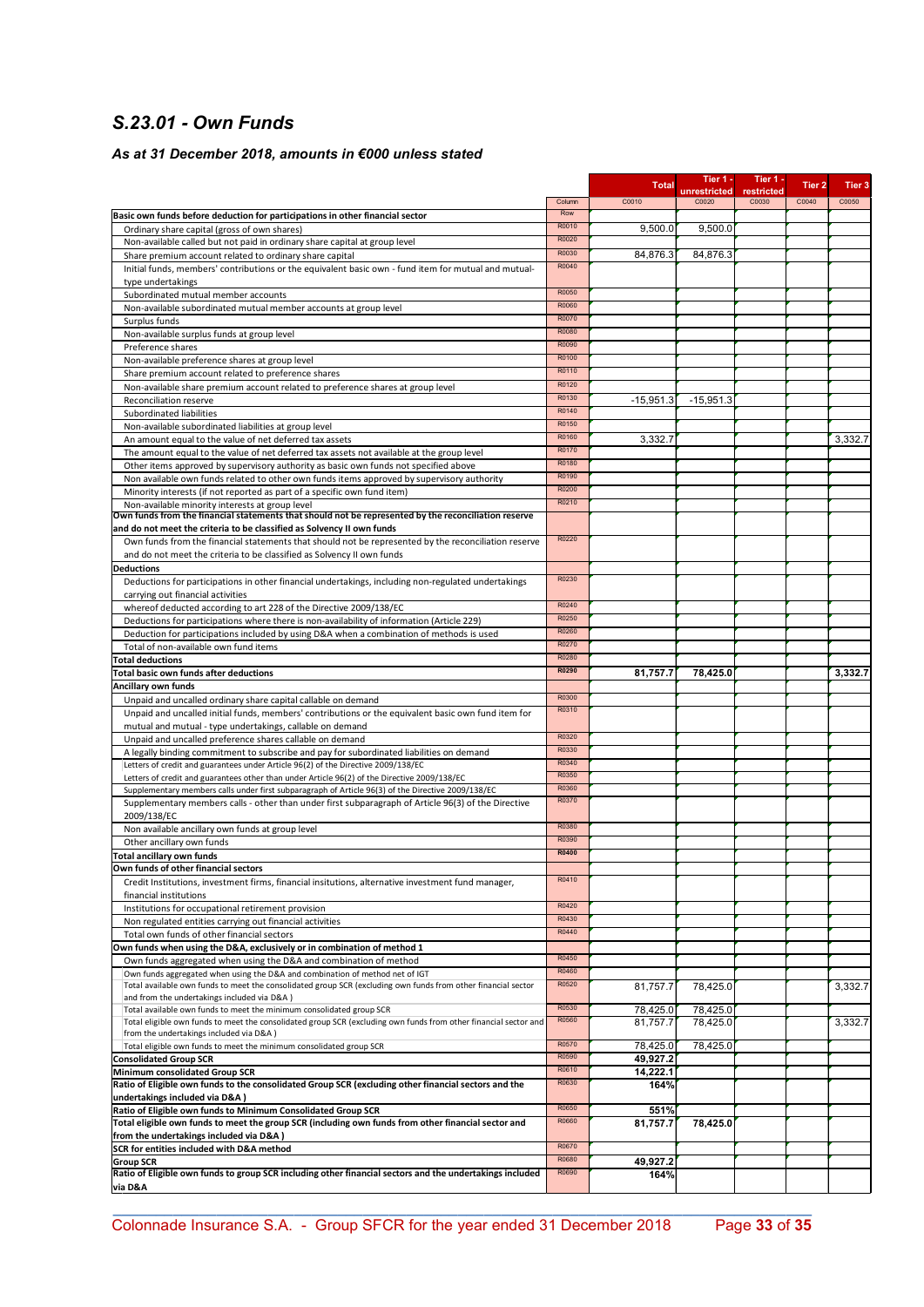### S.25.01 - Solvency Capital Requirement – for undertakings on Standard Formula

### As at 31 December 2018, amounts in €000 unless stated

|                                           |       | Net solvency capital<br>requirement | requirement | <b>Allocation from</b><br>Gross solvency capital adjustments due to RFF<br>and Matching<br>adjustments portfolios |
|-------------------------------------------|-------|-------------------------------------|-------------|-------------------------------------------------------------------------------------------------------------------|
|                                           |       | C0030                               | C0040       | C0050                                                                                                             |
| Market risk                               | R0010 | 5,481.8                             | 5,481.8     |                                                                                                                   |
| Counterparty default risk                 | R0020 | 15.019.1                            | 15.019.1    |                                                                                                                   |
| Life underwriting risk                    | R0030 |                                     |             |                                                                                                                   |
| Health underwriting risk                  | R0040 | 7,320.3                             | 7,320.3     |                                                                                                                   |
| Non-life underwriting risk                | R0050 | 30.322.9                            | 30.322.9    |                                                                                                                   |
| <b>Diversification</b>                    | R0060 | $-14.745.7$                         | $-14,745.7$ |                                                                                                                   |
| Intangible asset risk                     | R0070 |                                     |             |                                                                                                                   |
| <b>Basic Solvency Capital Requirement</b> | R0100 | 43,398.5                            | 43,398.5    |                                                                                                                   |

|                                                               |       | C0100    |
|---------------------------------------------------------------|-------|----------|
| Adjustment due to RFF/MAP nSCR aggregation                    | R0120 |          |
| Operational risk                                              | R0130 | 6.528.8  |
| Loss-absorbing capacity of technical provisions               | R0140 |          |
| Loss-absorbing capacity of deferred taxes                     | R0150 |          |
| Capital requirement for business operated in accordance wit   | R0160 |          |
| Solvency Capital Requirement excluding capital add-on         | R0200 | 49,927.2 |
| Capital add-ons already set                                   | R0210 |          |
| Solvency capital requirement for undertakings under consol    | R0220 | 49,927.2 |
| Other information on SCR                                      |       |          |
| Capital requirement for duration-based equity risk sub-       | R0400 |          |
| module                                                        |       |          |
| <b>Total amount of Notional Solvency Capital Requirements</b> | R0410 |          |
| for remaining part                                            |       |          |
| Total amount of Notional Solvency Capital Requirements        | R0420 |          |
| for ring fenced funds                                         |       |          |
| Total amount of Notional Solvency Capital Requirements        | R0430 |          |
| for matching adjustment portfolios                            |       |          |
| Diversification effects due to RFF nSCR aggregation for       | R0440 |          |
| article 304                                                   |       |          |
| Method used to calculate the adjustment due to                | R0450 |          |
| RFF/MAP nSCR aggregation                                      |       |          |
| Net future discretionary benefits                             | R0460 |          |
| Minimum consolidated group solvency capital                   | R0120 | 14,222.1 |
| requirement                                                   |       |          |
| Information on other entities                                 | R0130 |          |
| Capital requirement for other financial sectors (Non-insura   | R0140 |          |
| Capital requirement for other financial sectors (Non-         | R0150 |          |
| insurance capital requirements) - Credit institutions,        |       |          |
| investment firms and financial institutions, alternative      |       |          |
| investment funds managers, UCITS management                   |       |          |
| companies                                                     |       |          |
| Capital requirement for other financial sectors (Non-         | R0160 |          |
| insurance capital requirements) - Institutions for            |       |          |
| occupational retirement provisions                            |       |          |
| Capital requirement for other financial sectors (Non-         | R0200 |          |
| insurance capital requirements) - Capital requirement         |       |          |
| for non-regulated entities carrying out financial             |       |          |
| activities                                                    |       |          |
| Capital requirement for non-controlled participation          | R0210 |          |
| requirements                                                  |       |          |
| Capital requirement for residual undertakings                 | R0220 |          |
| <b>Overall SCR</b>                                            |       |          |
| SCR for undertakings included via D and A                     | R0400 |          |
| Solvency capital requirement                                  | R0410 | 49,927.2 |
|                                                               |       |          |